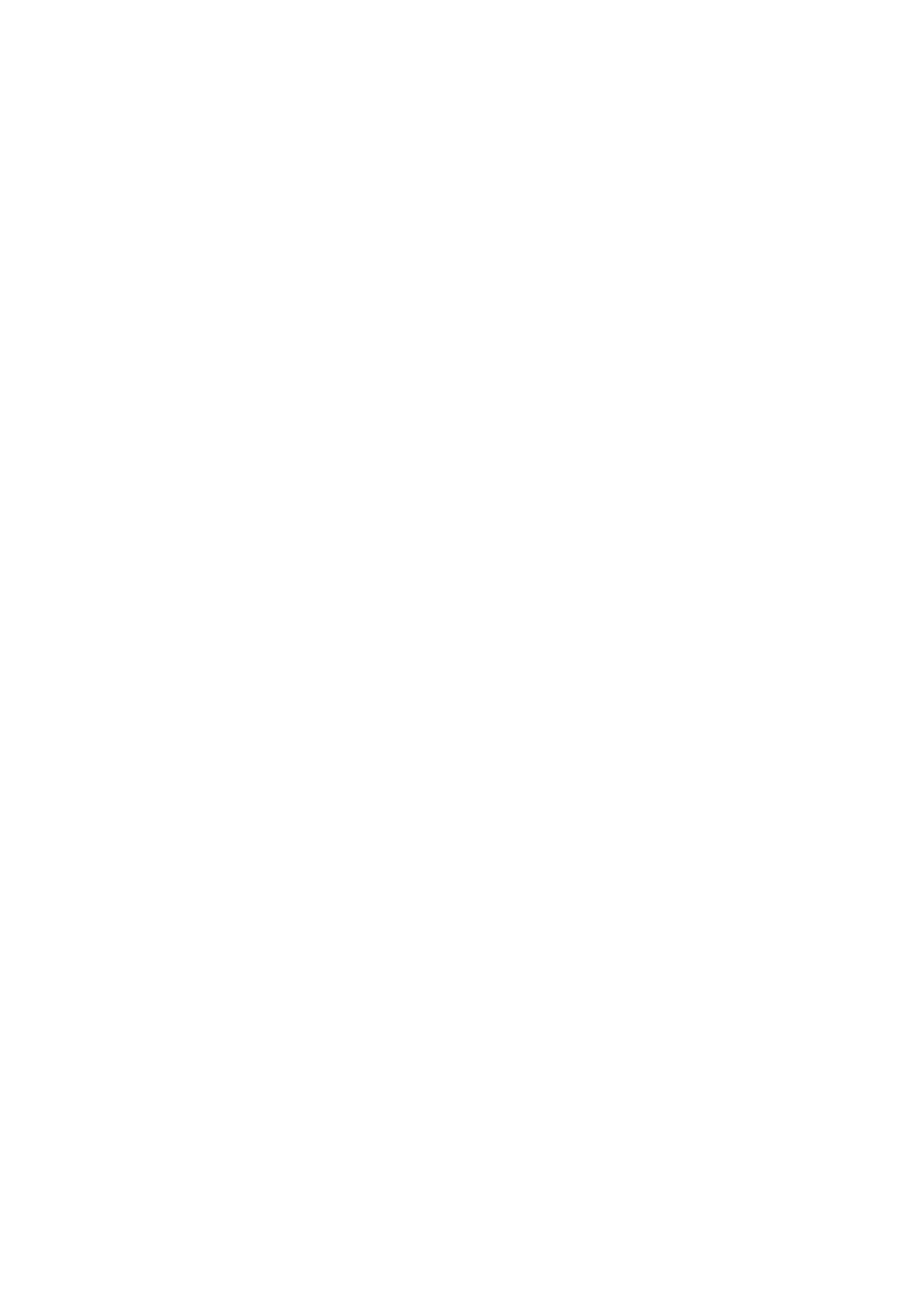

**31st ANNUAL REPORT**



**NOTICE** is hereby given that the Thirty First Annual General Meeting of the Shareholders of Polo Queen Industrial and Fintech Limited will be held at The National Sports Club of India, Prince Hall, Lala Lajpatrai Marg, Worli, Mumbai- 400018 on Monday 28th September, 2015 at 4.00 p.m. to transact the following business:

#### **ORDINARY BUSINESS :**

- 1. To receive, consider and adopt the Balance Sheet as at 31st March, 2015 and the Profit and Loss Account for the year ended on that date and the reports of the Directors and Auditors thereon.
- 2. To appoint a Director in place of Mr. Prabhas Kumar Sanghai (holding DIN 00302947), who retires by rotation and being eligible, offers himself for reappointment.
- 3. To appoint a Director in place of Mr. Nandlal Sanghai (holding DIN 00181592), who retires by rotation and being eligible, offers himself for re-appointment.
- 4. To appoint Statutory Auditors and to fix their remuneration and for the purpose to consider and, if thought fit, to pass with or without modification, the following Resolution as an Ordinary Resolution:

"RESOLVED THAT pursuant to the provisions of Section 139 and other applicable provisions, if any, of the Companies Act, 2013 and the Rules made thereunder, including any statutory modifications or re-enactment thereof for the time being in force, appointment of M/s. N.K. Jalan & Co., Chartered Accountants (Registration No. 104019W), as Statutory Auditors of the Company to hold office from conclusion of the Thirtieth Annual General Meeting of the Company until the conclusion of the Thirty Third Annual General Meeting, be and is hereby ratified.

#### **SPECIAL BUSINESS :**

5. To consider and if thought fit, to pass with or without

#### **POLO QUEEN INDUSTRIAL AND FINTECH LIMITED**

modifications, the following resolution as a Special Resolution:

"RESOLVED THAT pursuant to the provisions of Section 180 (1)(a) and all other applicable provisions of the Companies Act, 2013, the Board of Directors of the Company be and is hereby authorised to mortgage and / or charge and / or otherwise dispose of the immovable and moveable properties, both present and future or whole or substantially the whole of the undertaking or the undertakings of the Company for the purpose of securing any loan whether by way of Term Loan, overdraft or in any other manner obtained or as may be obtained from any Bank, Company, Body Corporate, Financial Institution, other Lending Institution, Firm or Person together with interest, cost, charges, expenses and any other money payable by the Company."

6. To consider and if thought fit to pass with or without modifications the following Resolution as a Special Resolution:

"RESOLVED THAT pursuant to the provisions of Section 180(1)(c) and all other applicable provisions of the Companies Act, 2013, consent of the Company be and is hereby accorded to the Board of Directors of the Company to borrow from time to time any sum or sums of money from Banks, Companies, Bodies Corporate, Financial Institutions, other Lending Institutions, Firms or Persons on such terms and conditions as may be considered appropriate by them in the interest of the Company, notwithstanding that the moneys to be borrowed together with the moneys already borrowed by the Company, apart from the temporary loans obtained from the Company's Bankers in the ordinary course of business, will exceed aggregate of its Paid up Share Capital and Free Reserves, so however that the total amount already borrowed or to be borrowed by the Board of Directors and outstanding at any one time shall not exceed Rs.200,00,00,000/- (Rupees Two Hundred Crores) exclusive of interest.

Place : Mumbai Date : 6th August, 2015 By Order of the Board of Directors (N. L. SANGHAI) CHAIRMAN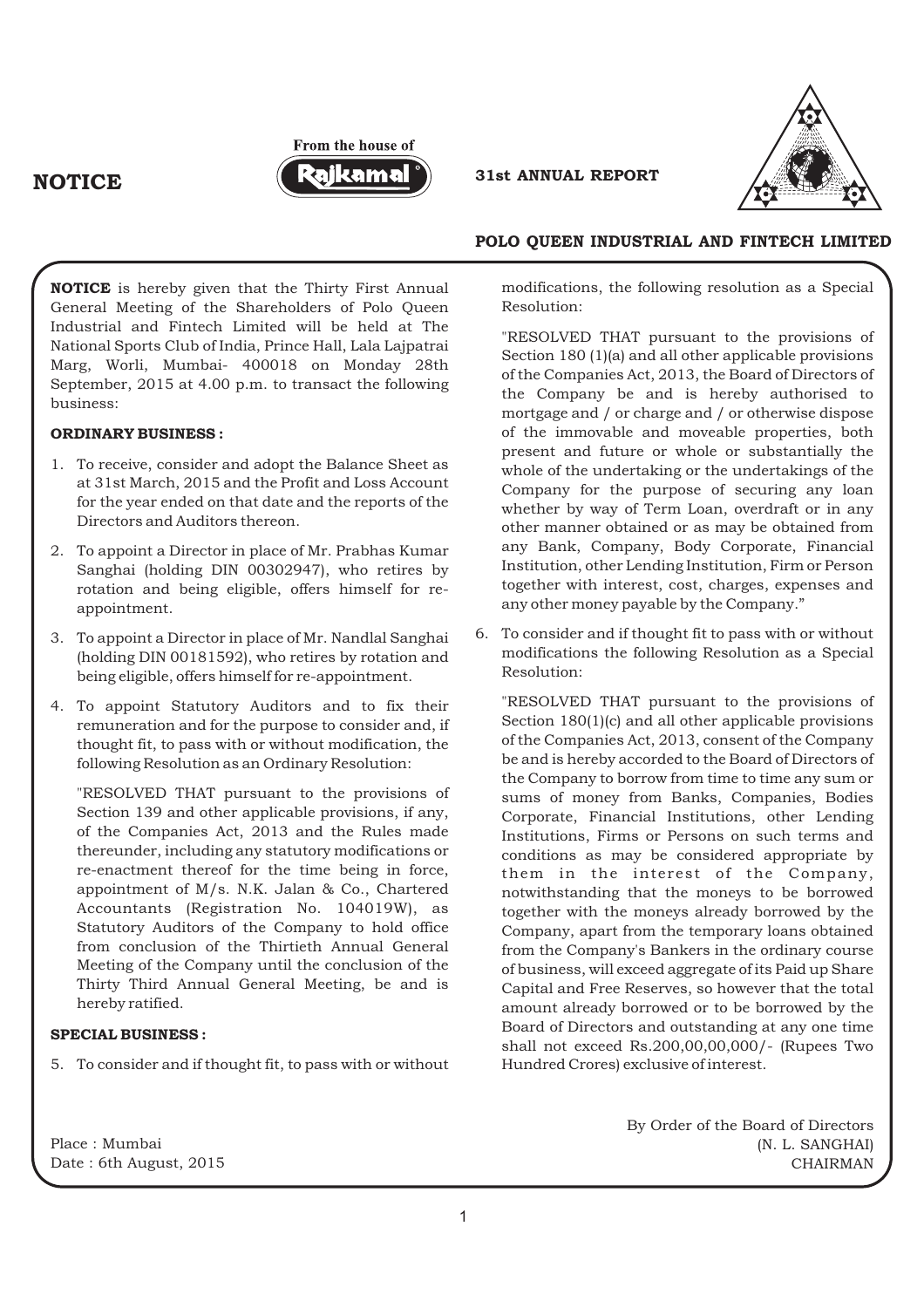



## **31st ANNUAL REPORT**



### **NOTES FOR SHAREHOLDERS' ATTENTION :**

- 1. A MEMBER ENTITLED TO ATTEND AND VOTE AT THE MEETING IS ENTITLED TO APPOINT A PROXY TO ATTEND AND VOTE ON A POLL AND SUCH PROXY NEED NOT BE A MEMBER OF THE COMPANY. The instrument of Proxy in order to be effective, should be deposited at the Registered Office of the Company, duly completed and signed, not less than 48 hours before the commencement of the meeting. A Proxy form is sent herewith. Proxies submitted on behalf of the Companies, societies, etc., must be supported by an appropriate resolution/authority, as applicable.
- 2. The Explanatory Statement pursuant to Section 102 of the Companies Act, 2013, which sets out details relating to the Special Business at the meeting, is annexed hereto.
- 3. Brief resume of Directors proposed to be appointed/re-appointed, nature of their expertise in functional areas, names of Companies in which they hold directorships and memberships / chairmanships of board Committees and shareholding, are hereto annexed'.
- 4. The Register of Members and Share Transfer Books of the Company will remain closed from 21/09/2015 to 28/09/2015 (both days inclusive).
- 5. Members are requested to notify immediately any change of address;
- (i) to their Depositary Participants (DPs) in respect of their electronic share accounts, and
- (ii) to the Company's Registrar & Share Transfer Agents, M/s Satellite Corporate Services Private Limited (R&TA), B-302, Sony Apartment, Opp. St Jude High School, Off Andheri Kurla Road, Jarimari, Sakinaka, Mumbai 400 072, in respect of their physical share folios, if any, quoting their folio numbers.
- 6. Members holding shares in physical form may avail themselves of the facility of nomination in terms of Section 72 of the Companies Act, 2013 by nominating in the prescribed form a person to whom their shares in the Company shall vest in the event of their death. The prescribed form can be obtained

#### **POLO QUEEN INDUSTRIAL AND FINTECH LIMITED**

from the Registrar & Share Transfer Agents at their aforesaid addresses.

7. As part of the Green Initiative in Corporate Governance, the Ministry of Corporate Affairs ("MCA'), Government of India, through its Circular Nos. 17/2011 and 18/2011, dated April, 21, 2011 and April 29, 2011 respectively, has allowed Companies to send official documents through electronic mode.

In the spirit of the above circulars and as part of the Company's Green initiative, the Company may propose to send documents like notice convening the general meetings, financial Statements, Directors' Report, etc., to the e-mail address provided by the members.

We, therefore appeal to the members to be a part of the said 'Green Initiative' and request the members to register their name in getting the said documents in electronic mode by sending an email giving their Registered Folio Number and/ or DP ID/ Client ID to the dedicated email address at info@poloqueen.com or login at the R&TA's website :

service@satellitecorporate.com and register their request.

- 8. Members intending to require information about the financial Accounts, to be explained at the Meeting are requested to inform the Company at least a week in advance of their intention to do so, so that the papers relating thereto may be made available.
- 9. Members/proxies should bring the attendance slip duly filled in for attending the Meeting.
- 10. Members are requested to bring their copy of the Annual report to the Meeting
- 11. Voting through electronic means:

In accordance with provisions of Section 108 of the Companies Act, 2013 and Rule 20 of the Companies (Management and Administration) Rule, 2014, the business at the General Meeting may be transacted through electronic voting system. The Company is providing a facility for voting by electronic means ("Evoting") to its members holding shares in physical or dematerialized form, as on the cut-off date, being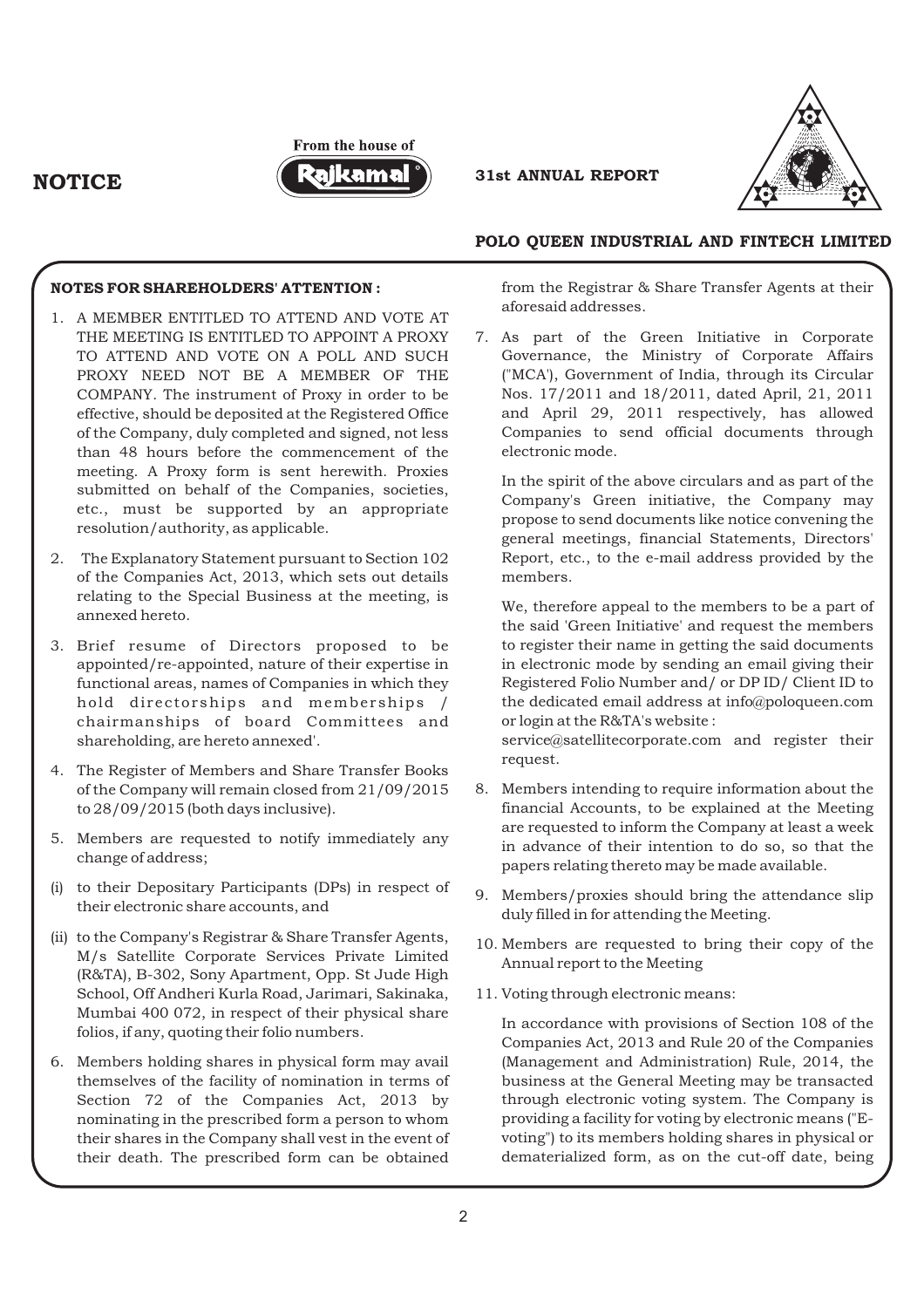

#### **31st ANNUAL REPORT**



#### **POLO QUEEN INDUSTRIAL AND FINTECH LIMITED**

21.09.2015. The Company has engaged the services of Central Depository Services (India) Limited ("CDSL") to provide e-voting facilities.

Members may also note that the facility for voting through polling paper shall also be made available at the meeting and the members attending the meeting who have not already cast their vote by remote e-voting shall be able to exercise their right at the meeting. Members who have cast their vote by remote e-voting prior to the meeting may also attend the meeting but shall not be entitled to cast their vote again.

The instructions for shareholders voting electronically are as under:

- (a) Log on to the e-voting website www.evotingindia.com
- (b) Click on "Shareholders" tab.
- (c) Now, select the "COMPANY NAME" i. e. Polo Queen Industrial and Fintech Limited from the drop down menu and click on "SUBMIT"
- (d) Now enter your ID,
	- a. For CDSL : 16 Digits beneficiary ID.
	- b. For NSDL : 8 Character DP ID followed by 8 Digits Client ID,
	- c. Members holdings shares in Physical Form should enter folio Number registered with the company.
- (e) Next enter the Image Verification as displayed and Click on Login.
- (f) If you are holding shares in demat form and had logged on to www.evotingindia.com

And voted on an earlier voting of any Company, then your existing password is to be used.

(g) If you are a first time user follow the steps given below:

|                       | For Members holding shares in Demat form and Physical Form                                                                                                                                                                                                                    |
|-----------------------|-------------------------------------------------------------------------------------------------------------------------------------------------------------------------------------------------------------------------------------------------------------------------------|
| PAN <sup>*</sup>      | Enter you 10 digit alpha-numeric *PAN issued by Income Tax Department (Applicable for<br>both demat shareholders as well as Physical Shareholders)                                                                                                                            |
|                       | Members who have not updated their PAN with the Company/Depository Participant<br>are requested to use the first two letters of their name and the last 8 digits of the demat<br>account/folio number in the PAN field                                                        |
|                       | In case the folio number is less than 8 digits enter the applicable number of 0's before<br>the number after the first two characters of the name in CAPITAL letters. Eg. If your<br>name is Ramesh Kumar with folio number R12345 then enter RA00R12345 in the<br>PAN field. |
| <b>DOB</b>            | Enter the Date of Birth as recorded in your demat account or in the Company records for<br>the said demat account or folio in dd/mm/yyyy format.                                                                                                                              |
| Dividend Bank Details | Enter the Dividend Bank Details as recorded in your demat account or in the Company<br>recorded for the said demat account of folio.                                                                                                                                          |
|                       | Please enter the DOB or Dividend Bank Details in order to login. If the details are not<br>recorded with the depository or Company please enter the number of shares held by<br>you as on the cutoff date in the Dividend Bank Detail field.                                  |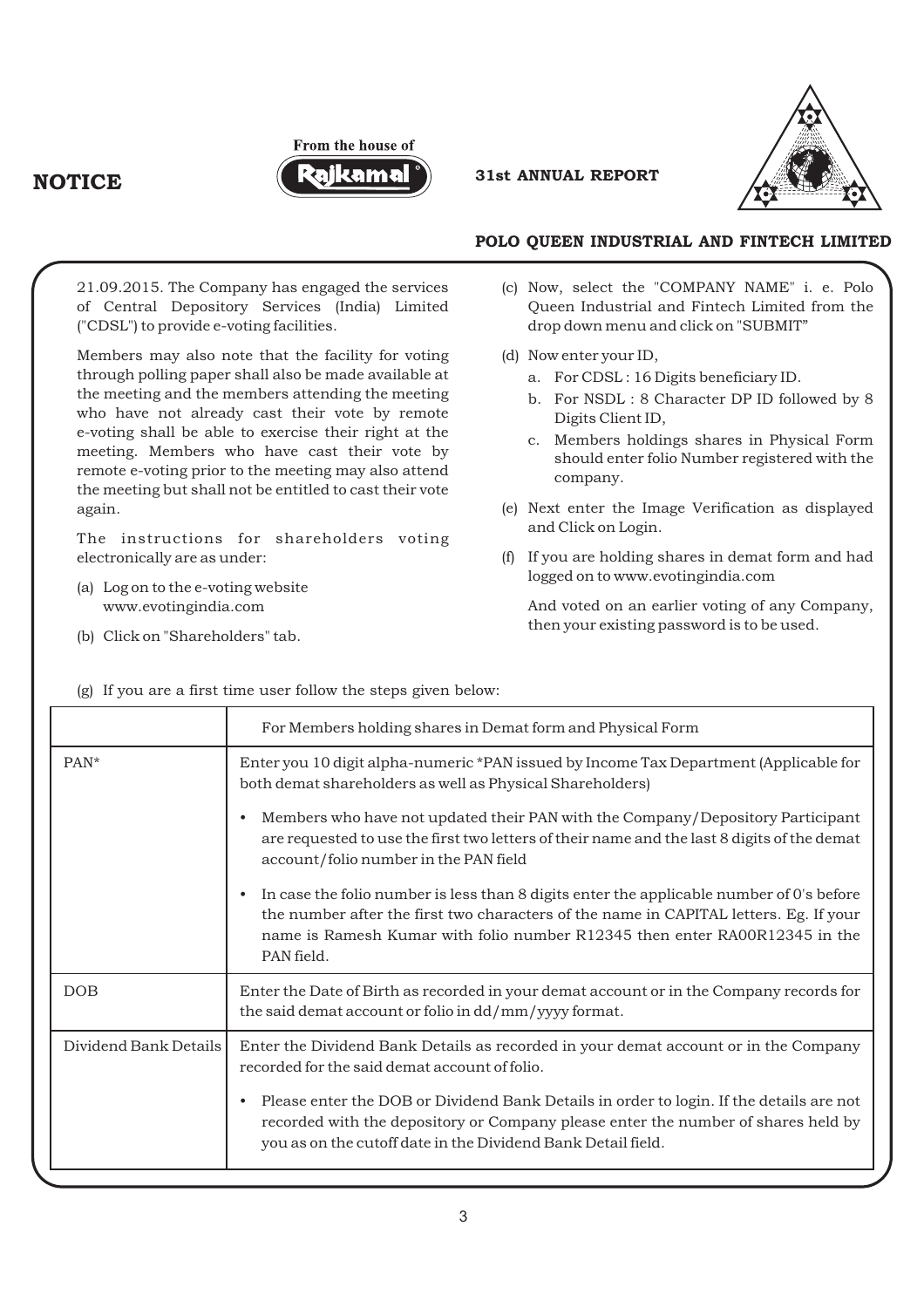

#### **31st ANNUAL REPORT**



#### **POLO QUEEN INDUSTRIAL AND FINTECH LIMITED**

- (h) After entering these details appropriately, click on "SUBMIT" tab.
- (i) Members holding shares in physical form will then reach directly the Company selection screen. However, members holding shares in demat form will now reach "Password Creation" menu wherein they are required to mandatorily enter their login password in the new password field. Kindly note that this password is to be also used by the demat holders for voting for resolutions of any other Company on which they are eligible to vote, provided that Company opts for e-voting through CDSL platform. It is strongly recommended not to share your password with any other person and take utmost care to keep your password confidential.
- (j) For Members holding shares in physical form, the details can be used only for e-voting on the resolutions contained in this Notice.
- (k) Click on the EVSN for the relevant <Company Name> i,e. Polo Queen Industrial and Fintech Limited, on which you choose to vote.
- (l) On the voting page, you will see "RESOLUTION DESCRIPTION" and against the same the option "YES/NO" for voting. Select the option YES or NO as desired. The option YES implies that you assent to the Resolution and option No implies that you dissent to the Resolution.
- (m) Click on the "RESOLUTIONS FILE LINK" if you wish to view the entire Resolution details.
- (n) After selecting the resolution you have decided to vote on, click on "SUBMIT". A confirmation box will be displayed. If you wish to confirm you vote, click on "OK", else to change your vote, click on "CANCEL" and accordingly modify your vote.
- (o) Once you "CONFIRM" your vote on the resolution, you will not be allowed to modify your vote.
- (p) You can also take out print of the voting done by you by clicking on "Click here to print" option on the Voting page.
- (q) If Demat account holder has forgotten the changed password then Enter the user ID and the image verification code and click on Forgot password & enter the details as promoted by the system.
- Institutional shareholders (i.e. other than Individuals, HUF, NRI etc.) are required to log on to https://  $www.evotingindia.co.in$  and register

Place : Mumbai Date : 6th August, 2015 themselves as Corporates.

- They should submit a scanned copy of the Registration Form bearing the stamp and sign of the entity to <u>helpdesk.evoting@cdslindia.com</u>
- After receiving the login details they have to create a user who would be able to link the account(s) which they wish to vote on.
- The list of accounts should be mailed to <u>helpdesk.evoting@cdslindia.com</u> and on approval of the accounts they would be able to cast their vote.
- They should upload a scanned copy of the Board Resolution and Power of Attorney (POA) which they have issued in favour of the Custodian, if any, in PDF format in the system for the scrutinizer to verify the same.
- (r) The voting period begins on 24th September, 2015 at 9.00 a.m. and ends on 27th September, 2015 at 5.00 p.m. During this period shareholders' of the Company, holding shares either in physical form or in dematerialized form, as on the cut-off date of 21st September, 2015, may cast their vote electronically. The e-voting module shall be disabled by CDSL for voting thereafter.
- (s) In case you have any queries or issues regarding e-voting you may refer the Frequently Asked Questions ("FAQ") and e-voting manual available at www.evotingindia.co.in under help section or write an email to helpdesk.evoting@cdslindia.com
- (t) Mrs. Grishma Khandwala, Practicing Company Secretary, (Membership No. 6515) has been appointed as the Scrutinizer to scrutinize the evoting process in a fair and transparent manner.
- (u) The Scrutinizer shall after the conclusion of voting at the general meeting, first count the votes cast at the meeting and thereafter unblock the votes cast through remote e-voting in the presence of at least two witnesses not in the employment of the Company and shall make, not later than three days of the conclusion of the AGM, a consolidated scrutinizer's report of the total votes cast in favour or against, if any, to the Chairman, who shall countersign the same and declare the result of the voting forthwith.
- (v) The Results declared alongwith the Scrutinizer's report shall be placed on the website of CDSL immediately after the declaration of result by the Chairman. The result shall also be immediately forwarded to CSE Limited.

By Order of the Board of Directors (N. L. SANGHAI) CHAIRMAN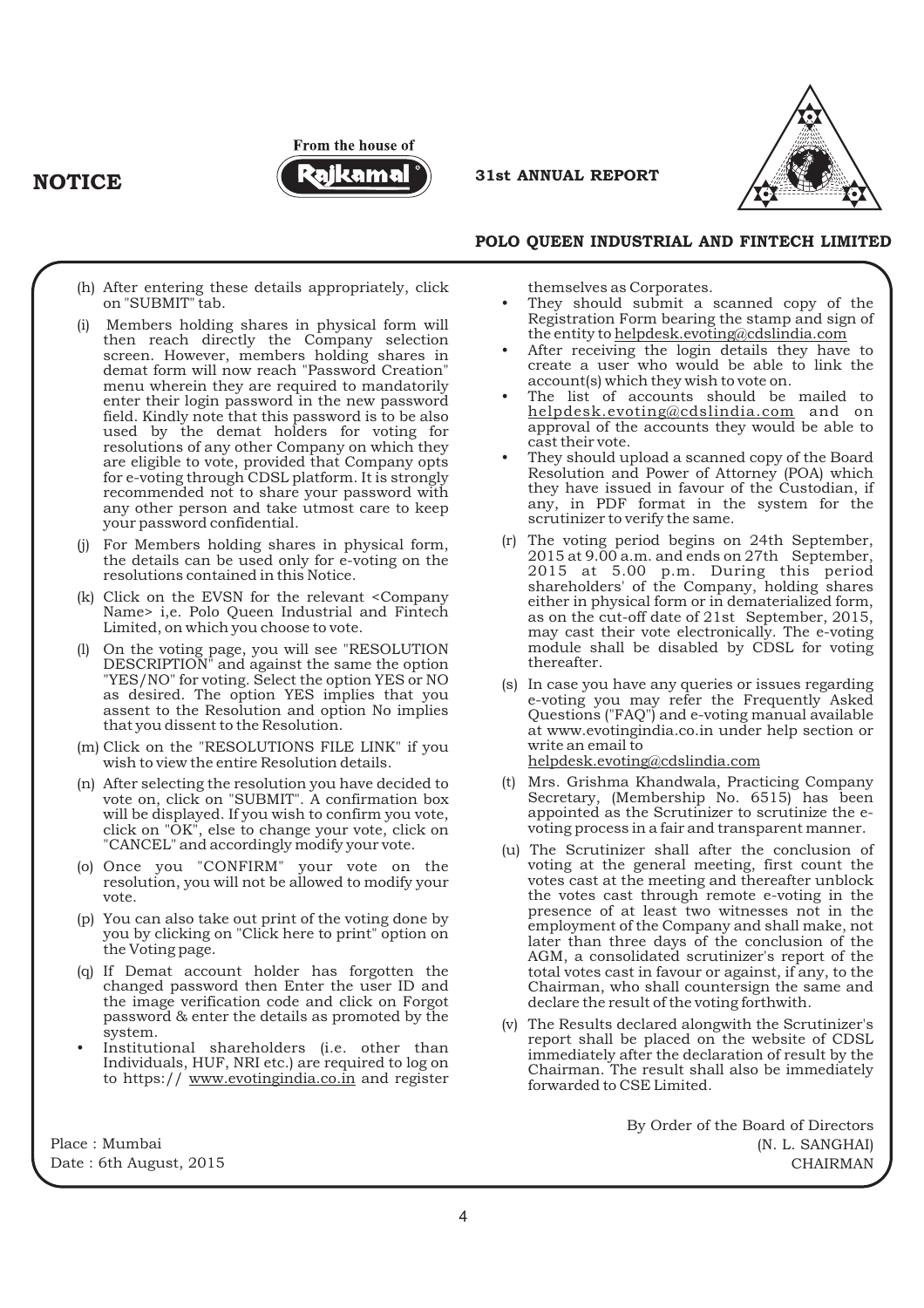

### **ANNEXURE TO THE NOTICE**



#### **31st ANNUAL REPORT**



## **POLO QUEEN INDUSTRIAL AND FINTECH LIMITED**

#### **EXPLANATORY STATEMENT IN RESPECT OF THE SPECIAL BUSINESS PURSUANT TO SECTION 102 OF THE COMPANIES ACT, 2013.**

#### **Item No.5**

As per the provisions of Section 180(1)(a) of the Act, the Board of Directors of a Company cannot, without the consent of the Company by a Special Resolution, sell, lease or otherwise dispose of the whole or substantially the whole of any of the undertakings of the Company. The Board of Directors of the Company, while borrowing money for the business needs of the Company for meeting its working capital requirement as well as for financing various projects may be required to create a mortgage / charge on the moveable as well immoveable properties of the Company in favour of the concerned lender. Since the relevant Clauses of the security documents empower the lender to take over the properties and assets provided as security and the lenders have the power to sell the said properties and assets to the exclusion of any third party or without the intervention of any Court of law, it may be construed that the creation of mortgage/ a charge on the properties or undertakings of the Company in favour of the lender would attract the provisions of Section 180(1)(a) of the Act. Thus, the consent of the Members is being sought by a Special Resolution to enable the Board of Directors to create such mortgage/ charge.

The Directors recommend the proposed Special Resolution for approval by the Members.

None of the Directors or other Key Managerial Personnel

of the Company or their relatives is, in any way, concerned or interested, financially or otherwise, in the proposed Special Resolution.

#### **Item No. 6**

As per provisions of Section 180(1) (c) of the Act, the Board of Directors of a Company cannot, without the consent of the Company by a Special Resolution, borrow money where the money to be borrowed together with the money already borrowed by the Company will exceed the aggregate of its Paid Up Share Capital and Free Reserves, apart from temporary loans obtained from the Company's Bankers in the ordinary course of business.

Keeping in view the Company's growth strategy and future plans, the Company may have to resort to further borrowings as and when considered appropriate, which in the aggregate may exceed the aggregate amount of the Paid Up Share Capital and Free Reserves.

In view of this, it is considered prudent to seek the consent of the Members by way of a Special Resolution in accordance with Section 180(1)(c) of the Act to enable the Board of Directors of the Company to borrow up to a maximum of Rs.200,00,00,000 (Rupees Two Hundred Crores) exclusive of interest.

The Directors recommend the proposed Special Resolution for approval by the Members.

None of the Directors or other Key Managerial Personnel of the Company or their relatives is, in any way, concerned or interested, financially or otherwise, in the proposed Special Resolution.

Place : Mumbai Date : 6th August, 2015 By Order of the Board of Directors (N. L. SANGHAI) CHAIRMAN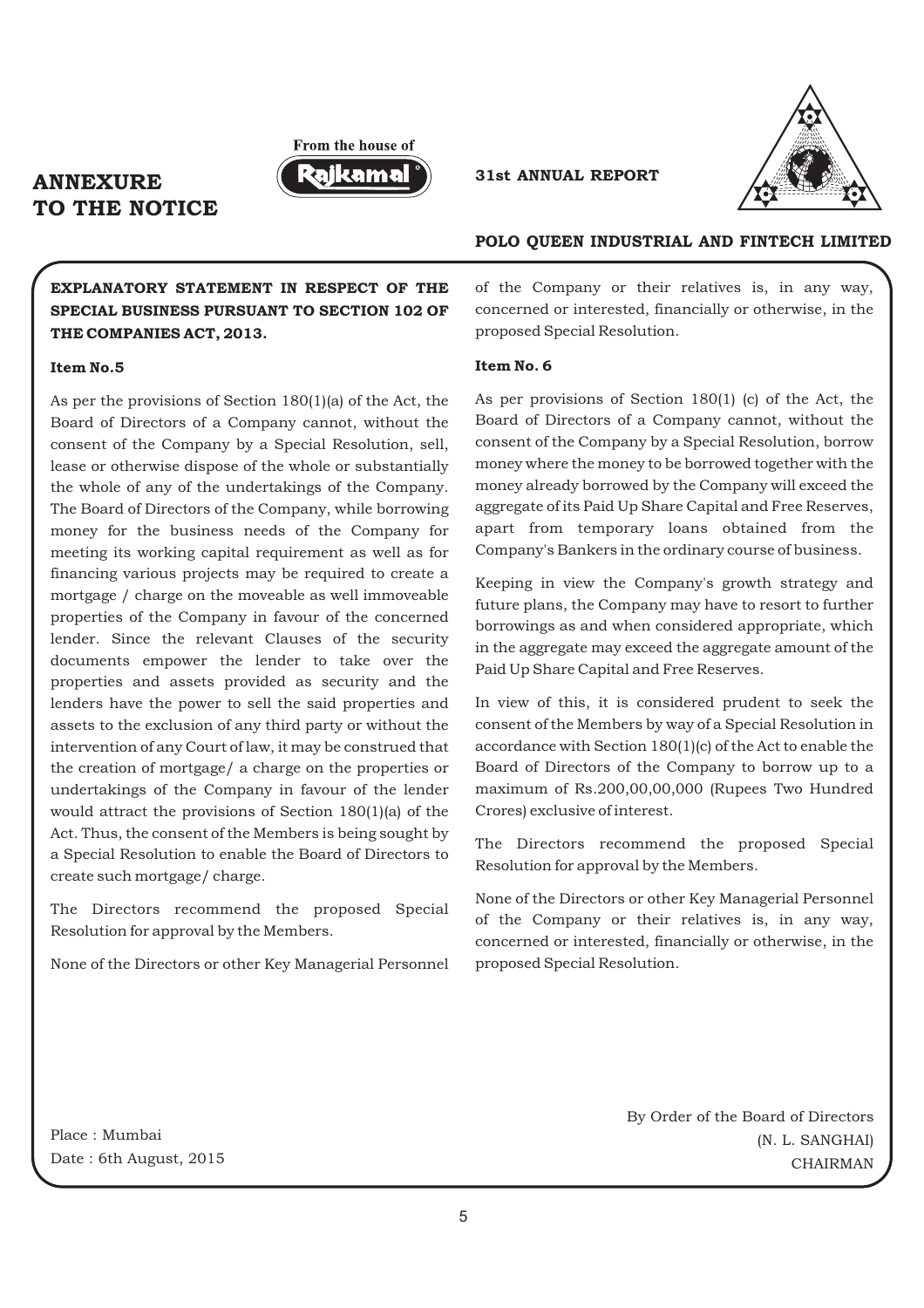



## **DIRECTORS REPORT**



**31st ANNUAL REPORT**

|    | Details of Director seeking Re-appointment at the Annual General meeting                                   |                                                                                                                                                                      |                                                                                                                                                                                                   |  |  |  |  |  |
|----|------------------------------------------------------------------------------------------------------------|----------------------------------------------------------------------------------------------------------------------------------------------------------------------|---------------------------------------------------------------------------------------------------------------------------------------------------------------------------------------------------|--|--|--|--|--|
| 1. | Name of Director                                                                                           | Mr. Prabhas Kumar Sanghai                                                                                                                                            | Mr. Nandlal Sanghai                                                                                                                                                                               |  |  |  |  |  |
| 2  | Director Identification Number (DIN)                                                                       | 00302947                                                                                                                                                             | 00181592                                                                                                                                                                                          |  |  |  |  |  |
| 3. | Date of Birth                                                                                              | 14.11.1961                                                                                                                                                           | 11.10.1950                                                                                                                                                                                        |  |  |  |  |  |
| 4. | Date of Appointment                                                                                        | 29.04.2008                                                                                                                                                           | 27.09.1993                                                                                                                                                                                        |  |  |  |  |  |
| 5. | Experience in specific areas                                                                               | 30 years experience in<br>Textile & Chemical                                                                                                                         | 45 years experience in<br>Textile & Chemical                                                                                                                                                      |  |  |  |  |  |
| 6. | Qualifications                                                                                             | Chemical Engineer                                                                                                                                                    | B.Com                                                                                                                                                                                             |  |  |  |  |  |
| 7. | Directorship in Other Companies                                                                            | * Paramount Minerals &<br>Chemicals Ltd.<br>* Santino Holdings Pvt. Ltd.<br>* Sanghai Holdings Pvt. Ltd.<br>* Boon Ind. Pvt. Ltd.<br>* Shree Janardana Mills Limited | * Sanghai Holdings Pvt. Ltd.<br>* Bond Estate Pvt. Ltd.<br>* Aajiwan Ind. Ltd.<br>* Maharashtra Textile<br>Processors Association<br>* Santino Holdings Pvt. Ltd.<br>* Vidhata Textiles Pvt. Ltd. |  |  |  |  |  |
| 8. | Memberships/Chairmanships of<br>Audit and Stakeholders' Relationship<br>committees across Public Companies | Nil                                                                                                                                                                  | Nil                                                                                                                                                                                               |  |  |  |  |  |
| 9  | Shareholding in the Company<br>(No. of shares)                                                             | 270000                                                                                                                                                               | 337600                                                                                                                                                                                            |  |  |  |  |  |

To

The Members,

Your Directors have pleasure in presenting 31st Annual Report and the Audited Statement of Accounts of your Company for the year ended 31st March, 2015.

#### **FINANCIAL RESULTS :**

The salient features of the Company's working for the year under review are as under:

(` In lacs)

|                                                 | Year Ended<br>31.03.2015 | Year Ended<br>31.03.2014 |
|-------------------------------------------------|--------------------------|--------------------------|
| Sales and other Income                          | 4333.29                  | 4372.02                  |
| Profit /(Loss) before Interest and Depreciation | 178.99                   | 39.57                    |
| Less Interest                                   | 128.73                   | 77.51                    |
| Profit/(Loss) before Depreciation               | 50.26                    | (37.94)                  |
| Less/Add: Depreciation                          | 8.68                     | 4.24                     |
| Profit/(Loss) Before Taxation                   | 41.58                    | (42.18)                  |
| Less: Provision for Taxation (net)              | 13.60                    | 1.36                     |
| Less: Tax Adjustment relating to prior years    | ۰                        | 0.31                     |
| Add: Deferred Tax                               | 14.18                    | 0.17                     |
| Net Profit/ (Loss) after Tax                    | 42.16                    | (43.67)                  |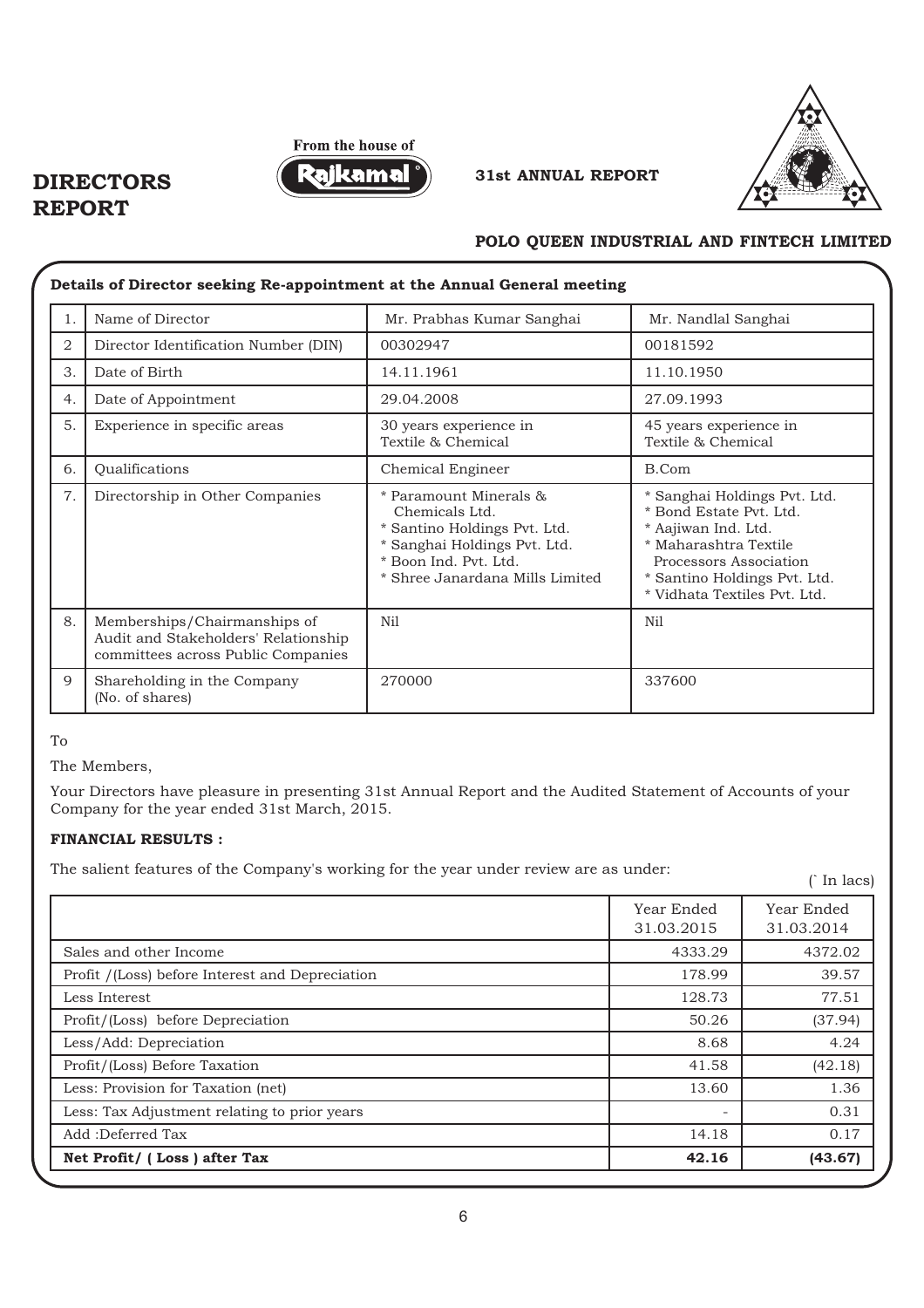

#### **31st ANNUAL REPORT**



**REPORT**

**DIRECTORS**

#### **Operations**

During the year under review the Company has recorded receipts of Rs. 4333.29 Lacs as compared to Rs. 4372.02 Lacs in the previous year and net profit of Rs. 42.16 Lacs as compared to Loss of Rs. 43.67 Lacs In the previous year. The working of the Company is progressing smoothly and the activities with regard to the different products is as per the details given below:

#### **Doan Rajkamal**

The Company has already commenced trading and marketing of Fabrics, FMCG and other products and they have been well accepted in the market. The Company has diversified and expanded its product portfolio which will improve turnover and profitability and will give the Company scope to grow in this field.

#### **Polo Queen Solutions**

The Company has appointed KPMG as Management Consultants to prepare a project report to enable the Company to proceed with the business plan for development of an I.T. Park/ ITES/ Data Centre.

#### **Polo Queen Minchems**

Under this activity the Company is carrying out manufacturing and trading activities in chemicals and minerals and is hopeful of expanding it's business in the coming year.

#### **Polo Queen Pharma**

The Company has completed acquisition of land in Mahad for this division and is in the process of finalising the plans to develop the Pharma unit.

#### **Dividend**

With a view to conserving the resources of your company, your Directors have decided not to recommend Dividend for the year.

#### **Share Capital**

During the year, the Company has allotted 6150000 Equity Shares of Rs.10/- each to the shareholders Polo Queen Infotech and Textile Limited as per the Scheme of Amalgamation approved by the Hon. High Court, Bombay. Accordingly Paid-up Equity Share capital of the Company as on 31/03/2015 stands increased from Rs. 1.00 Crore to Rs. 67.15 Crores.

#### **Material Changes and Commitment Affecting Financial Position of the Company**

There are no material changes and commitments

affecting the financial position of the Company which has occurred between the end of the financial year of the Company i.e., 31 March 2015, and the date of the Directors' report.

#### **Directorate**

In terms of Sections 149, 152 and all other applicable provisions of the Companies Act, 2013, for the purpose of determining the Directors liable to retire by rotation, the Independent Directors are not included in the total number of Directors of the Company. Accordingly, Mr. Prabhas Kumar Sanghai (holding DIN 00302947) and Mr. Nandlal Sanghai (holding DIN 00181592) shall retire by rotation at the ensuing Annual General Meeting and being eligible, they have offered themselves for reappointment as Director of the Company.

Brief profiles of the Directors seeking re-appointment as Directors of the Company are provided in the Notice convening the ensuing Annual General Meeting.

Mrs. Grishma Khandwala, Women Director stepped down from her Directorship of the Company, with effect from 30th June, 2015. The Board places on record its appreciation for the services rendered by Mrs. Khandwala during her tenure as a Director.

#### **Board Evaluation**

Pursuant to the Provisions of the Companies Act, 2013 and Clause 49 of the Listing Agreement, the Board has carried out an annual performance evaluation of the Directors individually including Independent Directors, Board as a whole and of its various committees on parameters such as skills, knowledge, participation in meetings, contribution towards Corporate Governance practices, compliance with code of ethics etc.

Independent Directors in terms of Companies Act, 2013 and Clause 49 of the Listing Agreement, carried out performance evaluation of non-independent Directors and Board as a whole with respect to knowledge to perform the role, time and level of participation, performance of duties, level of oversight, professional conduct and independence.

The Directors expressed their satisfaction with the evaluation process.

#### **Meetings**

During the year Nine Board Meetings were convened and held. The details thereof are given in the Corporate Governance Report. The intervening gap between the meetings was within the period prescribed under the Companies Act, 2013.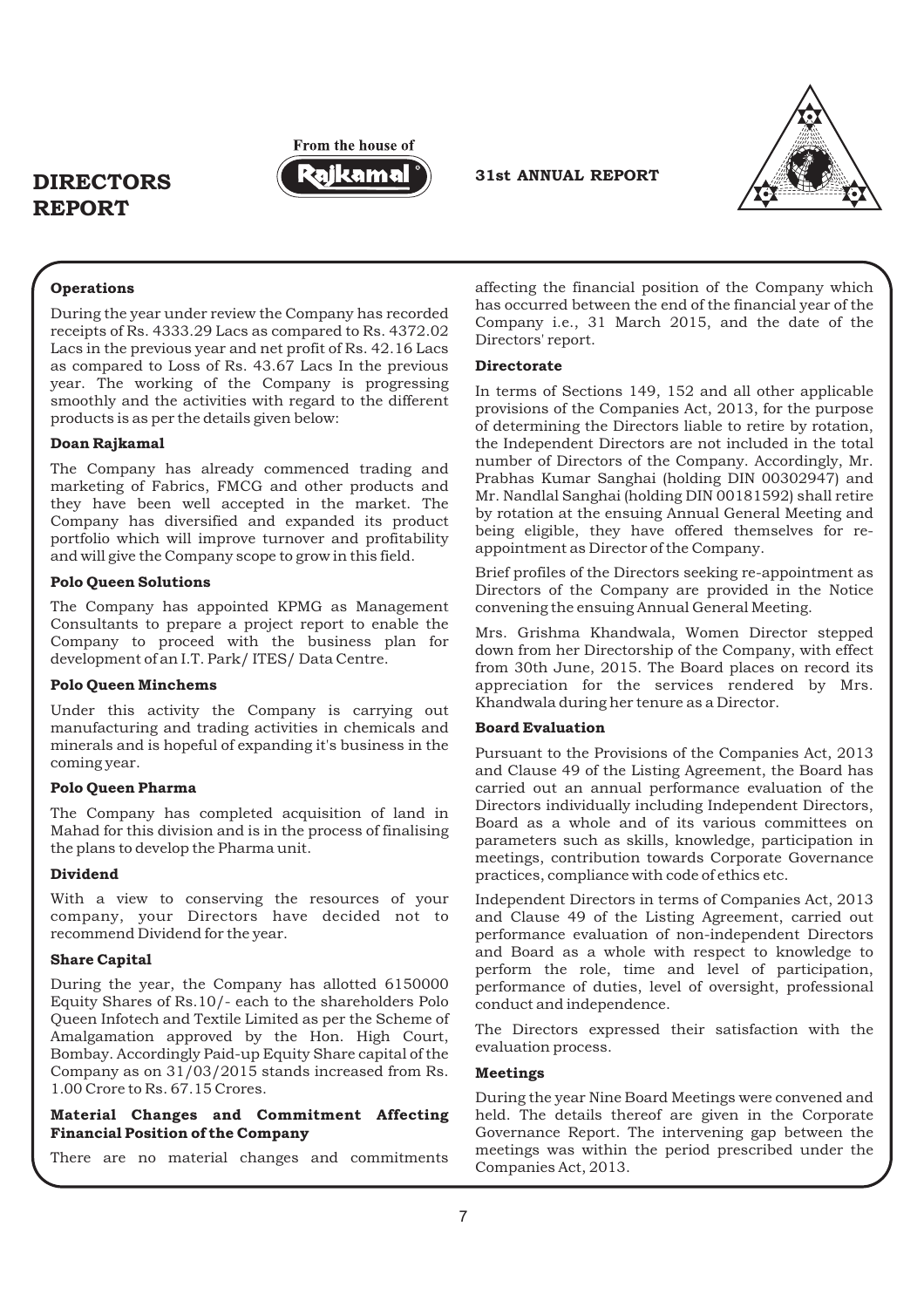## **DIRECTORS REPORT**





**31st ANNUAL REPORT**

#### **POLO QUEEN INDUSTRIAL AND FINTECH LIMITED**

#### **Key Managerial Personnel**

Mr. Umesh Agarwal and Mr. Udit Sanghai were appointed Wholetime Director and Wholetime Director & Chief Financial Officer (CFO) of the Company before the Companies Act, 2013 came into force and Mr. Udit Sanghai CFO is designated as a Key Managerial Person.

#### **Declaration by Independent Directors**

Necessary declarations have been obtained from all the Independent Directors under sub - section (7) of Section 149 of the Companies Act, 2013.

#### **Subsidiary, Joint Venture or Associate Companies**

During the year, no Company has become or ceased to be a subsidiary, joint venture or associate of the Company.

#### **Related Party Transactions**

All transactions entered into with related parties as defined under the Companies Act, 2013 and Clause 49 of the Listing Agreement during the financial year were on an arm's length basis and were in the ordinary course of business. There are no materially significant transactions with the related parties during the financial year which were in conflict with the interest of the Company and hence enclosing of form AOC 2 is not required. Suitable disclosure as required by the Accounting Standard (AS-18) has been made in the notes to the Financial Statements.

#### **Particulars of Loans, Guarantees or Investments**

There were no Loans, Guarantees and Investments made by the Company pursuant to the provisions of Section 186 of the Companies Act, 2013, during the Financial year.

#### **Business Risk Management**

The Company manages and monitors principal risks and uncertainties that can impact ability of the Company to achieve its targets/ objectives. Timely reports are placed before the board for considering various risks involved in the Company business/ operations. The Board evaluates these reports and necessary / corrective actions are then implemented.

A brief report on risk evaluation and management is provided under Management's Discussion and Analysis Report forming part of this Annual Report.

#### **Internal Financial Controls**

The Company has in place, adequate systems and procedures for implementation of internal financial control across the organization which enables the Company to ensure that these controls are operating effectively.

#### **Conservation of Energy, Technology Absorption and Foreign Exchange Earning and Outgo**

The Company does not own any manufacturing facility and hence the particulars relating to conservation of energy and technology absorption as stipulated in the Companies (Accounts) Rules, 2014 are not applicable. The Company has not earned any foreign exchange but has spent Rs.1,55,97,141/- in Foreign Exchnage during the accounting year ended 2014-15.

#### **Corporate Social Responsibility (CSR)**

The Company has not developed and implemented any Corporate Social Responsibility initiatives as the said provisions are not applicable.

#### **Directors' Responsibility Statement**

The Directors would like to assure the Members that the financial statements for the year under review conform in their entirety to the requirements of the Companies Act, 2013. The Directors confirm that :

- a) the Annual Accounts have been prepared in conformity with the applicable Accounting Standards;
- b) the Accounting Policies selected and applied on a consistent basis, give a true and fair view of the affairs of the Company and of the profit for the financial year;
- c) sufficient care has been taken that adequate accounting records have been maintained for safeguarding the assets of the Company; and for prevention and detection of fraud and other irregularities;
- d) the Annual Accounts have been prepared on a going concern basis;
- e) the internal financial controls laid down in the Company were adequate and operating effectively;
- f) the systems devised to ensure compliance with the provisions of all applicable laws were adequate and operating effectively.

#### **Share Registrar & Transfer Agent**

The Company's Registrar & Transfer Agents is Satellite Corporate Services Private Limited (SCSPL). SCSPL is a SEBI registered Registrar & Transfer Agent. The contact details of SCSPL are mentioned in the Report on Corporate Governance. Investors are requested to address their queries, if any to SCSPL; however, in case of difficulties, as always, they are welcome to contact the Company's Compliance Officer, the contact particulars of which are contained in the Report on Corporate Governance.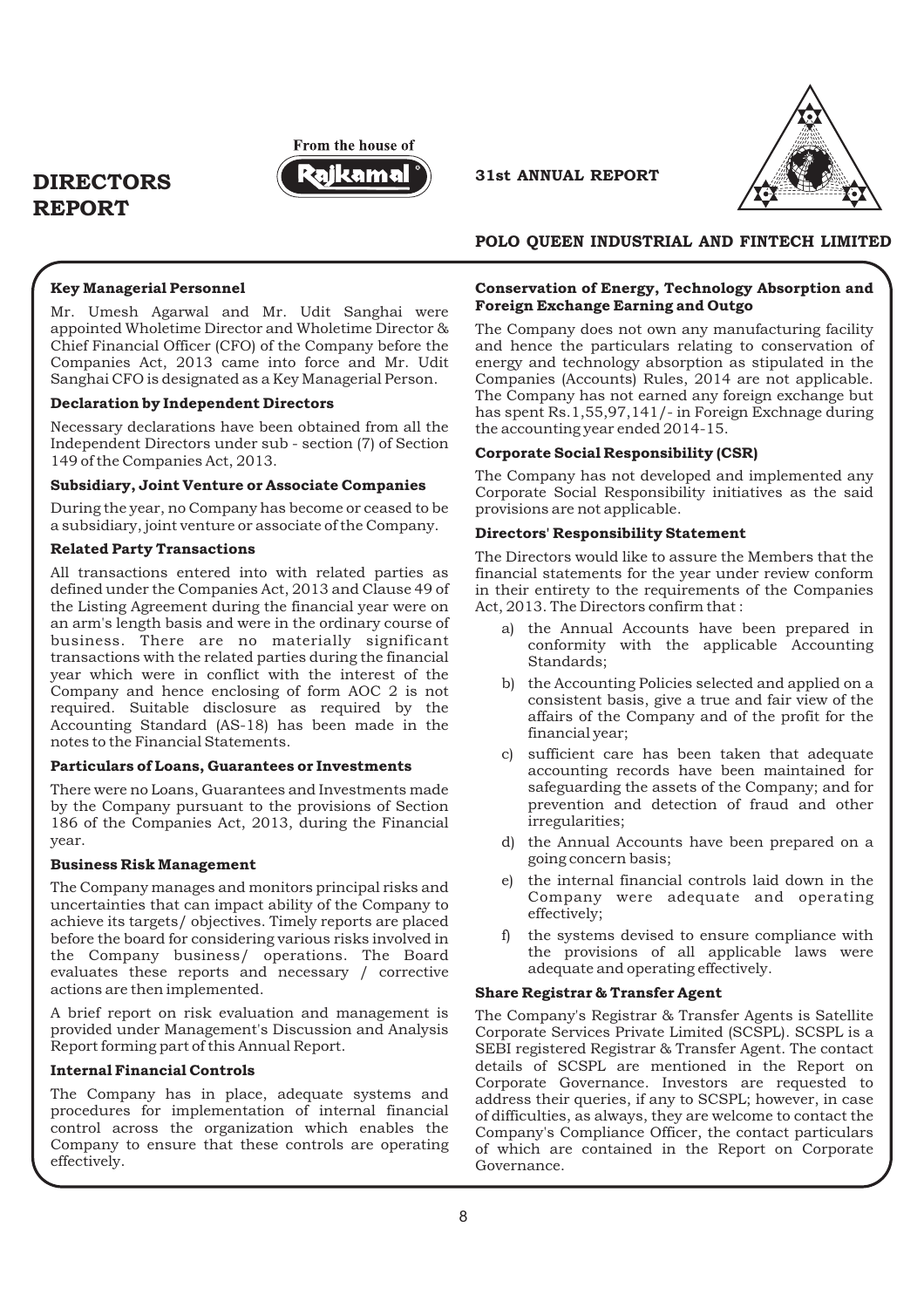## **DIRECTORS REPORT**







#### **Fixed Deposit**

Your Company has not accepted any deposit from the public during the year within the meaning of Section 73 to 76 of the Companies Act, 2013 read with Companies (Acceptance of Deposits) Rules, 2014.

#### **Particulars of Employees**

The Company does not have any employee covered under the provisions of Rule 5 (2) of The Companies (Appointment and Remuneration of Managerial Personnel) Rules, 2014, and therefore, this information has not been furnished as part of this Report.

The prescribed particulars of employees required under Rule 5(1) of the Companies (Appointment and Remuneration of Managerial Personnel) Rules, 2014 is attached as Annexure I and forms a part of this Report of the Directors.

#### **Vigil Mechanism**

The Company has a Vigil Mechanism and Whistle-Blower Policy to deal with instances of fraud and mismanagement, if any, and conducting of business with integrity, in accordance with all applicable laws and regulations.

#### **Auditors**

M/s N. K. Jalan & Co., Chartered Accountants were appointed as statutory auditors at the previous AGM to hold office till the conclusion of 33rd AGM subject to ratification of the appointment by the members at every AGM. In terms of Section 139 of the Companies Act, 2013, appointment of M/s N.K. Jalan & Co. as Auditors of the Company is recommended for ratification at the ensuing AGM.

#### **Auditors' Report**

The Auditors' Report to the shareholders does not contain any reservation, qualification or adverse remark.

#### **Secretarial Audit**

Place Date

Pursuant to the provisions of Section 204 of the

#### **POLO QUEEN INDUSTRIAL AND FINTECH LIMITED**

Companies Act, 2013 and the Companies (appointment and Remuneration of Managerial Personnel) Rules, 2014, the Company has appointed Mrs. Grishma Khandwala, Practicing Company Secretary (C.P. No. 1500) to undertake the Secretarial Audit of the Company. The Secretarial Audit report for the financial year ended 31st March, 2015 is annexed herewith as 'Annexure - II' to this Report. The Secretarial Audit Report does not contain any reservation, qualification or adverse remark.

#### **Extract of Annual Return**

The details forming part of the extract of the Annual Return in form MGT 9 is annexed herewith as Annexure III.

#### **General**

Your Directors state that no disclosure or reporting is required in respect of the following items as there were no transactions on these items during the year under review:

- a) No significant or material orders were passed by the Regulators or Courts or Tribunals which impact the going concern status and Company's operations in future.
- b) During the year under review, there were no cases filed or reported pursuant to the Sexual Harassment of Women at Workplace (Prevention, Prohibition and Redressal) Act, 2013.

#### **Acknowledgement**

The Directors wish to take this opportunity to express their sincere thanks to the Company's Bankers for their valuable support and the Shareholders for their unflinching confidence in the Company.

#### **Corporate Governance:**

A detailed report on Corporate Governance forms part of this Annual Report. The Auditors' Certificate on compliance with Corporate Governance requirements by the Company is attached to the Report on Corporate Governance.

For and on behalf of the Board of Directors

|                                | N. L. SANGHAI                       | <b>CHAIRMAN</b>                                  | $(DIN - 00181592)$ |
|--------------------------------|-------------------------------------|--------------------------------------------------|--------------------|
|                                | <b>RAHUL KUMAR SANGHAI DIRECTOR</b> |                                                  | $(DIN - 00181745)$ |
|                                | PRABHAS SANGHAI                     | <b>DIRECTOR</b>                                  | $(DIN - 00302947)$ |
|                                | <b>UMESH AGARWAL</b>                | WHOLE-TIME DIRECTOR                              | (DIN - 00231799)   |
| : Mumbai<br>: 6th August, 2015 | <b>UDIT P. SANGHAI</b>              | WHOLE-TIME DIRECTOR &<br>CHIEF FINANCIAL OFFICER | (DIN - 06725206)   |
|                                |                                     |                                                  |                    |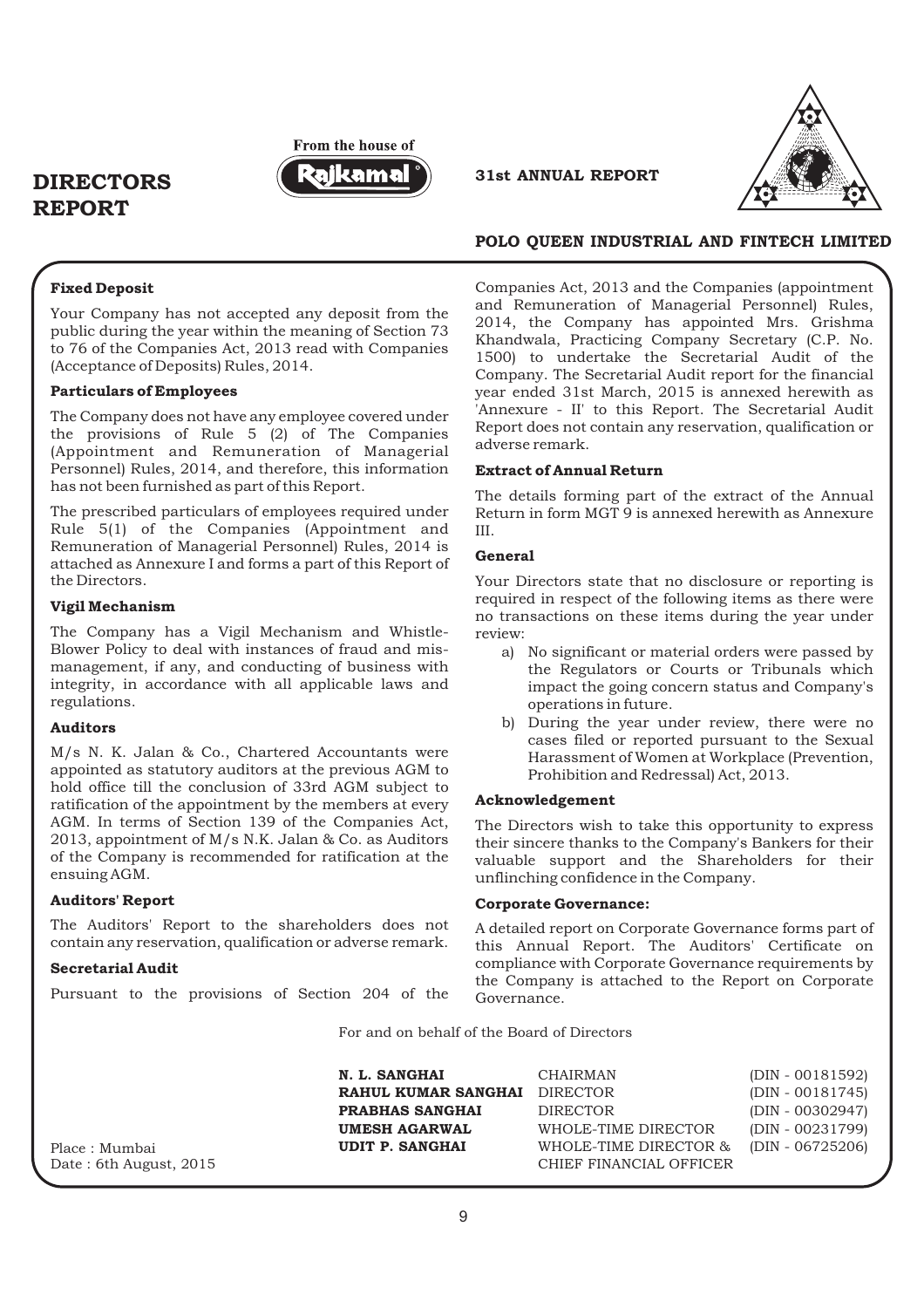

**31st ANNUAL REPORT**



#### **ANNEXURE-I REPORT**

#### **POLO QUEEN INDUSTRIAL AND FINTECH LIMITED**

**DETAILS PERTAINING TO REMUNERATION AS REQUIRED UNDER SECTION 197(12) OF THE COMPANIES ACT, 2013 READ WITH RULE 5(1) OF THE COMPANIES (APPOINTMENT AND REMUNERATION OF MANAGERIAL PERSONNEL) RULES, 2014.**

(i) The percentage increase in remuneration of each Director, Chief Executive Officer and Chief Financial Officer during the financial year 2014-15, ratio of the remuneration of each Director to the median remuneration of the employees of the Company for the financial year 2014-15 and the comparison of remuneration of each Key Managerial Personnel (KMP) against the performance of the Company are as under -

| S1<br>No.      | Name of Director/<br><b>KMP</b> and Designation     | Remuneration of<br>Director/KMP<br>for financial<br>year 2014-15 | % increase in<br>Remuneration<br>in the financial<br>year 2014-15 | Ratio of<br>remuneration<br>of each Director/<br>to median<br>remuneration<br>of employees | Comparison of the<br>Remuneration of<br>the KMP against the<br>performance of the<br>Company |
|----------------|-----------------------------------------------------|------------------------------------------------------------------|-------------------------------------------------------------------|--------------------------------------------------------------------------------------------|----------------------------------------------------------------------------------------------|
|                | Mr. Udit Sanghai<br>(Chief Financial Officer) (CFO) | 600000                                                           | N.A.                                                              | 3.48:1                                                                                     | The Revenue from<br>operations has<br>decreased by 0.88%                                     |
| $\overline{2}$ | Mr. Umesh Agarwal                                   | 676000                                                           | 14.97                                                             | 3.93:1                                                                                     | and the increase in<br>median remuneration<br>was 3.92%.                                     |

(ii) The median remuneration of employees of the Company during the financial year 2014-15 was Rs.1,71,925

(iii) In the financial year 2014-15, there was an increase of 3.92% in the median remuneration of employees.

(iv) There were 44 permanent employees on the rolls of Company as on March 31, 2015.

(v) Relationship between average increase in remuneration and company performance:

The turnover for the financial year ended March 31, 2015 decreased by 0.88% whereas the increase in median remuneration was 3.92%. The average increase in median remuneration was in line with the performance of the Company and partly on individual employee's performance.

(vi) Comparison of remuneration of the each Key Managerial Personnel against the performance of the Company:

| Designation                                            | Percentage Increase<br>in Remuneration of<br><b>KMP</b> | Percentage Increase<br>(Decrease) in<br>Profit (Loss) of<br>the Company                                                                                          | Percentage Increase<br>(Decrease) in Revenue<br>from operations (Gross)<br>of the Company |
|--------------------------------------------------------|---------------------------------------------------------|------------------------------------------------------------------------------------------------------------------------------------------------------------------|-------------------------------------------------------------------------------------------|
| Mr. Umesh Agarwal<br>(Executive Director)              | 14.97%                                                  | The Revenue from<br>operations has decreased                                                                                                                     | 0.88%                                                                                     |
| Mr. Udit Sanghai<br>(Chief Financial Officer)<br>(CFO) | N <sub>i</sub>                                          | by 0.88% and from Loss of $\mid$ Nil<br>Rs.42.18 lacs in the<br>previous year the<br>Company has recorded as<br>Profit of Rs. 41.58 lacs in<br>the current year. |                                                                                           |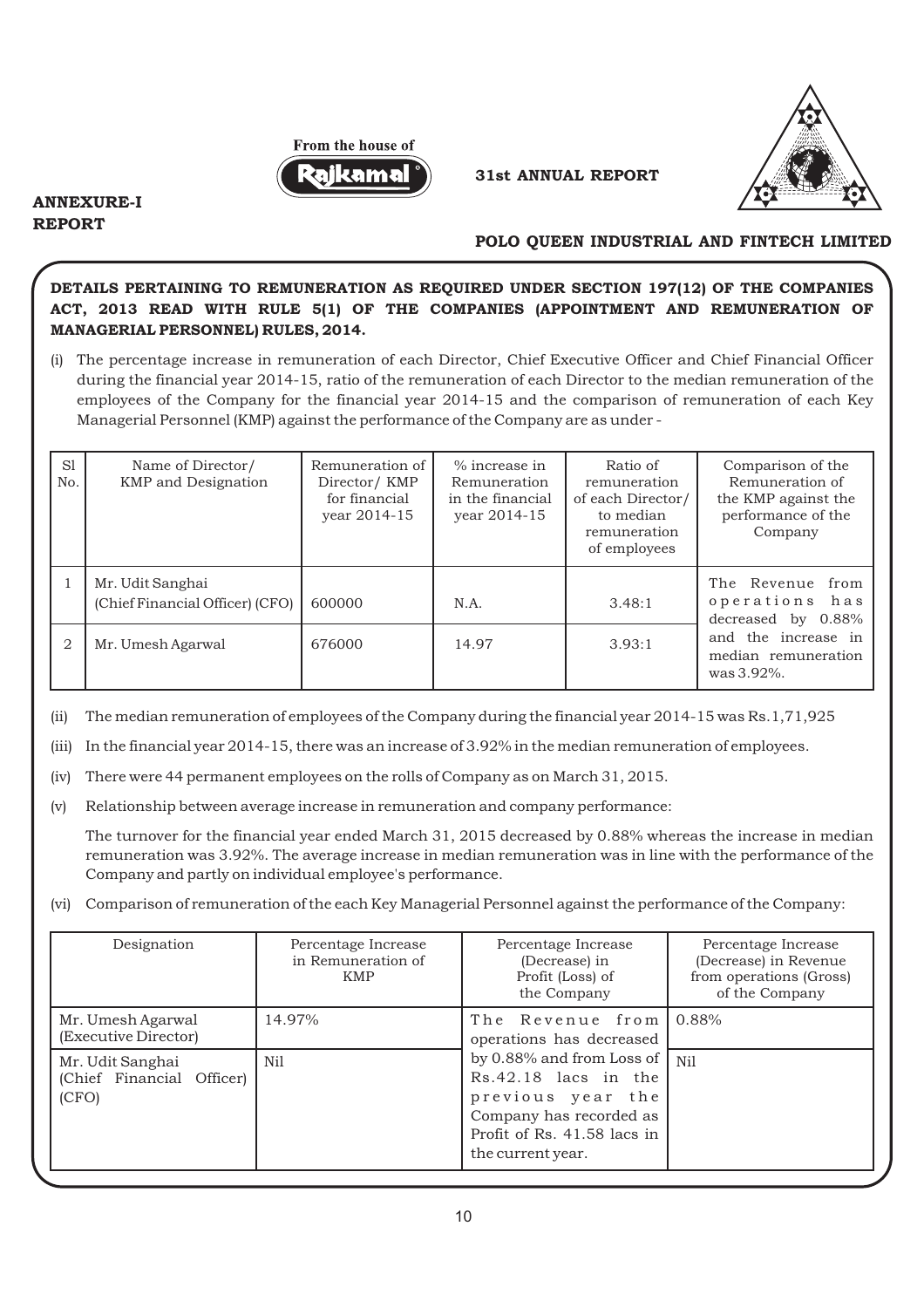

#### **ANNEXURE-I REPORT**

## **POLO QUEEN INDUSTRIAL AND FINTECH LIMITED**

There has been no increase in remuneration of the Key Managerial Personnel during the Financial Year 2014- 2015.

**31st ANNUAL REPORT**

(vii) Variations in the market capitalization of the Company, price earning ratio as at the closing date of the current financial year and previous financial year and percentage increase or decrease in market quotation of the shares of the Company in comparison to the rate at which the Company came out with the last public offer.

The Company's shares were last traded on 18.10.2000 at Rs.5.40/- per share thereafter there has been no trading.

The Company has not made any Public Issue or Rights Issue of securities in the last 10 (ten) years, and therefore no comparison has been made of current share price with public offer price.

The Company's shares are listed on Calcutta Stock Exchange and U.P. Stock Exchange.

- (viii) Average percentage increase made in the salaries of employees other than the managerial personnel in the financial year 2014-15 is 3.96% whereas the increase in the managerial remuneration for the same financial year was 14.97%.
- (ix) The key parameters for the variable component of remuneration availed by the Directors:

There is no variable component of remuneration availed by the Directors.

- (x) The ratio of the remuneration of the highest paid director to that of the employees who are not directors but receive remuneration in excess of the highest paid director during the year: Not Applicable
- (xi) It is hereby affirmed that the remuneration paid during the year ended 31st March, 2015 is as per the Remuneration Policy of the Company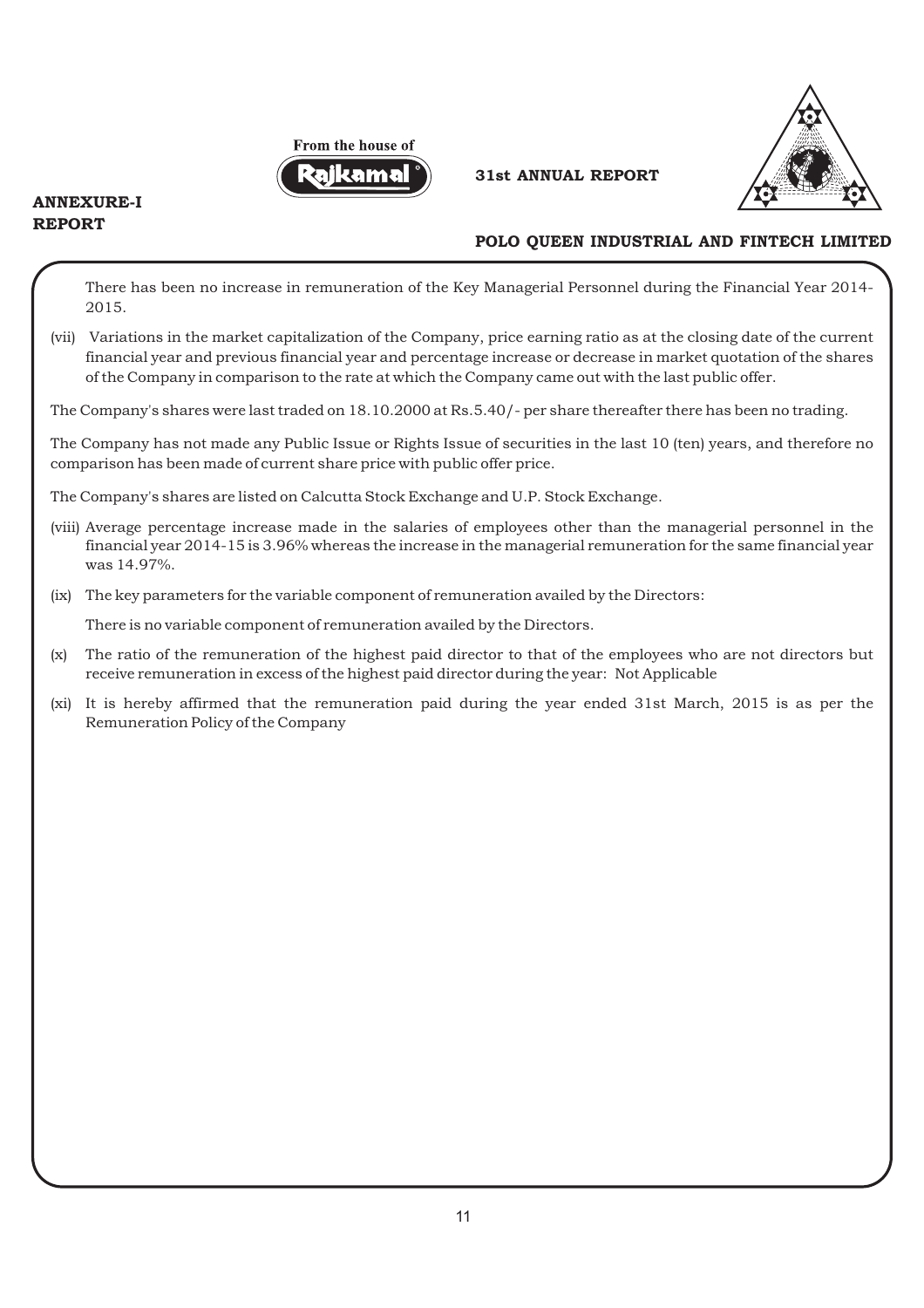

## **SECRETARIAL AUDIT REPORT**



#### **31st ANNUAL REPORT**



### **ANNEXURE-II POLO QUEEN INDUSTRIAL AND FINTECH LIMITED**

**Form No. MR-3**

#### **SECRETARIAL AUDIT REPORT**

For the Company's Financial Year from 1st April, 2014 to 31st March, 2015

[Pursuant to section 204(1) of the Companies Act, 2013 and Rule No.9 of the Companies (Appointment and Remuneration of Managerial Personnel]

To,

The Members,

Polo Queen Industrial and Fintech Limited

I have conducted the Secretarial Audit of the compliance of applicable statutory provisions and the adherence to good corporate practices by Polo Queen Industrial and Fintech Limited. (hereinafter called the Company). Secretarial Audit was conducted in a manner that provided me a reasonable basis for evaluating the corporate conduct / statutory compliances and expressing my opinion thereon.

Based on my verification of the books, papers, minute books, forms and returns filed and other records maintained by the Company and also the information provided by the Company, its officers, agents and authorized representatives during the conduct of Secretarial Audit, I hereby report that in my opinion, the Company has, during the audit period comprising the Company's financial year ended on 31st March, 2015 generally complied with the statutory provisions listed hereunder and also that the Company has proper Board processes and compliance mechanism in place to the extent, in the manner and subject to the reporting made hereinafter:

I have examined the books, papers, minute books, forms and returns filed and other records maintained by Polo Queen Industrial and Fintech Limited for the Company's financial year ended on 31st March, 2015 according to the provisions of:

- (i) The Companies Act, 2013 (the Act) and the rules made thereunder;
- (ii) The Securities Contracts (Regulation) Act, 1956 ('SCRA') and the rules made thereunder;
- (iii) The Depositories Act, 1996 and the Regulations

and Bye-laws framed thereunder;

- (iv) Foreign Exchange Management Act, 1999 and the rules and regulations made thereunder to the extent of Foreign Direct Investment, Overseas Direct Investment and External Commercial Borrowings;
- (v) The following Regulations and Guidelines prescribed under the Securities and Exchange Board of India Act, 1992 ('SEBI ACT'):-
	- (a) The Securities and Exchange Board of India (Substantial Acquisition of Shares and Takeovers) Regulations, 2011;
	- (b) The Securities and Exchange Board of India (Prohibition of Insider Trading) Regulations, 1992;
	- (c) The Securities and Exchange Board of India (Issue of Capital and Disclosure Requirements) Regulations, 2009
	- (d) The Securities and Exchange Board of India (Employee Stock Option Scheme and Employee Stock Purchase Scheme) Guidelines, 1999 - **Not Applicable**
	- (e) The Securities and Exchange Board of India (Issue and Listing of Debt Securities) Regulations, 2008 - **Not Applicable**
	- (f) The Securities and Exchange Board of India (Registrars to an Issue and Share Transfer Agents) Regulations, 1993 regarding the Companies Act and dealing with client;
	- (g) The Securities and Exchange Board of India (Delisting of Equity Shares) Regulations, 2009 - **Not Applicable**
	- (h) The Securities and Exchange Board of India (Buyback of Securities)Regulations, 1998 - **Not Applicable**
- (vi) As per information provided by the management, there are no laws specifically applicable to the Company.

I have also examined compliance with the applicable clauses of the following:

(i) Secretarial Standards issued by The Institute of Company Secretaries of India.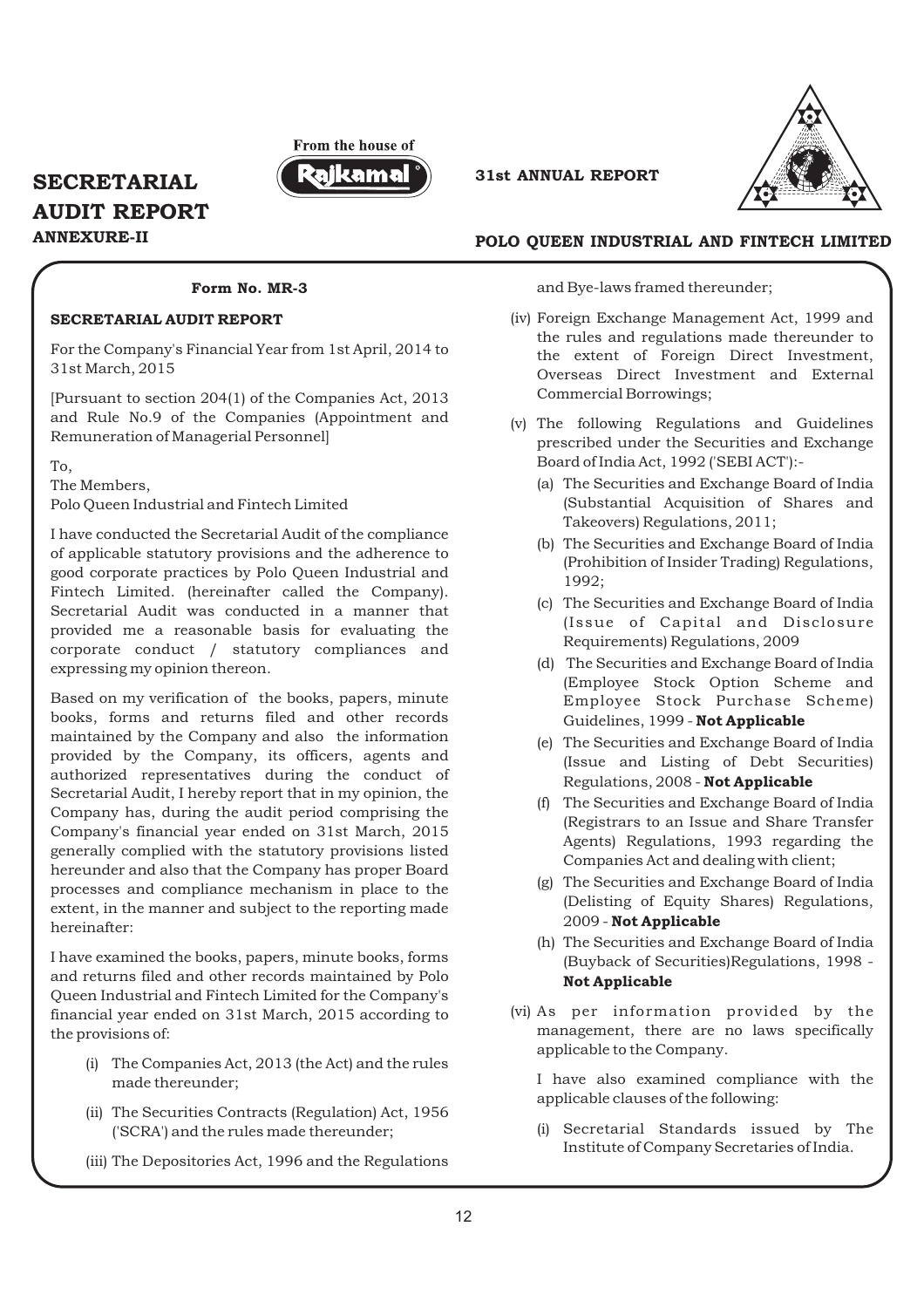

## **SECRETARIAL AUDIT REPORT ANNEXURE-II**

extent applicable,

the meeting.

unanimously.

guidelines.

Exchange;

During the period under review the Company has complied with the provisions of the Act, Rules, Regulations, Guidelines, etc. mentioned above, to the

The Board of Directors of the Company is duly constituted with proper balance of Executive Directors, Non-Executive Directors and Independent Directors. The changes in the composition of the Board of Directors that took place during the period under review were carried out in compliance with the provisions of the Act. Adequate notice was given to all Directors to schedule the Board Meetings. Agenda and detailed notes on agenda were sent at least seven days in advance, and a system exists for seeking and obtaining further information and clarifications on the agenda items before the meeting and for meaningful participation at

Decisions at the Board meetings were taken

I Further Report that there are adequate systems and processes in the Company commensurate with the size and operations of the Company to monitor and ensure compliance with applicable laws, rules, regulations and

I Further Report that during the year under review



#### **31st ANNUAL REPORT**



#### (ii) The Listing Agreements entered into by the Company with CSE and U.P. Stock My report of even date is to be read along with this letter. To,

The Members

Polo Queen Industrial and Fintech Limited

1. Maintenance of Secretarial record is the responsibility of the management of the company. My responsibility is to express as opinion on these secretarial records based on my audit.

**POLO QUEEN INDUSTRIAL AND FINTECH LIMITED**

- 2. I have followed the audit practices and process as were appropriate to obtain reasonable assurance about the correctness of the contents of the Secretarial records. The verification was done on test basis to ensure that correct facts are reflected in secretarial records. I believe that the processes and practices, I followed provide a reasonable basis for my opinion.
- 3. I have not verified the correctness and appropriateness of financial records and Books of Accounts of the company.
- 4. Where ever required, I have obtained the Management representation about the compliance of laws, rules and regulations and happening of events etc.
- 5. The compliance of the provisions of Corporate and other applicable laws, rules, regulations, standards is the responsibility of management. My examination was limited to the verification of procedures on test basis.
- 6. The Secretarial Audit report is neither an assurance as to the future viability of the company nor of the efficacy or effectiveness with which the management has conducted the affairs of the company.

Mumbai 6th August, 2015 GRISHMA KHANDWALA Company Secretary ACS No. 6515 C.P. No. 1500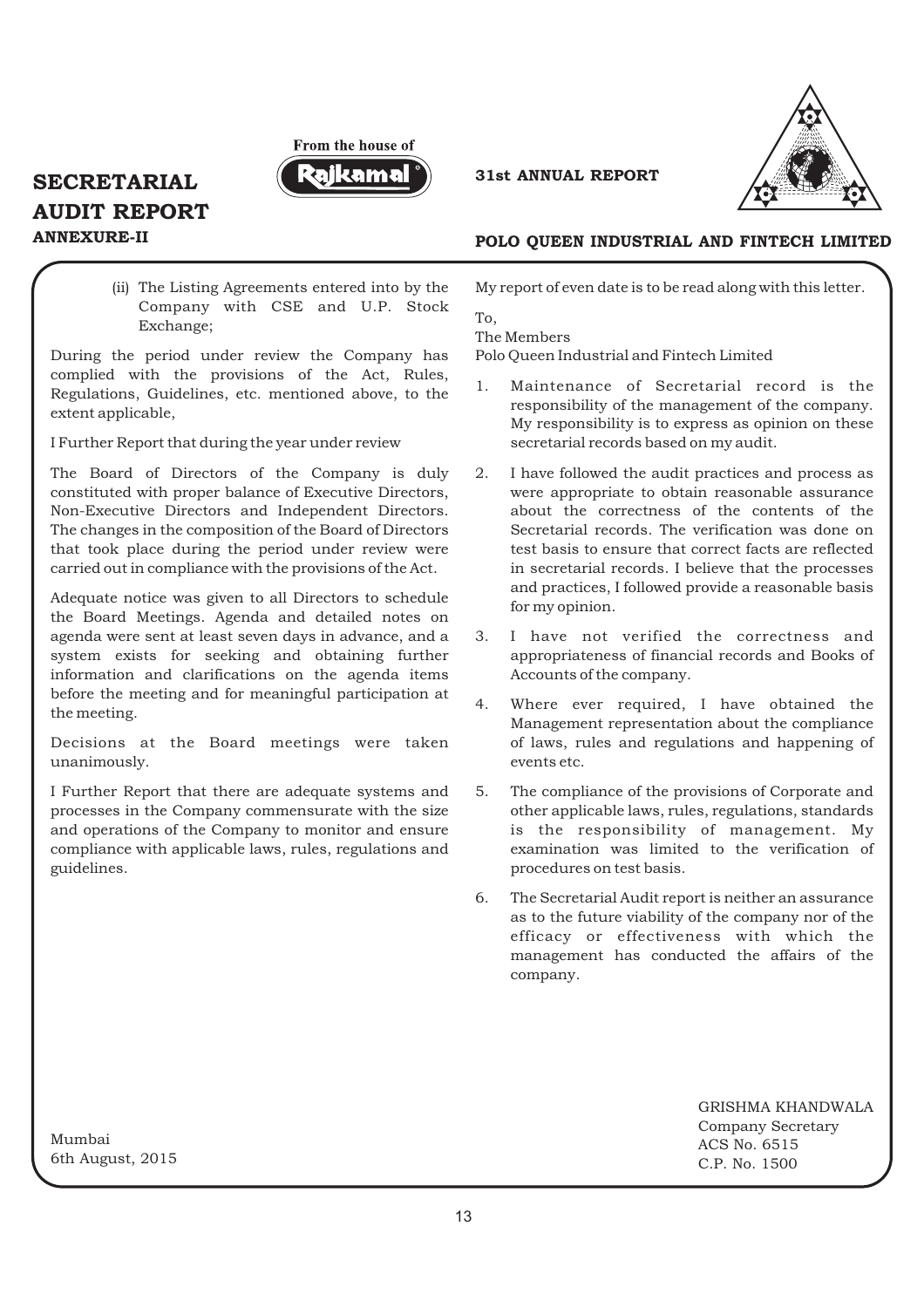

**31st ANNUAL REPORT**



#### **ANNEXURE-III REPORT**

#### **POLO QUEEN INDUSTRIAL AND FINTECH LIMITED**

#### **FORM NO. MGT 9**

#### **EXTRACT OF ANNUAL RETURN**

#### **As on financial year ended on 31.03.2015**

#### **Pursuant to Section 92 (3) of the Companies Act, 2013 and rule 12(1) of the Company (Management & Administration) Rules, 2014.**

#### **I. REGISTRATION & OTHER DETAILS:**

| 1. | <b>CIN</b>                                                                       | L72200MH1984PLC094539                                                                                                                                  |  |  |  |
|----|----------------------------------------------------------------------------------|--------------------------------------------------------------------------------------------------------------------------------------------------------|--|--|--|
| 2. | <b>Registration Date</b>                                                         | 19/07/1984                                                                                                                                             |  |  |  |
| 3. | Name of the Company                                                              | Polo Queen Industrial and Fintech Limited                                                                                                              |  |  |  |
| 4. | Category/Sub-category<br>of the Company                                          | Public Company                                                                                                                                         |  |  |  |
| 5. | Address of the Registered office &<br>contact details                            | 303 - 5, A To Z Industrial, Estate, G.K. Marg,<br>Lower Parel, Mumbai - 400013                                                                         |  |  |  |
| 6. | Whether listed company                                                           | Yes<br>Calcutta Stock Exchange<br>U.P. Stock Exchange                                                                                                  |  |  |  |
| 7. | Name, Address & contact details<br>of the Registrar & Transfer Agent,<br>if any. | Satellite Corporate Services Pvt. Ltd<br>B-302, Sony Apartment, Opp. St Jude High School,<br>Off Andheri Kurla Road, Jarimari, Sakinaka, Mumbai-400072 |  |  |  |

#### **II. PRINCIPAL BUSINESS ACTIVITIES OF THE COMPANY** (All the business activities contributing 10 % or more of the total turnover of the company shall be stated)

| S. No.<br>Name and Description of<br>main products / services |                   | NIC Code of the<br>product/service | % to total turnover of<br>the company |
|---------------------------------------------------------------|-------------------|------------------------------------|---------------------------------------|
|                                                               | Trading of Fabric |                                    | 75.60%                                |
|                                                               | Trading of FMCG   |                                    | 17.70%                                |

#### **III. PARTICULARS OF HOLDING, SUBSIDIARY AND ASSOCIATE COMPANIES -**

All the business activities contributing 10 % or more of the total turnover of the company shall be stated:-

| S. No. | Name and Description of  | NIC Code of the | % to total turnover of |  |
|--------|--------------------------|-----------------|------------------------|--|
|        | main products / services | product/service | the company            |  |
|        | Not Applicable           |                 |                        |  |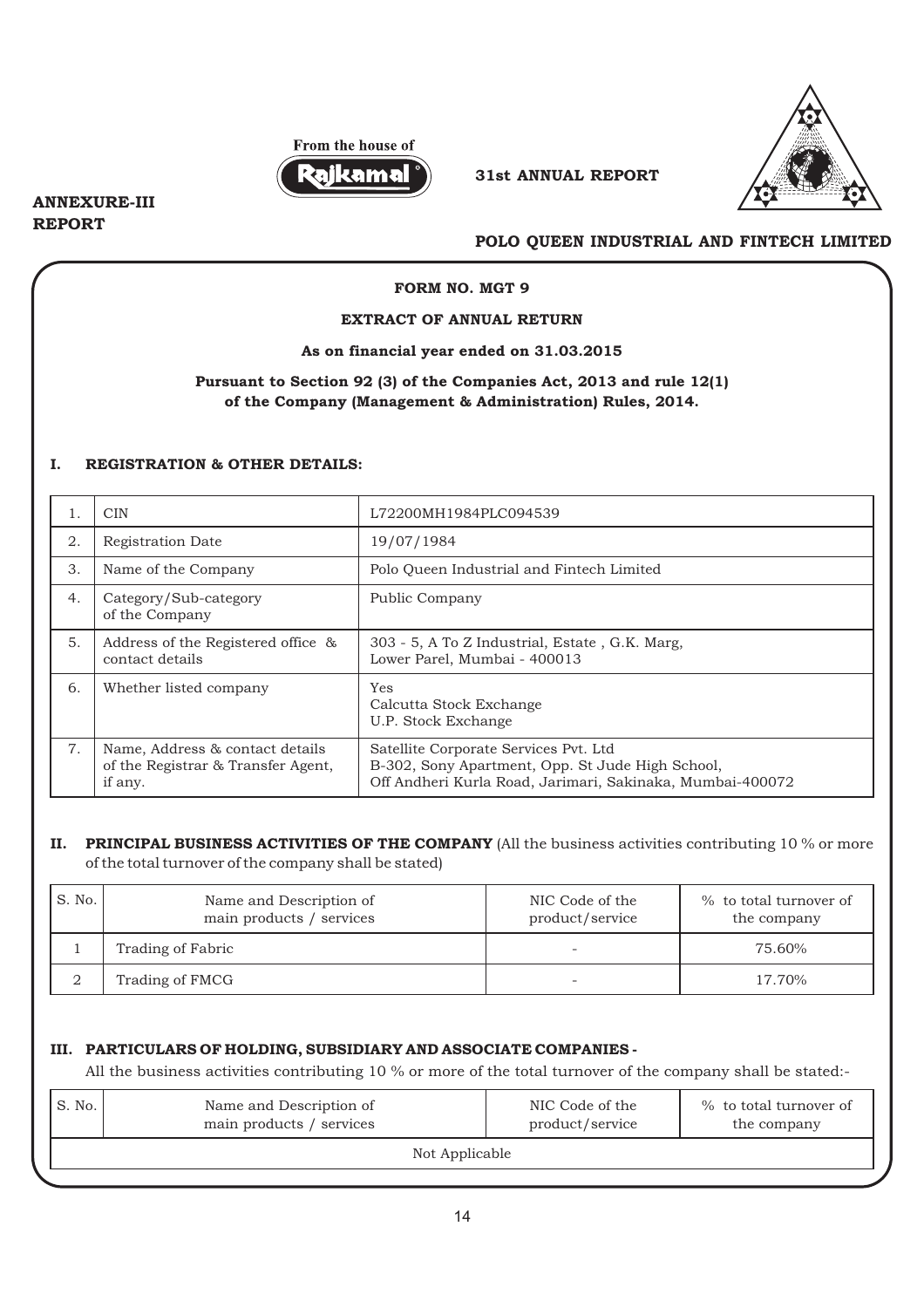

#### **ANNEXURE-III REPORT**

#### **POLO QUEEN INDUSTRIAL AND FINTECH LIMITED**

**31st ANNUAL REPORT**

### **IV. SHARE HOLDING PATTERN (Equity Share Capital Breakup as percentage of Total Equity)** Category-wise Share Holding Category of Shareholders No. of Shares held at the beginning of the year[As on 31-March-2014] No. of Shares held at the end of the of Shares held at the end of the  $\frac{9}{6}$  year[As on 31-March-2015] Change during the year Demat Physical Total \% of Total Shares Demat Physical Total % of Total Shares Total **A. Promoters (1) Indian Total shareholding 744500 0 744500 74.45 744500 66150000 66894500 99.62 25.17 B. Public Shareholding Sub-total (B)(1):- 0 0 0 0.00 0 0 0 0.00 0.00** a) Individual/ HUF 244500 | 0 744500 | 74.45 | 744500 | 66150000 | 66894500 | 99.62 | 25.17 b) Central Govt 0 0 0 0.00 0 0 0 0.00 0.00 c) State Govt(s)  $\begin{array}{ccc} | & 0 & 0 & 0 \\ 0 & 0 & 0 & 0 \end{array}$  0.00 0.00 0.00 0.00 d) Bodies Corp.  $\begin{vmatrix} 0 & 0 & 0 \\ 0 & 0 & 0 \\ 0 & 0 & 0 \end{vmatrix}$  0 0.00 0.00 0.00 0.00 e) Banks / FI 0 0 0 0.00 0 0 0 0.00 0.00 f) Any other 0 0 0 0.00 0 0 0 0.00 0.00 1. Institutions 0 0 0 0.00 0 0 0 0.00 0.00 a) Mutual Funds  $\begin{bmatrix} 0 & 0 & 0 \\ 0 & 0 & 0 \\ 0 & 0 & 0 \end{bmatrix}$   $\begin{bmatrix} 0.00 & 0 \\ 0.00 & 0 \\ 0 & 0 \end{bmatrix}$   $\begin{bmatrix} 0.00 & 0.00 \\ 0.00 & 0.00 \\ 0.00 & 0.00 \\ 0.00 & 0.00 \end{bmatrix}$ b) Banks / FI 0 0 0 0.00 0 0 0 0.00 0.00 c) Central Govt  $\begin{vmatrix} 0 & 0 & 0 & 0 \\ 0 & 0 & 0 & 0 \\ 0 & 0 & 0 & 0 \end{vmatrix}$   $\begin{vmatrix} 0 & 0 & 0 & 0 \\ 0 & 0 & 0 & 0 \\ 0 & 0 & 0 & 0 \end{vmatrix}$ d) State Govt(s) 0 0 0 0.00 0 0 0 0.00 0.00 e) Venture Capital Funds  $\begin{vmatrix} 0 & 0 & 0 \\ 0 & 0 & 0 \\ 0 & 0 & 0 \end{vmatrix}$   $\begin{vmatrix} 0 & 0 & 0 \\ 0 & 0 & 0 \\ 0 & 0 & 0 \end{vmatrix}$   $\begin{vmatrix} 0 & 0 & 0 \\ 0 & 0 & 0 \\ 0 & 0 & 0 \end{vmatrix}$ f) Insurance Companies 0 0 0 0.00 0 0 0 0.00 0.00 g) FIIs | 0 | 0 | 0 0 | 0 | 0 | 0 | 0.00 | 0.00 h) Foreign Venture  $\begin{vmatrix} 0 & 0 & 0 & 0 \\ 0 & 0 & 0 & 0 \\ 0 & 0 & 0 & 0 \end{vmatrix}$  0 0 0.00 0.00 i) Others (specify)  $\begin{vmatrix} 0 & 0 & 0 & 0 \\ 0 & 0 & 0 & 0 \end{vmatrix}$  0 0.00 0 0.00 0.00 **of Promoter (A)** Capital Funds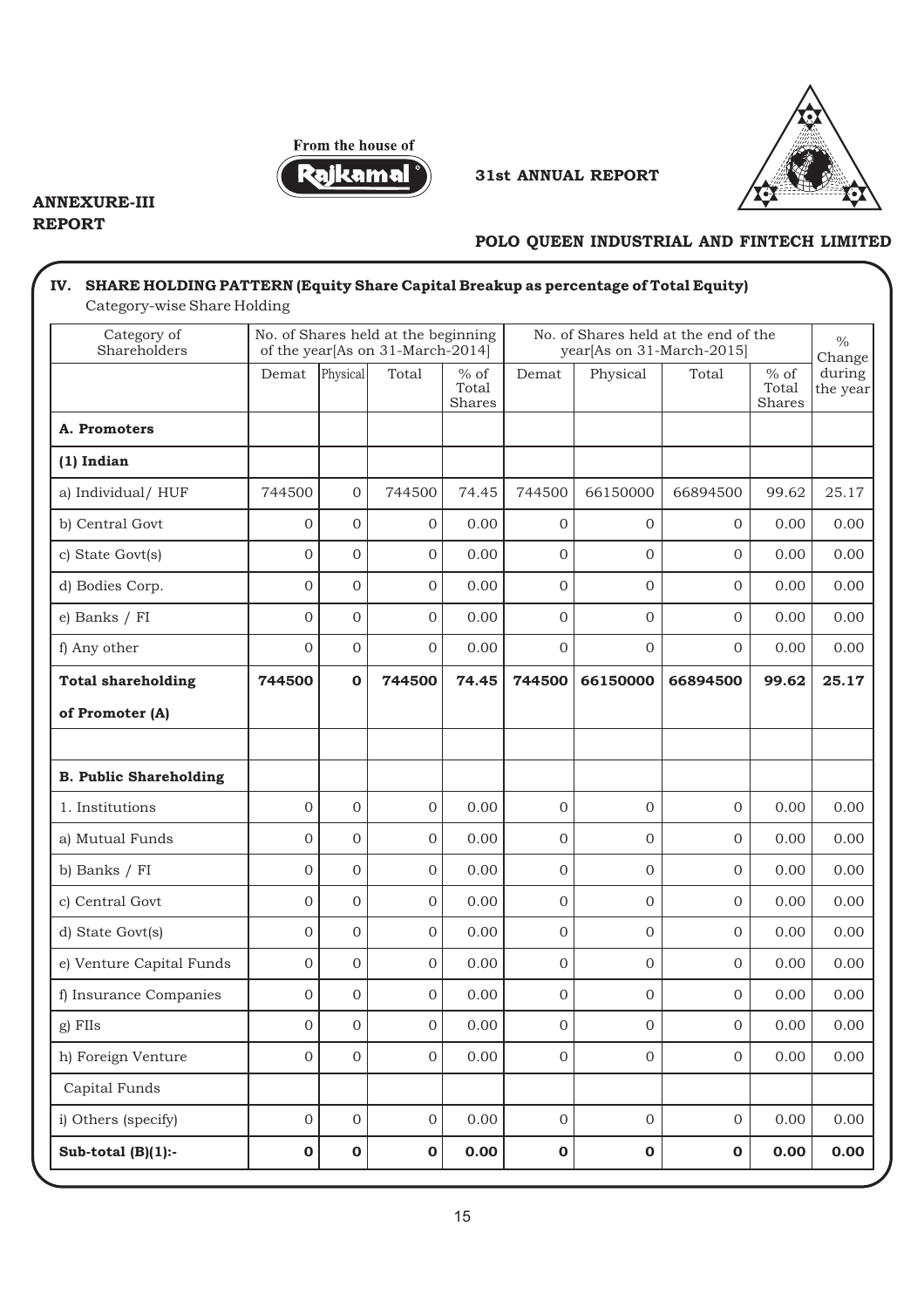

From the house of **Ra** jkama

### **31st ANNUAL REPORT**

### **ANNEXURE-III REPORT**

### **POLO QUEEN INDUSTRIAL AND FINTECH LIMITED**

| Category of<br>Shareholders                                                               | No. of Shares held at the beginning<br>of the year[As on 31-March-2014] |                |                | No. of Shares held at the end of the<br>year[As on 31-March-2015] |                |                |                | $\frac{0}{0}$<br>Change    |                    |
|-------------------------------------------------------------------------------------------|-------------------------------------------------------------------------|----------------|----------------|-------------------------------------------------------------------|----------------|----------------|----------------|----------------------------|--------------------|
|                                                                                           | Demat                                                                   | Physical       | Total          | $\%$ of<br>Total<br>Shares                                        | Demat          | Physical       | Total          | $\%$ of<br>Total<br>Shares | during<br>the year |
| 2. Non-Institutions                                                                       |                                                                         |                |                |                                                                   |                |                |                |                            |                    |
| a) Bodies Corp.                                                                           | $\overline{0}$                                                          | $\overline{0}$ | $\overline{0}$ | 0.00                                                              | $\mathbf{0}$   | $\mathbf{0}$   | $\mathbf{O}$   | 0.00                       | 0.00               |
| i) Indian                                                                                 | 164700                                                                  | $\overline{O}$ | 164700         | 16.47                                                             | 164700         | $\mathbf{0}$   | 164700         | 0.25                       | $-16.22$           |
| ii) Overseas                                                                              | $\mathbf{O}$                                                            | $\overline{0}$ | $\mathbf{0}$   | 0.00                                                              |                |                |                | 0.00                       | 0.00               |
| b) Individuals                                                                            |                                                                         |                |                | 0.00                                                              |                |                |                | 0.00                       | 0.00               |
| i) Individual shareholders<br>holding nominal share<br>capital upto Rs. 1 lakh            | 14500                                                                   | 7400           | 21900          | 2.19                                                              | 14500          | 7400           | 21900          | 0.03                       | $-2.16$            |
| ii) Individual shareholders<br>holding nominal share<br>capital in excess of<br>Rs 1 lakh | 68900                                                                   | $\overline{0}$ | 68900          | 6.89                                                              | 68900          | $\mathbf 0$    | 68900          | 0.10                       | $-6.79$            |
| c) Others (specify)                                                                       | $\mathbf{O}$                                                            | $\mathbf{O}$   | $\overline{0}$ | 0.00                                                              | $\mathbf{0}$   | $\mathbf 0$    | $\mathbf{O}$   | 0.00                       | 0.00               |
| Non Resident Indians                                                                      | $\overline{0}$                                                          | $\overline{0}$ | $\mathbf{0}$   | 0.00                                                              | $\mathbf{0}$   | $\mathbf 0$    | $\overline{0}$ | 0.00                       | 0.00               |
| Overseas Corporate Bodies                                                                 | $\overline{0}$                                                          | $\Omega$       | $\overline{0}$ | 0.00                                                              | $\overline{0}$ | $\mathbf{0}$   | $\overline{0}$ | 0.00                       | 0.00               |
| Foreign Nationals                                                                         | $\Omega$                                                                | $\mathbf{O}$   | $\overline{0}$ | 0.00                                                              | $\overline{0}$ | $\overline{0}$ | $\mathbf{0}$   | 0.00                       | 0.00               |
| <b>Clearing Members</b>                                                                   | $\Omega$                                                                | $\mathbf{O}$   | $\overline{0}$ | 0.00                                                              | $\overline{0}$ | $\mathbf{0}$   | $\overline{0}$ | 0.00                       | 0.00               |
| Trusts                                                                                    | $\overline{0}$                                                          | $\overline{0}$ | $\overline{0}$ | 0.00                                                              | $\mathbf{0}$   | $\mathbf{0}$   | $\overline{0}$ | 0.00                       | 0.00               |
| Foreign Bodies - D R                                                                      | $\overline{0}$                                                          | $\overline{0}$ | $\overline{0}$ | 0.00                                                              | $\overline{0}$ | $\mathbf 0$    | $\mathbf{O}$   | 0.00                       | 0.00               |
| Sub-total $(B)(2)$ :-                                                                     | 248100                                                                  | 7400           | 255500         | 25.55                                                             | 248100         | 7400           | 255500         | 0.38                       | $-25.17$           |
| <b>Total Public Shareholding</b><br>$(B)= (B)(1)+(B)(2)$                                  | 248100                                                                  | 7400           | 255500         | 25.55                                                             | 248100         | 7400           | 255500         | 0.38                       | $-25.17$           |
| C. Shares held by<br>Custodian for GDRs<br>& ADRs                                         | $\mathbf 0$                                                             | $\mathbf{0}$   | $\mathbf 0$    | 0.00                                                              | $\mathbf{0}$   | 0              | $\overline{0}$ | 0.00                       | 0.00               |
| Grand Total (A+B+C)                                                                       | 992600                                                                  | 7400           | 1000000        | 100.00                                                            | 992600         | 66157400       | 67150000       | 100.00                     | 0.00               |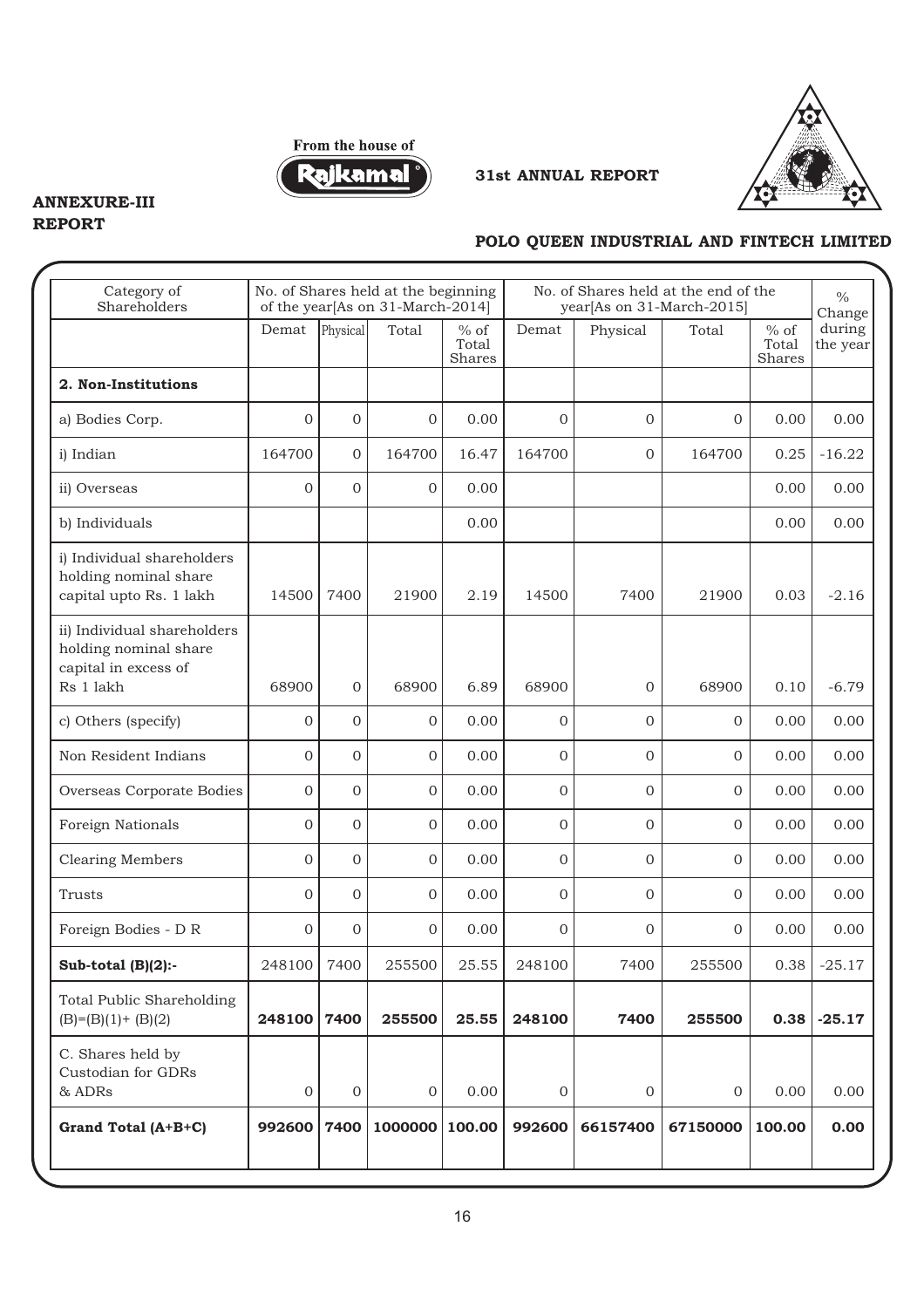From the house of Raikama



#### **ANNEXURE-III REPORT**

### **POLO QUEEN INDUSTRIAL AND FINTECH LIMITED**

**31st ANNUAL REPORT**

| <b>SN</b>      | Shareholder's Name            |                  | Shareholding at the<br>beginning of the year |                                                             |                  | Shareholding at the<br>end of the year           |                                                             | % change<br>in share-         |
|----------------|-------------------------------|------------------|----------------------------------------------|-------------------------------------------------------------|------------------|--------------------------------------------------|-------------------------------------------------------------|-------------------------------|
|                |                               | No. of<br>Shares | % of total<br>Shares<br>of the<br>company    | %of Shares<br>Pledged /<br>encumbered<br>to total<br>shares | No. of<br>Shares | % of total<br><b>Shares</b><br>of the<br>company | %of Shares<br>Pledged /<br>encumbered<br>to total<br>shares | holding<br>during<br>the year |
| $\mathbf{1}$   | Aneetha Prabhas Sanghai       | 52050            | 5.21                                         | $\overline{0}$                                              | 3666800          | $\mathbf{O}$                                     | 5.46                                                        | 0.26                          |
| $\overline{2}$ | Deepti Sanghai                | 100              | 0.01                                         | $\Omega$                                                    | 1666000          | $\mathbf{O}$                                     | 2.48                                                        | 2.47                          |
| $\mathfrak{Z}$ | Devesh Sanghai                | 52500            | 5.25                                         | $\mathbf{O}$                                                | 6397500          | $\mathbf{O}$                                     | 9.53                                                        | 4.28                          |
| $\overline{4}$ | Manjuladevi Sanghai           | 80200            | 8.02                                         | $\mathbf{O}$                                                | 5098950          | $\mathbf{O}$                                     | 7.59                                                        | $-0.43$                       |
| 5              | Nandlal Rahulkumar HUF        | 19600            | 1.96                                         | $\mathbf{O}$                                                | 19600            | $\mathbf{O}$                                     | 0.03                                                        | $-1.93$                       |
| 6              | Nandlal Sanghai               | 100              | 0.01                                         | $\mathbf{O}$                                                | 337600           | $\mathbf{0}$                                     | 0.50                                                        | 0.49                          |
| $\overline{7}$ | Nandlal Sanghai (S) HUF       | 16850            | 1.69                                         | $\overline{0}$                                              | 16850            | $\mathbf{0}$                                     | 0.03                                                        | $-1.66$                       |
| 8              | Nihar Sanghai                 | 26900            | 2.69                                         | $\overline{0}$                                              | 3334400          | $\mathbf{O}$                                     | 4.97                                                        | 2.28                          |
| 9              | Nikhil Sanghai                | 26900            | 2.69                                         | $\mathbf{O}$                                                | 3334400          | $\mathbf{O}$                                     | 4.97                                                        | 2.28                          |
| 10             | Pawan Kumar Piyush Kumar HUF  | 11600            | 1.16                                         | $\overline{0}$                                              | 11600            | $\mathbf{O}$                                     | 0.02                                                        | $-1.14$                       |
| 11             | Pawan Kumar Jiwanram Sanghai  | 26600            | 2.66                                         | $\overline{O}$                                              | 1680350          | $\mathbf{O}$                                     | 2.50                                                        | $-0.16$                       |
| 12             | Piyush Kumar Sanghai          | 26800            | 2.68                                         | $\overline{0}$                                              | 1668400          | $\mathbf{O}$                                     | 2.48                                                        | $-0.20$                       |
| 13             | Prabhadevi Pawankumar Sanghai | 30000            | 3.00                                         | $\overline{0}$                                              | 5028500          | $\mathbf{0}$                                     | 7.49                                                        | 4.49                          |
| 14             | Prabhas Sanghai (HUF)         | 9600             | 0.96                                         | $\mathbf{O}$                                                | 9600             | $\mathbf{O}$                                     | 0.01                                                        | $-0.95$                       |
| 15             | Prabhas Kumar Sanghai         | $\Omega$         | 0.00                                         | $\overline{0}$                                              | 270000           | $\mathbf{0}$                                     | 0.40                                                        | 0.40                          |
| 16             | Pritam Sanghai (HUF)          | 18400            | 1.84                                         | $\mathbf{0}$                                                | 18400            | $\overline{0}$                                   | 0.03                                                        | $-1.81$                       |
| 17             | RahulKumar Nandlal Sanghai    | 100              | 0.01                                         | $\overline{O}$                                              | 4860100          | $\mathbf{0}$                                     | 7.24                                                        | 7.23                          |
| 18             | Udit Sanghai                  | 49900            | 4.99                                         | $\mathbf{0}$                                                | 5827900          | 0                                                | 8.68                                                        | 3.69                          |
| 19             | UshaDevi Sanghai              | 77500            | 7.75                                         | $\overline{0}$                                              | 4367250          | $\overline{0}$                                   | 6.50                                                        | $-1.25$                       |
| 20             | Vasudha Rahul Sanghai         | 34850            | 3.49                                         | $\overline{0}$                                              | 7122350          | 0                                                | 10.61                                                       | 7.12                          |
| 21             | Viraj Prabhas Sanghai         | 34850            | 3.49                                         | $\overline{0}$                                              | 6379850          | $\overline{0}$                                   | 9.50                                                        | 6.02                          |
| 22             | Pankaj Jiwanram Sanghai       | 49900            | 4.99                                         | $\overline{0}$                                              | $\overline{0}$   | $\overline{0}$                                   | 0.00                                                        | $-4.99$                       |
| 23             | Pankaj Kumar Sanghai HUF      | 49200            | 4.92                                         | $\mathbf{O}$                                                | $\overline{0}$   | $\overline{0}$                                   | 0.00                                                        | $-4.99$                       |
| 24             | Parul Pankaj Sanghai          | 49900            | 4.99                                         | $\mathbf{O}$                                                | $\mathbf{0}$     | $\mathbf{0}$                                     | 0.00                                                        | $-4.99$                       |
| 25             | Pritam Jiwanram Sanghai       | 100              | 0.01                                         | 0                                                           | 5778100          | $\overline{0}$                                   | 8.60                                                        | 8.59                          |
|                | <b>TOTAL</b>                  | 744500           | 74.45                                        | O                                                           | 66894500         | $\mathbf 0$                                      | 99.62                                                       | 25.17                         |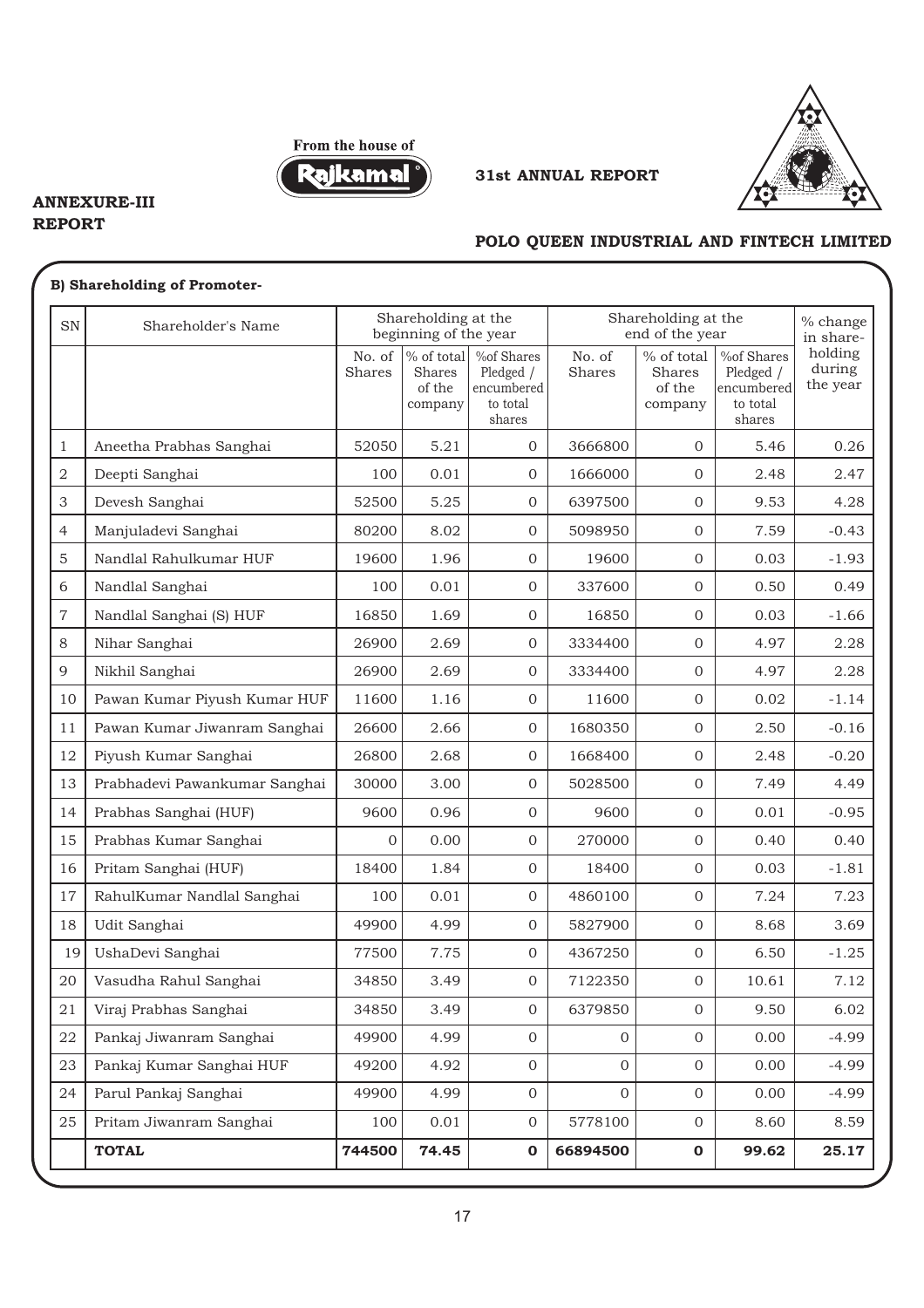



#### **31st ANNUAL REPORT**

### **ANNEXURE-III REPORT**

### **POLO QUEEN INDUSTRIAL AND FINTECH LIMITED**

| SN  | Name of the Promoter/<br>Promoter Group |                  | Shareholding at the<br>beginning of the year | Date    | Increase/<br>Decrease<br>Shareholding | Reason    |                  | Shareholding at the<br>end of the year    |
|-----|-----------------------------------------|------------------|----------------------------------------------|---------|---------------------------------------|-----------|------------------|-------------------------------------------|
|     |                                         | No. of<br>Shares | % of total<br>Shares<br>of the<br>company    |         |                                       |           | No. of<br>shares | % of total<br>shares of<br>the<br>company |
| 1.  | Aneetha Prabhas Sanghai                 | 52050            | 0.08                                         | 27.3.15 | 3614750                               | Allotment | 3666800          | 5.46                                      |
| 2.  | Deepti Sanghai                          | 100              | 0.00                                         | 27.3.15 | 1665900                               | Allotment | 1666000          | 2.48                                      |
| 3.  | Devesh Sanghai                          | 52500            | 0.08                                         | 27.3.15 | 6345000                               | Allotment | 6397500          | 9.52                                      |
| 4.  | Manjudevi Sanghai                       | 80200            | 0.12                                         | 27.3.15 | 5018750                               | Allotment | 5098950          | 7.59                                      |
| 5.  | Nandlal Sanghai                         | 100              | 0.00                                         | 27.3.15 | 337500                                | Allotment | 337600           | 0.50                                      |
| 6.  | Nihar Sanghai                           | 26900            | 0.04                                         | 27.3.15 | 3307500                               | Allotment | 3334400          | 4.97                                      |
| 7.  | Nikhil Sanghai                          | 26900            | 0.04                                         | 27.3.15 | 3307500                               | Allotment | 3334400          | 4.97                                      |
| 8.  | Pawankumar Jiwanram<br>Sanghai          | 26600            | 0.04                                         | 27.3.15 | 1653750                               | Allotment | 1680350          | 2.50                                      |
| 9.  | Piyush Kumar Sanghai                    | 26800            | 0.04                                         | 27.3.15 | 1641600                               | Allotment | 1668400          | 2.48                                      |
| 10. | Prabhadevi Pawankumar<br>Sanghai        | 30000            | 0.04                                         | 27.3.15 | 4998500                               | Allotment | 5028500          | 7.60                                      |
| 11. | Prabhas Kumar Sanghai                   | $\overline{0}$   | 0.00                                         | 27.3.15 | 270000                                | Allotment | 270000           | 0.40                                      |
| 12. | Rahul Kumar Nandlal<br>Sanghai          | 100              | 0.00                                         | 27.3.15 | 4860000                               | Allotment | 4860100          | 7.24                                      |
| 13. | Udit Sanghai                            | 49900            | 0.07                                         | 27.3.15 | 5778000                               | Allotment | 5827900          | 8.67                                      |
| 14. | Ushadevi Sanghai                        | 77500            | 0.11                                         | 27.3.15 | 4289750                               | Allotment | 4367250          | 6.50                                      |
| 15. | Vasudha Rahul Sanghai                   | 34850            | 0.05                                         | 27.3.15 | 7087500                               | Allotment | 7122350          | 10.56                                     |
| 16. | Viraj Prabhas Sanghai                   | 34850            | 0.05                                         | 27.3.15 | 6345000                               | Allotment | 6379850          | 9.50                                      |
| 17. | Pankaj Jiwanram Sanghai                 | 49900            | 0.07                                         | 20.3.15 | -49900                                | Transfer  | $\mathbf 0$      | 0.00                                      |
| 18. | Pankaj Kumar Sanghai Huf                | 49200            | 0.07                                         | 20.3.15 | $-49200$                              | Transfer  | $\mathbf 0$      | 0.00                                      |
| 19. | Parul Pankaj Sanghai                    | 49900            | 0.07                                         | 20.3.15 | -49900                                | Transfer  | 0                | 0.00                                      |
| 20. | Pritam Jiwanram Sanghai                 | 100              | 0.00                                         | 27.3.15 | 5778000                               | Allotment | 5778100          | 8.60                                      |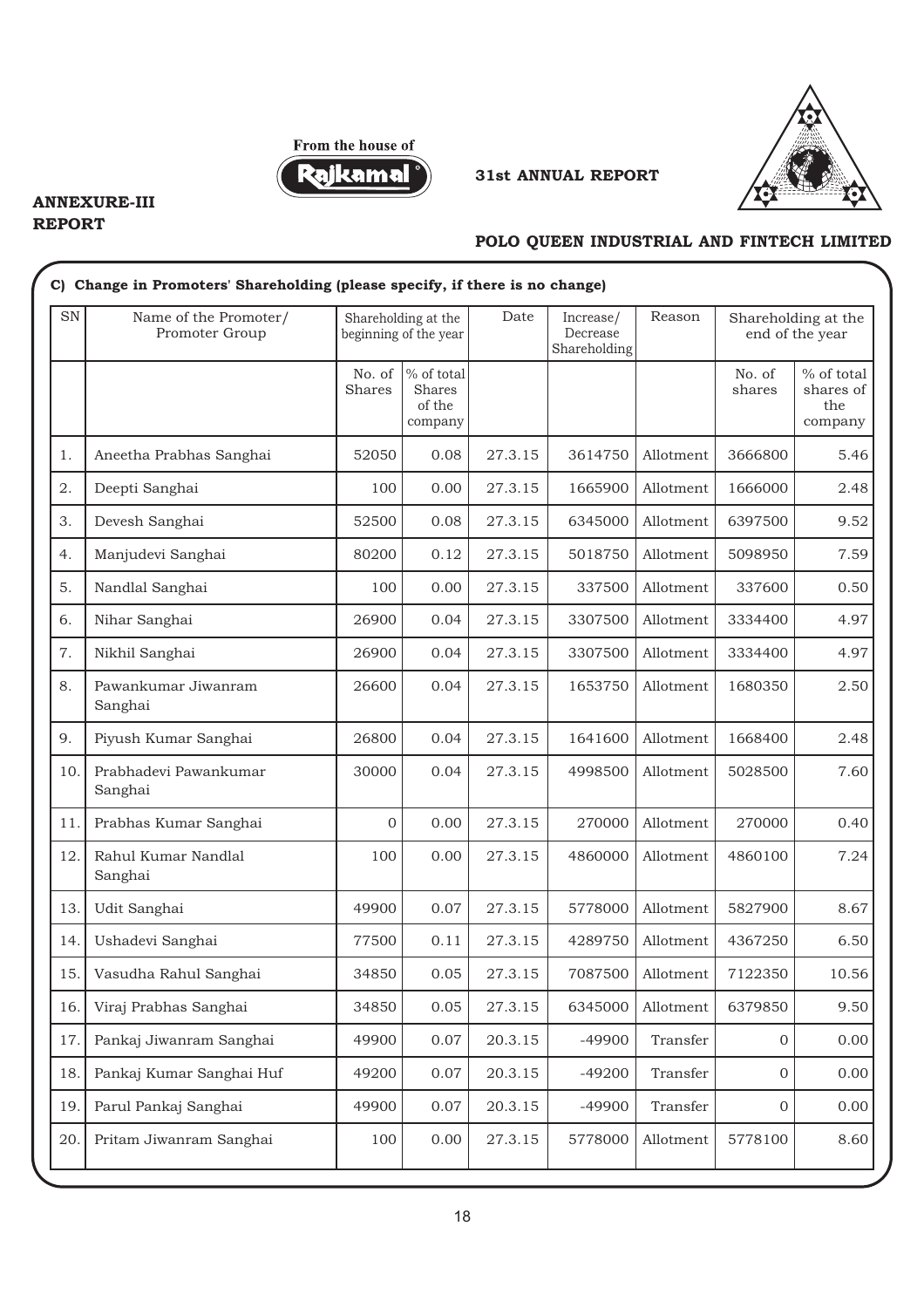

**31st ANNUAL REPORT**



#### **ANNEXURE-III REPORT**

#### **POLO QUEEN INDUSTRIAL AND FINTECH LIMITED**

| D)  | <b>Shareholding Pattern of top ten Shareholders:</b><br>(Other than Directors, Promoters and Holders of GDRs and ADRs): |                                              |                                           |      |                                       |                          |                                        |                                           |  |  |
|-----|-------------------------------------------------------------------------------------------------------------------------|----------------------------------------------|-------------------------------------------|------|---------------------------------------|--------------------------|----------------------------------------|-------------------------------------------|--|--|
| SN  | Name of the Promoter/<br>Promoter Group                                                                                 | Shareholding at the<br>beginning of the year |                                           | Date | Increase/<br>Decrease<br>Shareholding | Reason                   | Shareholding at the<br>end of the year |                                           |  |  |
|     |                                                                                                                         | No. of<br>Shares                             | % of total<br>Shares<br>of the<br>company |      |                                       |                          | No. of<br>shares                       | % of total<br>Shares<br>of the<br>company |  |  |
| 1.  | Coral Overseas Private Limited                                                                                          | 69700                                        | 0.29                                      |      |                                       |                          | 69700                                  | 0.29                                      |  |  |
| 2.  | Mahesh Chandra Jain                                                                                                     | 48200                                        | 0.20                                      | ۰    |                                       |                          | 48200                                  | 0.20                                      |  |  |
| 3.  | Sundial Investments Pvt. Ltd.                                                                                           | 47250                                        | 0.19                                      | ۰    |                                       |                          | 47250                                  | 0.19                                      |  |  |
| 4.  | P M Interseas Private Limited                                                                                           | 47250                                        | 0.19                                      |      |                                       |                          | 47250                                  | 0.19                                      |  |  |
| 5.  | Asha Jhunjhunwala                                                                                                       | 20700                                        | 0.09                                      | ÷    |                                       | $\overline{\phantom{a}}$ | 20700                                  | 0.09                                      |  |  |
| 6.  | B K Jhunjhunwala                                                                                                        | 6000                                         | 0.02                                      |      |                                       | $\overline{\phantom{a}}$ | 6000                                   | 0.02                                      |  |  |
| 7.  | Vikas Jhunjhunwala                                                                                                      | 5000                                         | 0.02                                      |      |                                       |                          | 5000                                   | 0.02                                      |  |  |
| 8.  | Kamladevi R Kankani                                                                                                     | 2500                                         | 0.01                                      | ۰    |                                       | $\overline{\phantom{a}}$ | 0500                                   | 0.01                                      |  |  |
| 9.  | M. K. Todi                                                                                                              | 750                                          | 0.00                                      | ۰    |                                       |                          | 750                                    | 0.00                                      |  |  |
| 10. | Anjali Jhunjhunwala                                                                                                     | 500                                          | 0.00                                      | ۰    |                                       |                          | 500                                    | 0.00                                      |  |  |

#### **E) Shareholding of Directors and Key Managerial Personnel:**

| Shareholding of each Directors and<br>each Key Managerial Personnel |                          | Shareholding at the                      | Shareholding at the<br>end of the year |                                          |  |
|---------------------------------------------------------------------|--------------------------|------------------------------------------|----------------------------------------|------------------------------------------|--|
|                                                                     | No. of<br>shares         | $%$ of total<br>Shares of<br>the company | No. of<br>shares                       | $%$ of total<br>Shares of<br>the company |  |
| Mr. Nandlal Sanghai - Chairman                                      | 100                      | 0.00                                     | 337600                                 | 0.50                                     |  |
| Mr. Umesh Kumar Agarwal                                             | 50                       | 0.00                                     | 50                                     | 0.00                                     |  |
| Mr. Prabhas Kumar Sanghai                                           | $\Omega$                 | 0.00                                     | 270000                                 | 0.40                                     |  |
| Mr. Rahul Kumar Sanghai                                             | 100                      | 0.00                                     | 4860100                                | 7.24                                     |  |
| Mr. Udit Sanghai (KMP- CFO)                                         | 49900                    | 0.07                                     | 5827900                                | 8.67                                     |  |
| Mr. Aftab Diamondwala                                               | ۰                        |                                          | $\overline{\phantom{a}}$               |                                          |  |
| Mr. Aspi Katgara                                                    | ÷                        |                                          | $\sim$                                 |                                          |  |
| Mr. Natwarlal Gaur                                                  | $\overline{\phantom{a}}$ | $\overline{\phantom{a}}$                 | $\overline{\phantom{a}}$               | $\overline{\phantom{a}}$                 |  |
| Mrs. Grishma Khandwala                                              | $\overline{\phantom{a}}$ | $\overline{\phantom{a}}$                 | $\overline{\phantom{a}}$               | $\overline{\phantom{a}}$                 |  |
|                                                                     |                          |                                          | beginning of the year                  |                                          |  |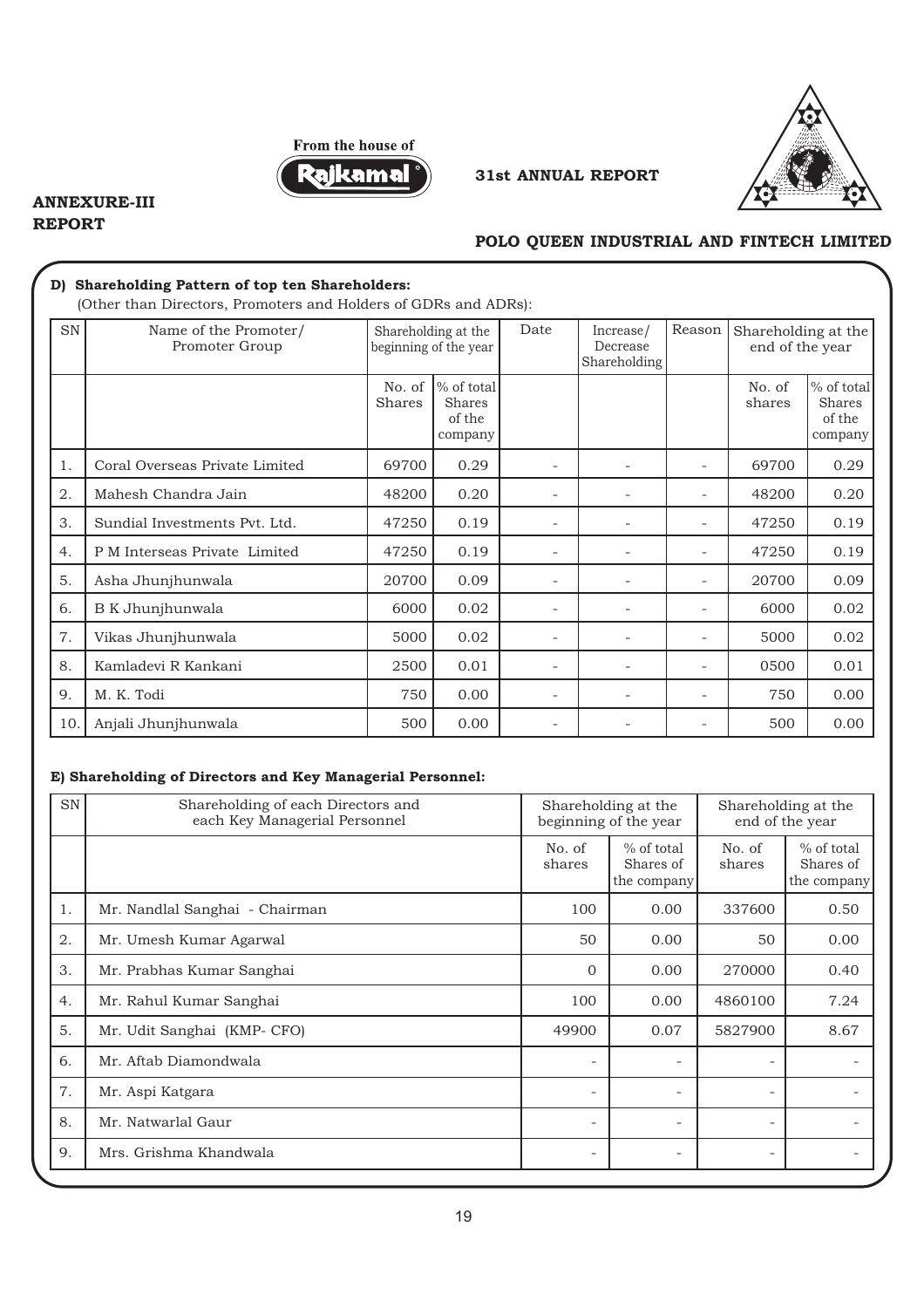



## **31st ANNUAL REPORT**

#### **ANNEXURE-III REPORT**

#### **POLO QUEEN INDUSTRIAL AND FINTECH LIMITED**

| <b>INDEBTEDNESS</b> - Indebtedness of the Company including interest outstanding/accrued but not due for payment.<br>V) |                                        |                    |                   |                       |  |  |
|-------------------------------------------------------------------------------------------------------------------------|----------------------------------------|--------------------|-------------------|-----------------------|--|--|
|                                                                                                                         | Secured Loans<br>excluding<br>deposits | Unsecured<br>Loans | Deposits          | Total<br>Indebtedness |  |  |
| Indebtedness at the beginning of the financial year                                                                     |                                        |                    |                   |                       |  |  |
| <b>Principal Amount</b><br>i)                                                                                           |                                        | 58,149,979         | $- -$             | 58,149,979            |  |  |
| ii) Interest due but not paid                                                                                           | --                                     | 2,500,776          | $- -$             | 2,500,776             |  |  |
| iii) Interest accrued but not due                                                                                       | --                                     | $\Omega$           | $- -$             | $\Omega$              |  |  |
| Total (i+ii+iii)                                                                                                        | --                                     | 60,650,755         | --                | 60,650,755            |  |  |
| Change in Indebtedness during the financial year                                                                        |                                        |                    |                   |                       |  |  |
| * Addition                                                                                                              |                                        | $- -$              | --                |                       |  |  |
| * Reduction                                                                                                             |                                        | 21, 131, 853       |                   | 21, 131, 853          |  |  |
| <b>Net Change</b>                                                                                                       | --                                     | 21, 131, 853       |                   | 21,131,853            |  |  |
| Indebtedness at the end of the financial year                                                                           |                                        |                    |                   |                       |  |  |
| <b>Principal Amount</b><br>i)                                                                                           |                                        | 34,544,530         | $- -$             | 34,544,530            |  |  |
| ii) Interest due but not paid                                                                                           | --                                     | 4,974,372          | --                | 4,974,372             |  |  |
| iii) Interest accrued but not due                                                                                       | --                                     | $\Omega$           | $\qquad \qquad -$ | 0                     |  |  |
| Total (i+ii+iii)                                                                                                        |                                        | 39,518,902         |                   | 39,518,902            |  |  |

#### **VI. REMUNERATION OF DIRECTORS AND KEY MANAGERIAL PERSONNEL-**

A. Remuneration to Managing Director, Whole-time Directors and/or Manager:

| SN.            | Particulars of Remuneration                                                              | Name of WTD   | <b>Total Amount</b> |
|----------------|------------------------------------------------------------------------------------------|---------------|---------------------|
|                |                                                                                          | Umesh Agarwal |                     |
| 1              | Gross salary                                                                             |               |                     |
|                | (a) Salary as per provisions contained in section $17(1)$<br>of the Income-tax Act, 1961 | 676000        | 676000              |
|                | (b) Value of perquisites $u/s$ 17(2) Income-tax Act, 1961                                | $\Omega$      | $\Omega$            |
|                | (c) Profits in lieu of salary under section 17(3) Income- tax Act, 1961                  | $\Omega$      | $\Omega$            |
| 2              | <b>Stock Option</b>                                                                      | $\Omega$      | $\Omega$            |
| 3              | Sweat Equity                                                                             | $\Omega$      | $\Omega$            |
| $\overline{4}$ | Commission                                                                               |               |                     |
|                | - as % of profit                                                                         |               |                     |
|                | - others, specify                                                                        | $\Omega$      | $\Omega$            |
| 5              | Others, please specify                                                                   | $\Omega$      | $\Omega$            |
|                | Total (A)                                                                                | 676000        | 676000              |
|                | Ceiling as per the Act                                                                   | 30,00,000     | 30,00,000           |
|                |                                                                                          |               |                     |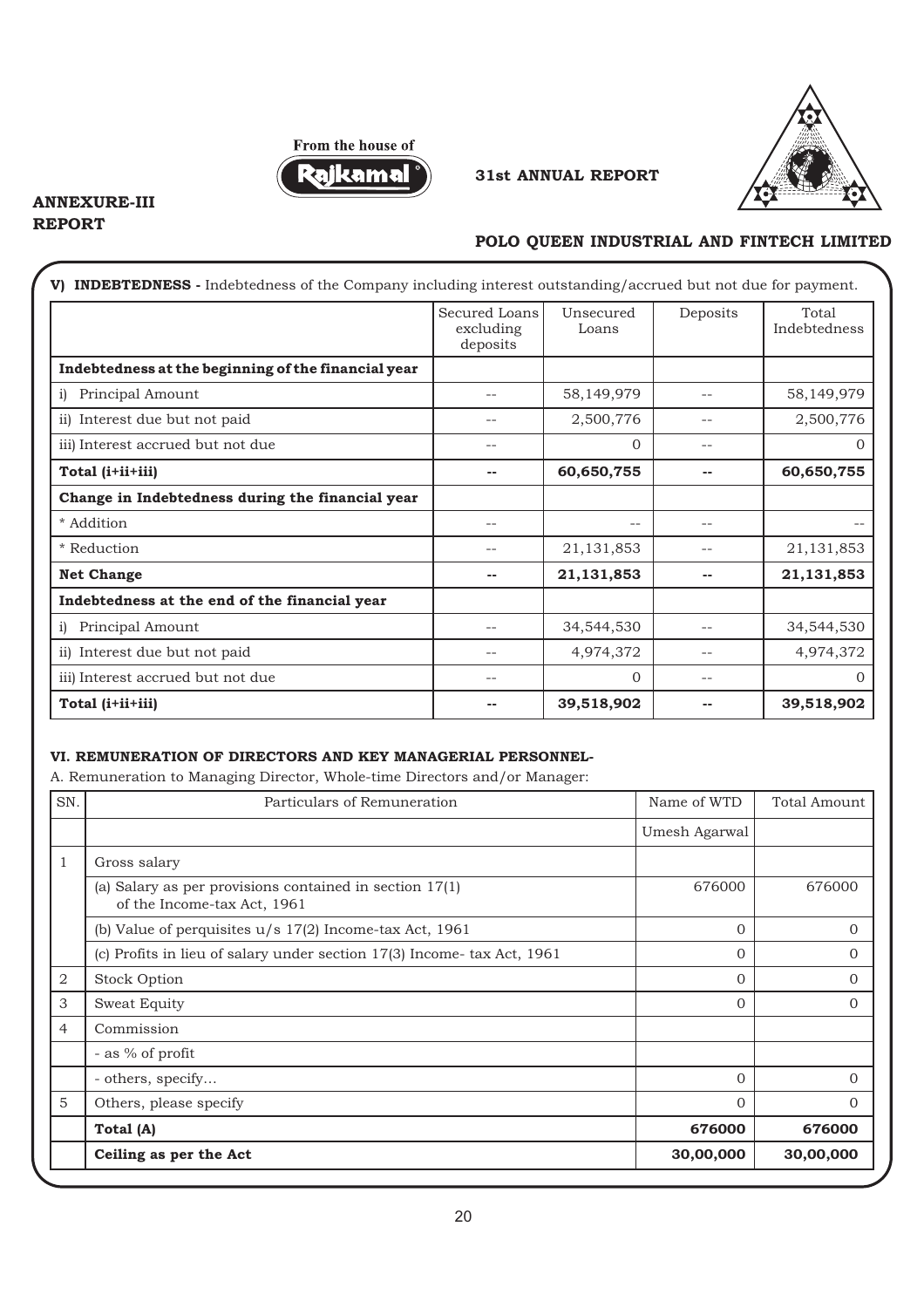

#### **31st ANNUAL REPORT**



#### **ANNEXURE-III REPORT**

#### **POLO QUEEN INDUSTRIAL AND FINTECH LIMITED**

| <b>SN</b>      | Particulars of Remuneration                                           |                                | Name of Directors                         |                            |                                 |          |  |  |
|----------------|-----------------------------------------------------------------------|--------------------------------|-------------------------------------------|----------------------------|---------------------------------|----------|--|--|
|                |                                                                       | Natwarlal<br>Sanwarlal<br>Gaur | Aftab<br>Mohammed<br>Yusuf<br>Diamondwala | Aspi<br>Nariman<br>Katgara | Grishma<br>Shaunak<br>Khandwala | Amount   |  |  |
| $\mathbf{1}$   | <b>Independent Directors</b>                                          |                                |                                           |                            |                                 |          |  |  |
|                | Fee for attending board committee meetings                            | 30000                          | 15000                                     | 30000                      | 30000                           | 105000   |  |  |
|                | Commission                                                            | $\Omega$                       | 0                                         | 0                          | $\Omega$                        | 0        |  |  |
|                | Other (Travelling)                                                    | 2000                           | 4000                                      | 4000                       | 4000                            | 119000   |  |  |
|                | Total $(1)$                                                           | 32000                          | 19000                                     | 34000                      | 34000                           | 119000   |  |  |
| $\overline{2}$ | Other Non-Executive Directors                                         |                                |                                           |                            |                                 |          |  |  |
|                | Fee for attending board committee meetings                            | $\Omega$                       | 0                                         | $\Omega$                   | $\Omega$                        | $\Omega$ |  |  |
|                | Commission                                                            | $\Omega$                       | $\Omega$                                  | $\Omega$                   | $\Omega$                        | $\Omega$ |  |  |
|                | Others, please specify                                                | $\Omega$                       | $\Omega$                                  | $\Omega$                   | $\Omega$                        | $\Omega$ |  |  |
|                | Total $(2)$                                                           | 0                              | 0                                         | 0                          | $\Omega$                        | $\Omega$ |  |  |
|                | Total $(B)=(1+2)$                                                     | 32000                          | 19000                                     | 34000                      | 34000                           | 119000   |  |  |
|                | C. Remuneration to Key Managerial Personnel other than MD/Manager/WTD |                                |                                           |                            |                                 |          |  |  |
| <b>SN</b>      | Particulars of Remuneration                                           |                                |                                           |                            | Key Managerial Personnel        |          |  |  |
|                |                                                                       | <b>CEO</b>                     | CS.                                       | <b>CFO</b>                 | Total                           |          |  |  |
|                | $\sim$                                                                |                                |                                           |                            |                                 |          |  |  |

|  | UP U   | τυιαι  |
|--|--------|--------|
|  |        |        |
|  | 600000 | 600000 |
|  |        |        |
|  |        |        |
|  |        |        |
|  |        |        |
|  |        |        |
|  |        |        |
|  |        |        |
|  |        |        |
|  |        |        |
|  | 600000 | 600000 |
|  |        |        |

#### **VII. PENALTIES / PUNISHMENT/ COMPOUNDING OF OFFENCES: N.A.**

| Type                         | Section of the<br>Companies Act | <b>Brief</b><br>Description | Details of Penalty/<br>Punishment/<br>Compounding<br>fees imposed | Authority<br>[RD / NCLT/<br><b>COURT</b> | Appeal made,<br>if any<br>(give Details) |
|------------------------------|---------------------------------|-----------------------------|-------------------------------------------------------------------|------------------------------------------|------------------------------------------|
| A. COMPANY                   |                                 |                             |                                                                   |                                          |                                          |
| Penalty                      |                                 |                             | <b>NIL</b>                                                        |                                          |                                          |
| Punishment                   |                                 |                             | <b>NIL</b>                                                        |                                          |                                          |
| Compounding                  |                                 |                             | <b>NIL</b>                                                        |                                          |                                          |
| <b>B. DIRECTORS</b>          |                                 |                             |                                                                   |                                          |                                          |
| Penalty                      |                                 |                             | <b>NIL</b>                                                        |                                          |                                          |
| Punishment                   |                                 |                             | <b>NIL</b>                                                        |                                          |                                          |
| Compounding                  |                                 |                             | <b>NIL</b>                                                        |                                          |                                          |
| C. OTHER OFFICERS IN DEFAULT |                                 |                             |                                                                   |                                          |                                          |
| Penalty                      |                                 |                             | <b>NIL</b>                                                        |                                          |                                          |
| Punishment                   |                                 |                             | <b>NIL</b>                                                        |                                          |                                          |
| Compounding                  |                                 |                             | <b>NIL</b>                                                        |                                          |                                          |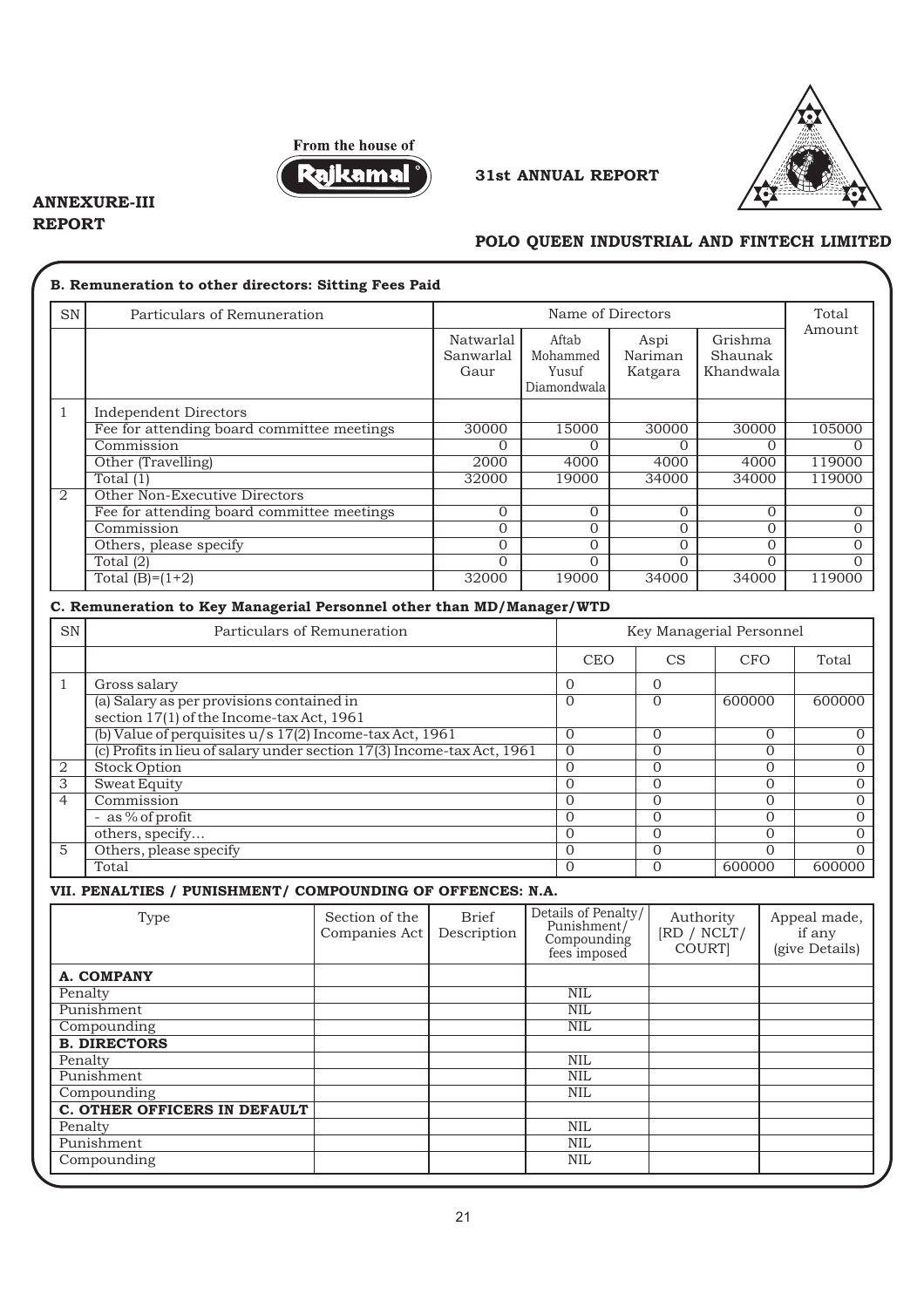

## **MANAGEMENT DISCUSSION**



#### **A) Industry Structure and Development**

Over the last year, we have seen a revival in the Indian economy, with macroeconomic indicators now starting to trend in the right direction. GDP growth has increased to 7.4% from 6.9% in the previous year. Consumer inflation dropped to 6% from 9.5%.

From the house of

Steps have also been taken to improve the investment climate in the country. This includes the initiation of regulatory reforms in labour, environment clearances and the mining sector. The ease of lending reforms such as the implementation of the Goods and Service Tax and enactment of the land acquisition bill will be key drivers of demand, going ahead.

Depreciating currencies and weakening growth continue to remain significant challenges for the Industry, globally.

In this environment, the Company has delivered strong, competitive growth across categories. There is a gradual improvement in the FMCG growth in India and on this the Company also hopes to expand the business. During the year under review the Company continues to focus on innovations, diversification of product mix and brand building.

#### **B) Opportunities and Threats**

Your Directors believe that there are tremendous longterm growth opportunities in emerging markets. The Consumption of FMCG goods is continuously growing due to changing lifestyle of consumers and the huge untapped market in Satellite cities. This increase in retail outlets will provide a big opportunity for the Company. We believe therefore that there are significant opportunities for growth.

On the domestic front, the fundamentals of the FMCG sector remain strong and there is still significant growth potential.

In terms of threats, the key threats are compliance and regulatory pressures including changes to tax law, seasonal fluctuations and volitality in import costs of due to fluctuations in cost of raw materials, exchange difference fluctuations and devaluation of the Rupee.

#### **AND ANALYSIS POLO QUEEN INDUSTRIAL AND FINTECH LIMITED**

Intense Competition is also a threat to the growth and profitability of the Company.

#### **Risks and concerns**

The risks that may affect the functioning of the Company include, but are not limited to:

• Economic conditions;

**31st ANNUAL REPORT**

- Increasing cost of raw materials and logistics; •
- Volatile forex fluctuations; •
- Competitive market conditions; •
- Compliance and regulatory pressures including changes to tax laws. •

Your Company has a defined risk management strategy with senior management identifying potential risk, evolving mitigation responses and monitoring the occurrence of risk.

#### **C) Segment-wise Performance**

The Company's main business is trading of FMCG and other products. There is a sustained growth in this Sector. The Minerals and chemicals segment is still under development and hence segment/ product wise performance is not provided..

#### **D) Outlook**

The Directors expect to see a gradual recovery in the macroeconomic environment and for the Indian economy to consequently, gather pace in fiscal year 2016.

The Company's performance is expected to improve and the Directors' are expecting reasonable growth in the FMCG products in view of the expanded product mix. A clear demographic shift in favour of a younger population aspiring for a better lifestyle should continue to drive strong demand for all our Company's products for the foreseeable future.

#### **E) Internal Control Systems and their Adequacy**

The Company has satisfactory internal control system, the adequacy of which has been mentioned in the Auditors' Report.

#### **F) Human Resources**

There has been no material development on the Human Resource / Industrial relations front during the year.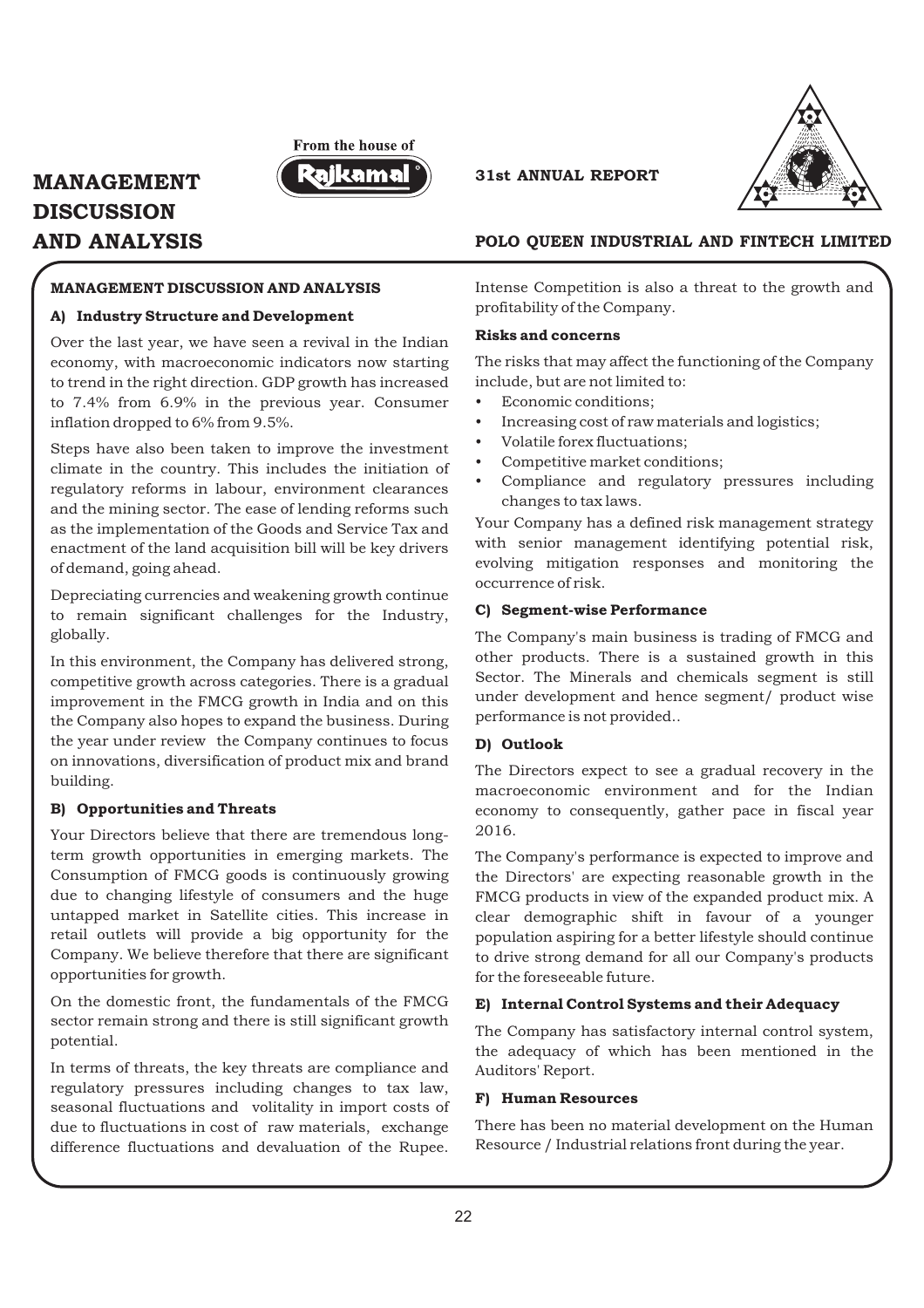## **REPORT ON CORPORATE**



#### **REPORT ON CORPORATE GOVERNANCE**

#### **1) Company's Philosophy on Code of Corporate Governance:**

The Company believes that to be an effective business entity the Organisation has to recognise its responsibilities to the stakeholders and should be guided by the principles of just and efficient governance for mutual benefit. The Company's corporate philosophy imbibes the ideal of this principle and accordingly has endeavored to carry out all its operations in a transparent and fair manner.

The Company has adopted a Code of Conduct as required under clause 49 of the listing Agreement with

#### **31st ANNUAL REPORT**



#### **GOVERNANCE POLO QUEEN INDUSTRIAL AND FINTECH LIMITED**

the stock Exchanges. The Directors have confirmed compliance with the code of conduct for the year ended 31st March, 2015.

The relevant standards of Corporate Governance have been fully complied with by the Company.

#### **2) Board of Directors**

#### **Composition and size of the Board**

The present strength of the Board is 9. All the Directors are Non - Executive Directors.

The size and composition of the Board confirms with the requirements of Corporate Governance under the Listing Agreement with the Stock Exchanges and

| Name of<br>the Directors  | Status <i>i.e.</i><br>Executives.<br>Non-<br>Executives<br>and<br>Independent | <b>Shares</b><br>held | Members of Boards of<br>Other Public Companies excluding<br>Directorship in Pvt. Companies                                                                                                                                                                              | Total<br>Number of<br>Committee<br>Membership<br>held |              | Number of<br>Board<br>Meeting<br>held during<br>the year |                | Whether<br>attended<br>last<br>Annual<br>General<br>Meeting |
|---------------------------|-------------------------------------------------------------------------------|-----------------------|-------------------------------------------------------------------------------------------------------------------------------------------------------------------------------------------------------------------------------------------------------------------------|-------------------------------------------------------|--------------|----------------------------------------------------------|----------------|-------------------------------------------------------------|
|                           |                                                                               |                       |                                                                                                                                                                                                                                                                         | As<br>Chairman Member                                 | As           | Held                                                     | Attended       |                                                             |
| Mr. Nandlal<br>Sanghai    | Promoter<br><b>NED</b>                                                        | 337600                | Sanghai Holdings Pvt.Ltd.<br>Santino Holdings Pvt. Ltd.<br>Bond Estates Pvt. Ltd.<br>Aajiwan Industries Ltd.<br>Maharashtra Textile Processors Association                                                                                                              | Nil                                                   | Nil          | 9                                                        | 9              | Yes                                                         |
| Mr. Prabhas<br>Sanghai    | Promoter<br><b>NED</b>                                                        | 270000                | Paramount Minerals & Chem. Pvt. Ltd.<br>Sanghai Holdings Pvt.Ltd.<br>Santino Holdings Pvt. Ltd.<br>Boon Ind. Pvt. Ltd.<br>Balaji Prints. Ltd.<br>Shree Janardana Mills Ltd.                                                                                             | Nil                                                   | Nil          | 9                                                        | $\mathbf{Q}$   | Yes                                                         |
| Mr. Umesh<br>Agarwal      | <b>ED</b>                                                                     | 50                    | Aajiwan Ind. Ltd.<br>Arjay Apparel Ind. Ltd.<br>Someshwara Ind. & Exports Ltd.<br>Bow Balaleshwar Minings Pvt. Ltd.<br>Balaji Prints. Ltd.<br>R.J. Knitwears Ltd.<br>RMG Polyvinyl India Ltd.<br>Sri Vishvanath Enterprises Ltd.<br>Gyaneshwar Infrastructure Pvt. Ltd. | Ni1                                                   | Nil          | 9                                                        | 9              | Yes                                                         |
| Mr. Rahul<br>Sanghai      | Promoter<br><b>NED</b>                                                        | 4860100               | Paramount Minerals & Chem. Pvt. Ltd.<br>Bow Balaleshwar Minings Pvt.Ltd.<br>Aajiwan Industries Ltd.<br>Boon Ind. Pvt. Ltd.<br>Balaji Prints. Ltd.                                                                                                                       | Nil                                                   | $\mathbf{1}$ | 9                                                        | 9              | <b>Yes</b>                                                  |
| Mr. Udit<br>Sanghai       | Promoter<br>ED & CFO                                                          | 5827900               | N <sub>i</sub> 1                                                                                                                                                                                                                                                        | Ni1                                                   | $\mathbf{1}$ | $\overline{Q}$                                           | $\mathbf Q$    | Yes                                                         |
| Mr. Aftab<br>Diamondwala  | Independent<br><b>NED</b>                                                     | Nil                   | Nil                                                                                                                                                                                                                                                                     | Nil                                                   | Nil          | $\mathbf Q$                                              | 3              | Yes                                                         |
| Mr. Apsi<br>Katgara       | Independent Nil<br><b>NED</b>                                                 |                       | Nil                                                                                                                                                                                                                                                                     | $\mathbf{1}$                                          | $\mathbf{1}$ | $\mathbf Q$                                              | $\overline{4}$ | Yes                                                         |
| Mr. Natwarlal<br>Gaur     | Independent Nil<br><b>NED</b>                                                 |                       | Nil                                                                                                                                                                                                                                                                     | $\mathbf{1}$                                          | $\mathbf{1}$ | $\mathbf Q$                                              | $\overline{4}$ | <b>Yes</b>                                                  |
| Mrs. Grishma<br>Khandwala | Women<br>Director                                                             | Nil                   | Nil                                                                                                                                                                                                                                                                     | Nil                                                   | Nil          | 9                                                        | 8              | Yes                                                         |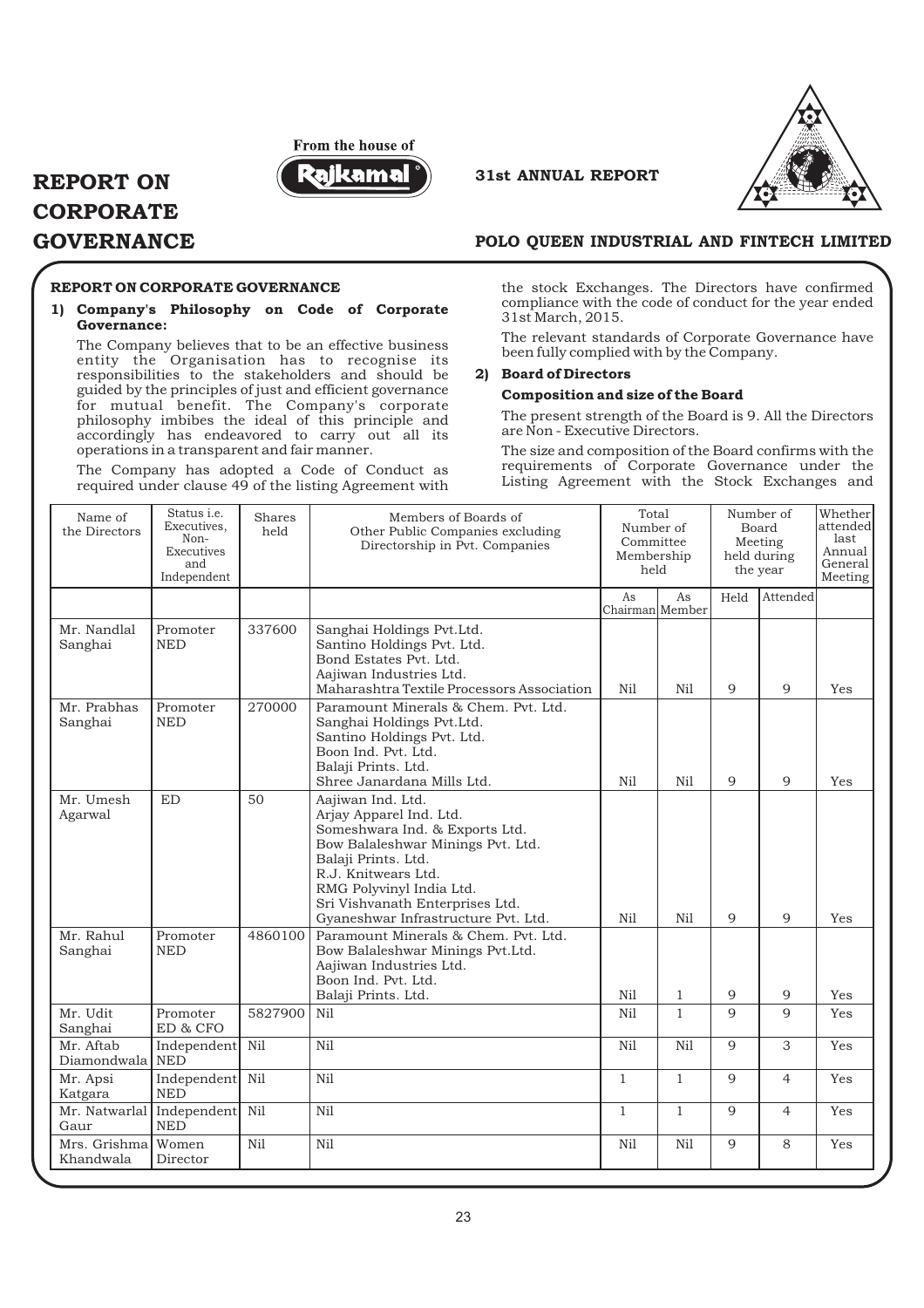

#### **31st ANNUAL REPORT**



## **REPORT ON CORPORATE GOVERNANCE**

#### **POLO QUEEN INDUSTRIAL AND FINTECH LIMITED**

applicable laws. The Independent Non Executive Directors of the Company do not have any other material or pecuniary relationship or transactions with the Company, its promoters, or its management, which in the judgment of the Board may affect independence of judgment of the Directors. Non-Executive Directors are not paid any remuneration.

In the financial year 2014 - 2015, the Board met Nine times. The Board meetings were held on (1) 10th April, 2014, (2) 29th May, 2014, (3) 28th July, 2014, (4) 19th August, 2014, (5) 30th September, 2014, (6) 14th November, 2014, (7) 5th January, 2015 (8) 10th February, 2015 (9) 27th March, 2015.

The composition of Board of Directors and their attendance at the Board Meetings during the year and at the last Annual General Meeting as also number of other directorship, committee memberships and chairmanships held by them, are given below:

None of the Directors is a Member of more than 10 Board - level Committees or Chairman of more than 5 such Committees, as required under clause 49 of the Listing Agreement, across all Companies in which they are Directors.

#### **3) Audit Committee**

Terms of reference, Composition:

Pursuant to provisions of Section 177 of the Companies Act, 2013 and the amended clause 49 of the Listing Agreement, the Audit Committee has been constituted in the Board meeting held on 27th March, 2015 with the terms of reference prescribed therein.

The present composition of the Audit Committee is as under:

| Member                   | Position |
|--------------------------|----------|
| Mr. Natwarlal Gaur       | Chairman |
| Mr. Aspi Nariman Katgara | Member   |
| Mr. Udit P. Sanghai      | Member   |

The above composition duly meets the requirements under the clause 49 of the Listing Agreement. The Audit Committee acts as a link between the management, external and internal Auditors and the Board of Directors.

The functions of the Audit Committee are as per Company Law and Listing Agreement with the Stock Exchanges. These include review of accounting and financial policies and procedure, review of financial reporting system, internal control procedures and risk management policies.

Since the Audit Committee was constituted on 27th March, 2015 no meetings were held during the year under review.

#### **4) Nomination and Remuneration Committee**

In compliance with the provisions of section 178 of the Companies Act, 2013, the Board of Directors of the Company in its meeting held on 27th March, 2015 constituted the "Nomination and Remuneration Committee."

The Nomination and Remuneration Committee acts in accordance with the prescribed provisions of Section 178 of the Companies Act, 2013 and Clause 49 of the Listing Agreement with stock exchanges. The terms of reference of the Nomination and Remuneration Committee as approved by the Board of Directors are briefly set out below:

- To identify persons who are qualified to become directors and who may be appointed in senior management in accordance with the criteria laid down, recommended to the Board for their appointment and removal;
- To formulate the criteria for determining qualifications, positive attributes and independence of a director and recommend to the Board a policy, relating to the remuneration for the directors, key managerial personnel and other employees;
- To formulate criteria for evaluation of Independent Directors and the Board and to carry out evaluation of every director's performance; and
- To devise a policy on Board diversity.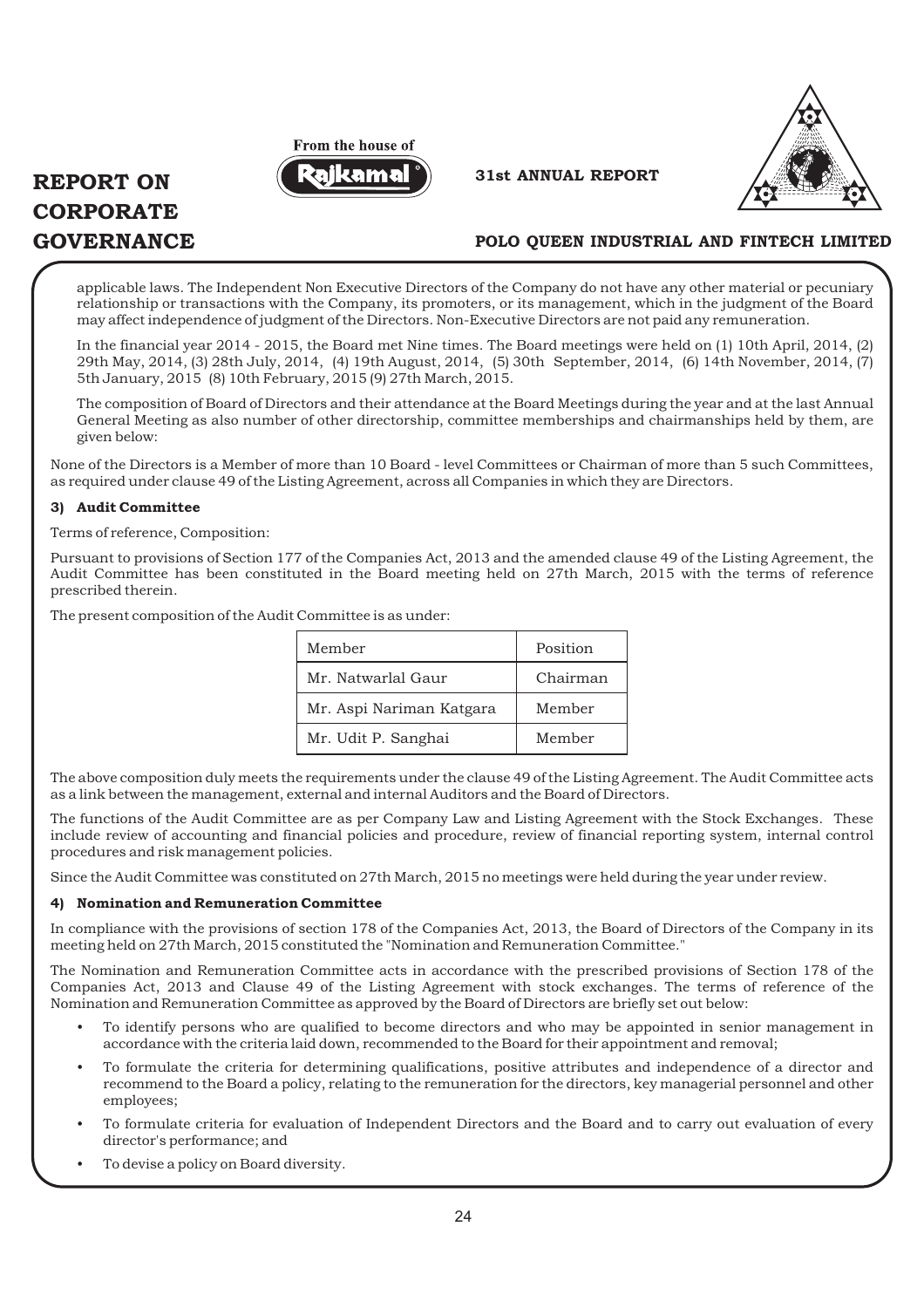

## **REPORT ON CORPORATE GOVERNANCE**



#### **POLO QUEEN INDUSTRIAL AND FINTECH LIMITED**

During the year under review the following Directors were the Members of the Nomination and Remuneration Committee.

| Member                   | Position |
|--------------------------|----------|
| Mr. Aspi Nariman Katgara | Chairman |
| Mr. Natwarlal Gaur       | Member   |
| Mr. Rahul Kumar Sanghai  | Member   |

Pursuant to Clause 49 of the Listing Agreement and upon recommendation by the Nomination and Remuneration Committee, the Board of Directors have approved and adopted the Nomination and Remuneration Policy.

In terms of the provisions of Clause 49 of the Listing Agreement, the Company has devised a familiarization program for the Independent Directors to help them understand the Company, its management, roles and responsibilities in the Company, operations of the Company etc.

The details of remuneration paid to Directors/ Executive Directors for the financial year ended 31st March, 2015 are set out below:

The Independent Directors are paid only sitting fees for attending Board/Committee Meetings. The details of sitting fees paid to Independent Directors during the year under review are as under:

#### **Non Executive Directors**

| Name                              | Sitting Fees Paid |
|-----------------------------------|-------------------|
| Mr. Aftab Mohd. Yusuf Diamondwala | 15,000            |
| Mr. Aspi Nariman Katgara          | 30,000            |
| Mr. Natwarlal Gaur                | 30,000            |
| Mrs. Grishma Khandwala            | 30,000            |
| Total                             |                   |

#### **Executive Directors**

| Name                | Salary   |
|---------------------|----------|
| Mr. Umesh Agarwal   | 6,76,000 |
| Mr. Udit P. Sanghai | 6,00,000 |

The Company has not issued any stock options.

#### **6) General Body Meeting**

| Date of AGM     | <b>Financial Year</b> | Venue/Location      | Time of Meeting                                                 |
|-----------------|-----------------------|---------------------|-----------------------------------------------------------------|
| 28-9-2012       | 2011-2012             |                     | 304-5 A to Z Industrial Estate, G.K. Marg, Lower Parel, Mumbai. |
| $03 - 8 - 2013$ | 2012-2013             |                     | 304-5 A to Z Industrial Estate, G.K. Marg, Lower Parel, Mumbai. |
| $30 - 9 - 2014$ | 2013-2014             |                     | Garware Club House, 5th Floor, PPH Wankhede Stadium 'D' Road,   |
|                 |                       | Churchgate, Mumbai. |                                                                 |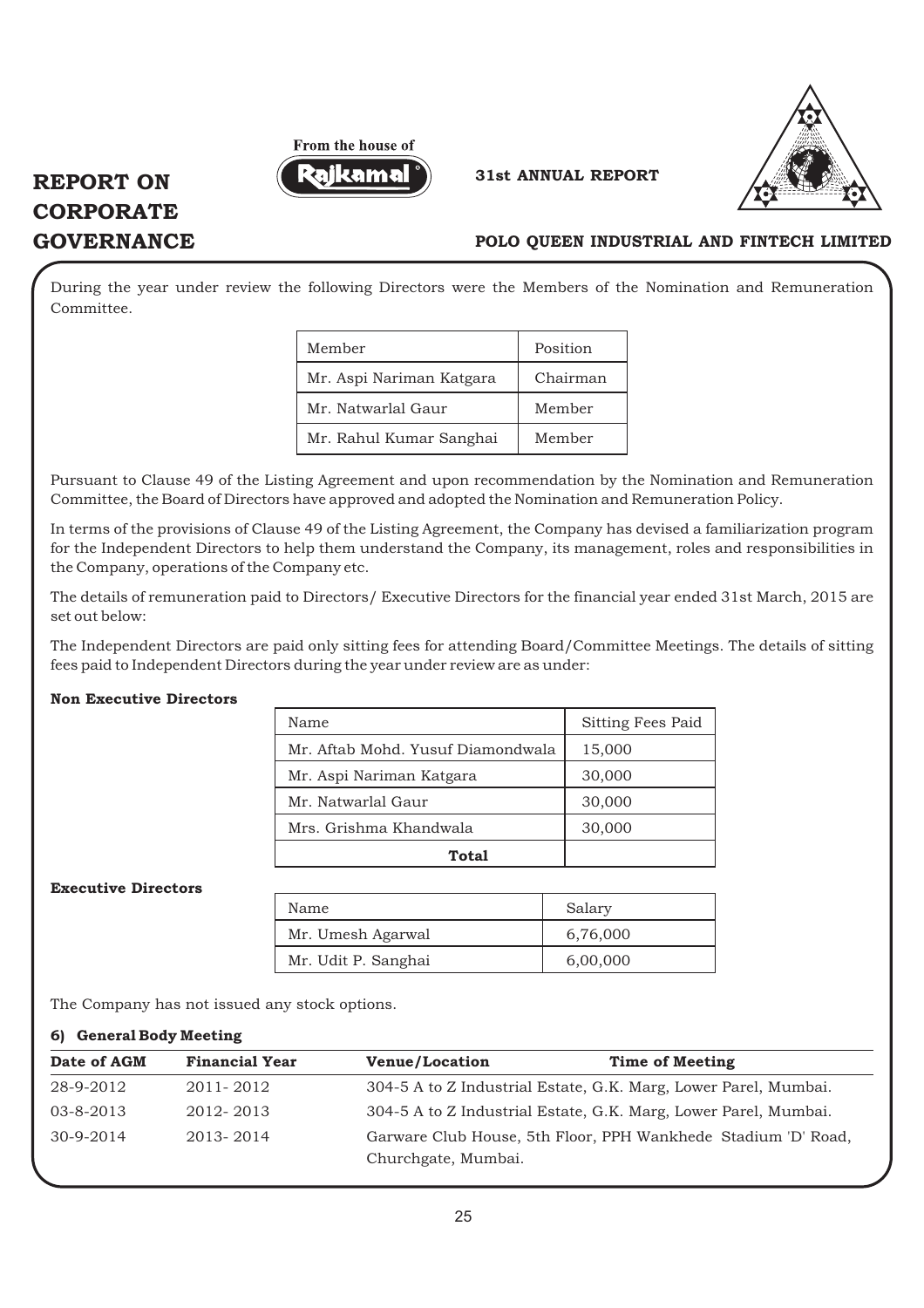## **REPORT ON CORPORATE GOVERNANCE**

**31st ANNUAL REPORT**



#### **POLO QUEEN INDUSTRIAL AND FINTECH LIMITED**

#### **SPECIAL RESOLUTION PASSED :**

- 1 In 2011 2012 AGM:
- Special Resolution pursuant to provision of section 293 (1) (d).
- 2 In 2012 2013 AGM:
- Special Resolution for Alteration of Articles of Association.
- 3. In 2013- 2014 AGM:

Special Resolution pursuant to provisions of Section 188 to give consent to the Board of Directors to enter into contracts or arrangements with related parties was passed at the AGM held on 30th September, 2014. cts or arrangements with related parties was passed at the AGM held on 30th September, 2014.

#### **7) Disclosures**

#### **1. Related Party Transactions**

There are related party transactions i.e. transactions of the Company with its Promoters, Directors or Management, their associates companies or relatives, not conflicting with Company's interest, the details of which have been shown in Note 28 of Financial Statements, Notes forming part of the Accounts for the year ended 31st March, 2015.

The Company has not entered into any transaction of material nature with the promoters, directors or the management, their subsidiaries or relatives, etc. that may have potential conflict with the interests of the Company at large. The register of contracts containing transactions, in which directors are interested, is placed before the board regularity.

#### **2. Code of Conduct**

The Board of Directors of the Company has laid down two separate Codes of Conduct - one for Directors and other for Senior Management and Employees.

All Board Members and Senior Management personnel have affirmed compliance with the Code of conduct for the year review. A Declaration signed by CFO / Director to this effect is annexed to this report.

#### **3. CEO/CFO Certification**

As required under Clause 49 V of the Listing Agreement with the Stock Exchanges, the CFO of the Company has certified to the Board regarding his review on the Financial Statements, Cash Flow Statements and matters related to internal controls etc. in the prescribed format for the year ended 31st March, 2015.

#### **4. Risk Management**

The Audit Committee and the Board periodically discuss the significant business risks identified by the Management and review the measures taken for their mitigation.

#### **5. Statutory Compliance, Penalties and strictures**

The Company has complied with all the requirements of regulatory authorities on matters relating to capital markets and no penalties/ strictures have been imposed on the Company by the Stock Exchange or SEBI.

#### **6. Whistle Blower Policy**

The Company encourages and opens door policy where employees have access to the Head of the Business/Function. In terms of Polo Queen Industrial and Fintech Limited's Code of Conduct, any instance of non-adherence to the code of any other observed/ unethical behavior is to be brought to the attention of the immediate reporting authority, who is required to report the same to Head of Corporate Human Resource.

#### **8) Means of Communication**

The Company publishes its Unaudited quarterly, half yearly and yearly financial results in leading national newspapers; namely "The Free Press Journal - English Edition" and "Navshakti - Marathi Edition". The Company also sends the financial results to the Stock Exchanges immediately after its approval by the Board. The Company is not displaying the financial results on website. The company has not sent the half yearly report to the Shareholders. No presentations were made to the institutional investors or analysts during the year under review.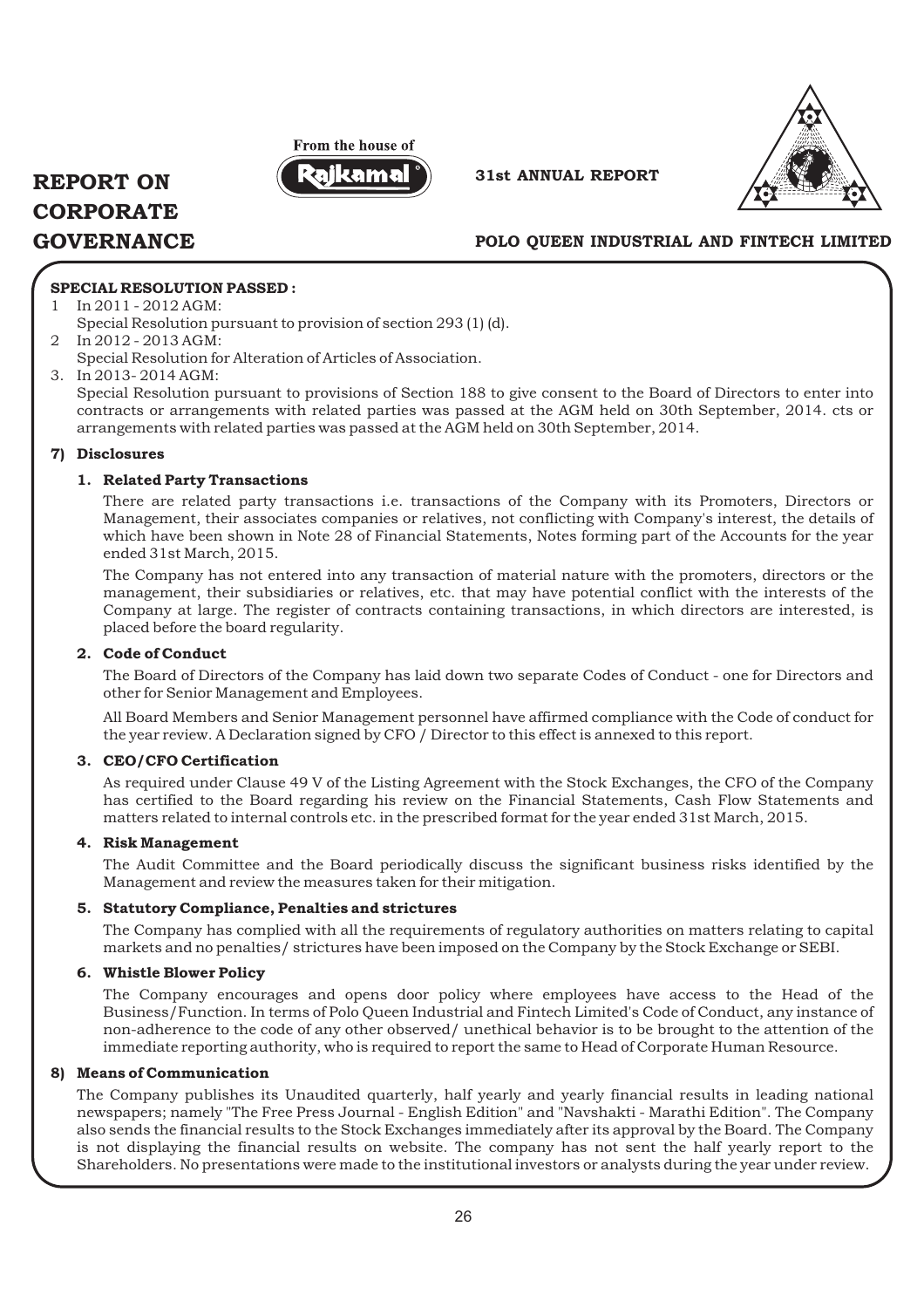

## **REPORT ON CORPORATE GOVERNANCE**





#### **POLO QUEEN INDUSTRIAL AND FINTECH LIMITED**

#### **9) General Shareholder Information**

| AGM Day, Date, Time<br>a. | Monday, 28th September, 2015 at 4.00 p.m.                                                                                                                                              |
|---------------------------|----------------------------------------------------------------------------------------------------------------------------------------------------------------------------------------|
| Venue                     | The National Sports Club of India, Princes Hall,<br>Lala Lajpatrai Marg, Worli, Mumbai-400018                                                                                          |
| Financial Calendar<br>h.  | The Board of Directors of the Company approves the unaudited results for<br>each quarter within such number of days as may prescribed under the<br>Listing Agreement from time to time |
| c. Book Closure Period    | 21.09.15 to 28.09.15 (both days inclusive)                                                                                                                                             |
| d. Dividend Payment Date  | Not Applicable                                                                                                                                                                         |

#### **Listing on Stock Exchanges**

| Sr. No. | Name of the Stock Exchange      | Code No. |
|---------|---------------------------------|----------|
|         | The Calcutta Stock Exchange     | 029267   |
| -2.     | The U.P. Stock Exchange, Kanpur | S00088   |

The Annual listing fees of Calcutta Stock exchanges have been paid by the Company for the year 2015 – 2016.But, the U.P. Stock Exchange has been derecognized and now does not require any Compliance to be made. So, there is no requirement of annual listing fees to be paid to U.P. Stock Exchange.

#### **Market Price Data**

The Company's shares were last traded on 18.10.2000 at Rs. 5.40/- per share thereafter there has been no trading.

#### **Dematerialisation of Shares**

The Equity Shares of the Company are traded compulsorily in Demat. The Demat facility is available to all Shareholders of the Company, who request for such facility.

#### **ISIN No. of the Company's Equity Shares in Demat Form :** INE689M01017

**Depository Connectivity :** NSDL and CDSL

#### **Registrar and Transfer Agent (RTA) :**

#### **Satellite Corporate Services Pvt. Ltd**

B-302, Sony Apartment, Opp. St Jude High School, Off Andheri Kurla Road, Jarimari, Sakinaka, Mumbai-400072. Tel No. 022 - 28520461/022-28520462. Fax no. 022-28511809 Email :service@satellitecorporate.com

#### **Share Transfer System:**

The Company has continued the appointment of Registrar and Transfer Agents for accepting transferring and delivering the transferred Share Certificates. All the transfers received in order, are processed within a period of 15 days from the date of receipt.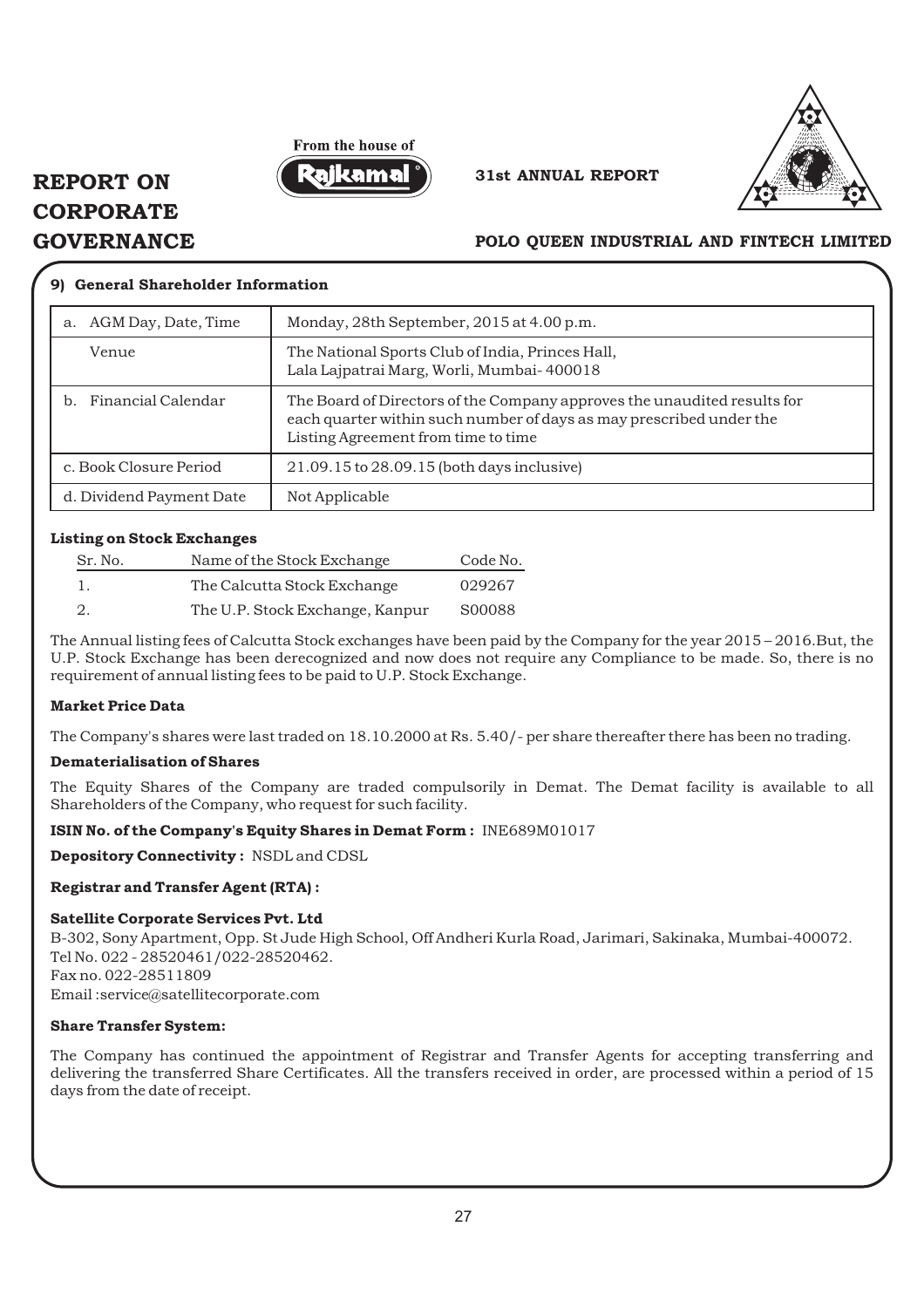

**31st ANNUAL REPORT**



## **REPORT ON CORPORATE GOVERNANCE**

#### **POLO QUEEN INDUSTRIAL AND FINTECH LIMITED**

## Sr. No. | Holders | No. of Shares Held | % of paid up Capital A Promoters Holding 199.62 Banks and Financial Institutions **Shareholding Pattern of the Company as on 31st March, 2015.**

|    | <b>Total</b>                                              | 67150000 | 100.00 |
|----|-----------------------------------------------------------|----------|--------|
| E  | NRI's / OCB's                                             | O        | 0.00   |
| D  | Indian Public                                             | 90800    | 0.13   |
| C. | <b>Bodies Corporate</b>                                   | 164700   | 0.25   |
| В. | Mutual Funds and UTI,<br>Banks and Financial Institutions | O        | 0.00   |

#### **Broad Shareholding Distribution**

| <b>Range of Shares</b> | Number of<br><b>Share Holders</b> | Percentage of<br><b>Share Holders</b> | No. of Share | Percentage |
|------------------------|-----------------------------------|---------------------------------------|--------------|------------|
| 1 to 5000              | 115                               | 78.231                                | 73000        | 0.109      |
| 5001 to 10000          | 2                                 | 1.361                                 | 16000        | 0.023      |
| 10001 to 20000         | <b>NIL</b>                        | <b>NIL</b>                            | <b>NIL</b>   | <b>NIL</b> |
| 20001 to 30000         | 1                                 | 0.680                                 | 25000        | 0.037      |
| 30001 to 40000         | <b>NIL</b>                        | <b>NIL</b>                            | <b>NIL</b>   | <b>NIL</b> |
| 40001 to 50000         |                                   | 0.680                                 | 50000        | 0.074      |
| 50001 to 100000        | $\overline{2}$                    | 1.361                                 | 156000       | 0.232      |
| 100001 to99999999      | 26                                | 17.687                                | 66830000     | 99.525     |
| <b>TOTAL</b>           | 147                               | 100%                                  | 67150000     | 100%       |

#### **Dematerialization of Shares and Liquidity :**

1.48% of Company's Equity Shares have been dematerialized as on 31st March, 2015.

#### **Investor's Correspondence :**

All inquiries, clarifications and correspondence should be addressed to the Compliance Officer at the following address :

| Compliance Officer: | Mr. Nandlal Sanghai              |
|---------------------|----------------------------------|
|                     | 303-5, A to Z Industrial Estate, |
|                     | Ganpatrao Kadam Marg,            |
|                     | Lower Parel, Mumbai - 400 013.   |
|                     | Tel No.: 022-24935421            |
|                     | $Fax No.: 022-$                  |
|                     | Email: $info@pologueen.com$      |
|                     |                                  |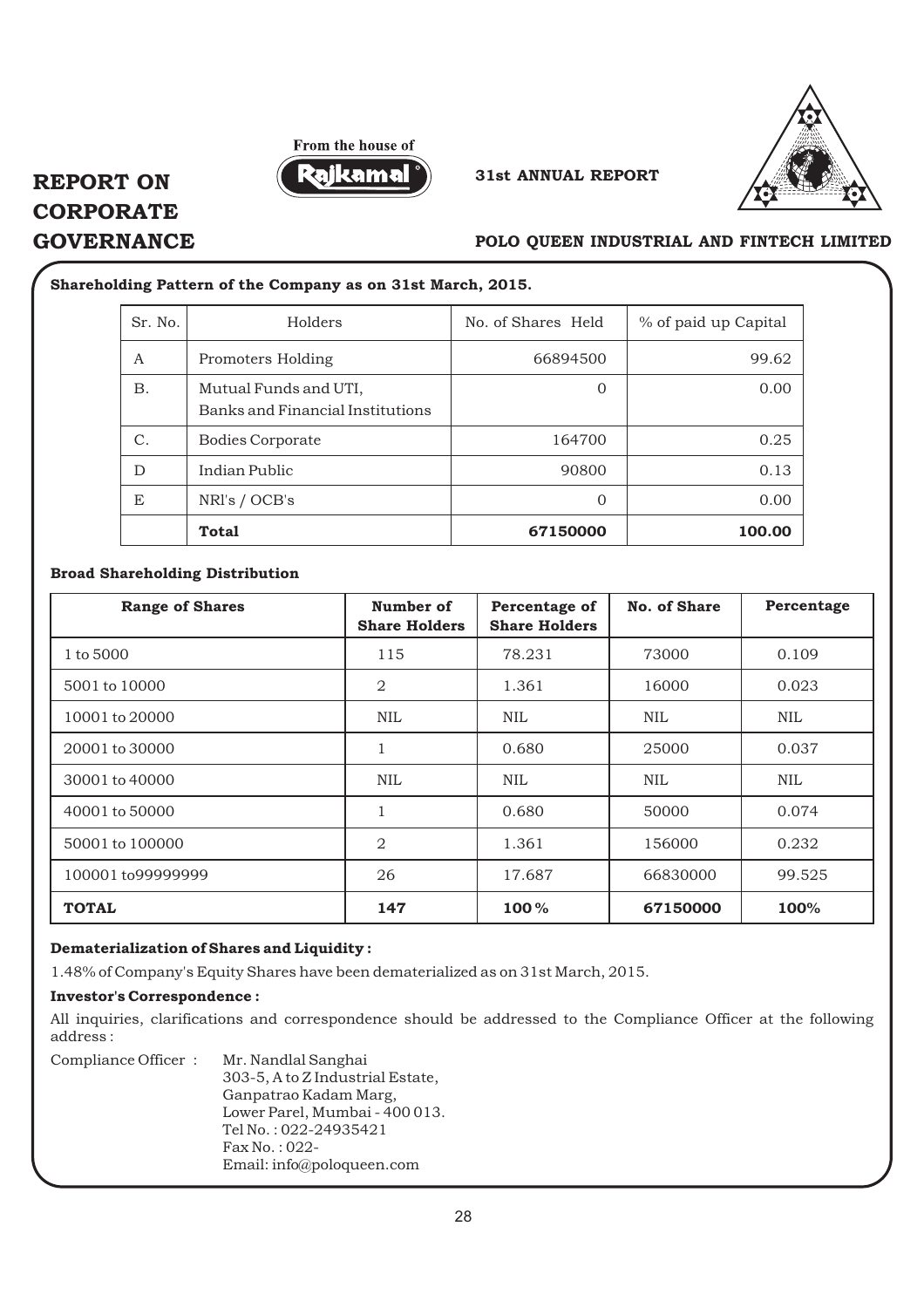## **REPORT ON CORPORATE GOVERNANCE**



**31st ANNUAL REPORT**



#### **POLO QUEEN INDUSTRIAL AND FINTECH LIMITED**

#### **10. COMPLIANCE OF NON-MANDATORY REQUIREMENTS 1) Chairman of the Board** The Company does not have a Chairman. At every Board Meeting, a Director is elected as Chairman to preside over the meeting. Hence, there is no separate office in the Company for the post of Chairman.

#### **2) Shareholders Rights**

Half yearly results including summary of the significant events are not being sent to Shareholders of the Company.

#### **3) Postal Ballot**

No resolution(s) are being proposed to be passed by postal ballot.

#### **4) Audit Qualification.**

There is no Audit Qualification by the Statutory Auditors.

For and on behalf of the Board of Directors

**N. L. SANGHAI RAHUL KUMAR SANGHAI PRABHAS SANGHAI UMESH AGARWAL UDIT P. SANGHAI** CHAIRMAN (DIN - 00181592)  $(DIN - 00181745)$ DIRECTOR (DIN - 00302947) WHOLE-TIME DIRECTOR (DIN - 00231799) WHOLE-TIME DIRECTOR & CHIEF FINANCIAL OFFICER (DIN - 06725206)

Place : Mumbai Date : 6th August, 2015

#### **Declaration on Code of Conduct**

As required by Clause 49 of the Listing Agreement the Declaration for Code of Conduct is given below.

To,

The Members of

Polo Queen Industrial and Fintech Limited

I Mr. Nandlal Sanghai, Director of the Company declare that all Board Members and Senior Management of the Company have affirmed compliance with the Code of Conduct.

For **Polo Queen Industrial And Fintech Limited**

Place : Mumbai Date : 6th August, 2015

**N. L. SANGHAI** DIRECTOR (DIN - 00181592)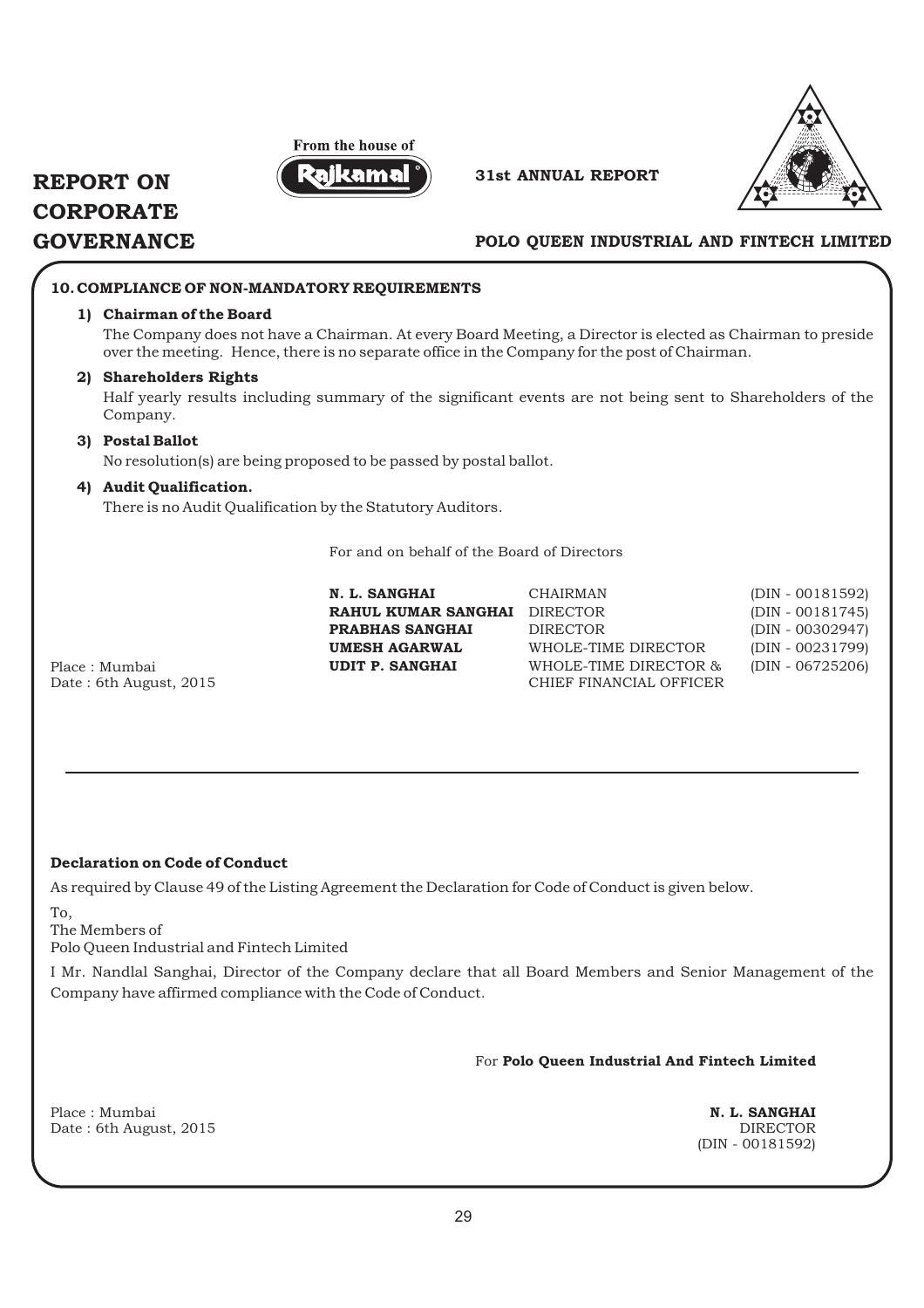

## **INDEPENDENT AUDITOR'S**



#### **31st ANNUAL REPORT**



#### **TO THE MEMBERS OF POLO QUEEN INDUSTRIAL AND FINTECH LIMITED**

#### **Report on the Financial Statements**

We have audited the accompanying financial statements of POLO QUEEN INDUSTRIAL AND FINTECH LIMITED ("the Company"), which comprise the Balance Sheet as at  $31^{st}$  March,  $2015$ , the Statement of Profit and Loss and the Cash Flow Statement for the year then ended, and a summary of the significant accounting policies and other explanatory information.

#### **Management's Responsibility for the Financial Statements**

The Company's Board of Directors is responsible for the matters stated in section 134(5) of the Companies Act, 2013 ("the Act") with respect to the preparation of these financial statements that give a true and fair view of the financial position, financial performance and cash flows of the Company in accordance with the accounting principles generally accepted in India, including the Accounting Standards specified under Section 133 of the Act, read with Rule 7 of the Companies (Accounts) Rules, 2014. This responsibility also includes maintenance of adequate accounting records in accordance with the provision of the Act for safeguarding the assets of the Company and for preventing and detecting frauds and other irregularities; selection and application of appropriate accounting policies; making judgments and estimates that are reasonable and prudent; and design, implementation and maintenance of adequate internal financial controls, that were operating effectively for ensuring the accuracy and completeness of the accounting records, relevant to the preparation and presentation of the financial statements that give a true and fair view and are free from material misstatement, whether due to fraud or error.

#### **Auditors' Responsibility**

Our responsibility is to express an opinion on these financial statements based on our audit. We have taken into account the provisions of the Act, the accounting and auditing standards and matters which are required to be included in the audit report under the provisions of the Act and the Rules made there under. We conducted our audit in accordance with the Standards on Auditing

## **REPORT POLO QUEEN INDUSTRIAL AND FINTECH LIMITED**

specified under section 143(10) of the Act. Those Standards require that we comply with ethical requirements and plan and perform the audit to obtain reasonable assurance about whether the financial statements are free from material mis-statement.

An audit involves performing procedures to obtain audit evidence about the amounts and the disclosures in the financial statements. The procedures selected depend on the auditor's judgment, including the assessment of the risks of material misstatement of the financial statements, whether due to fraud or error. In making those risk assessments, the auditor considers internal financial control relevant to the Company's preparation of the financial statements that give a true and fair view in order to design audit procedures that are appropriate in the circumstances, but not for the purpose of expressing an opinion on whether the Company has in place an adequate internal financial controls system over financial reporting and the operating effectiveness of such controls. An audit also includes evaluating the appropriateness of the accounting policies used and the reasonableness of the accounting estimates made by the Company's Directors, as well as evaluating the overall presentation of the financial statements.

We believe that the audit evidence we have obtained is sufficient and appropriate to provide a basis for our audit opinion on the financial statements.

#### **Opinion**

In our opinion and to the best of our information and according to the explanations given to us, the aforesaid financial statements give the information required by the Act in the manner so required and give a true and fair view in conformity with the accounting principles generally accepted in India, of the state of a $\Box$ airs of the Company as at  $31<sup>st</sup>$  March, 2015 and its profit and its cash flows for the year ended on that date.

#### **Report on other Legal and Regulatory Requirements**

1. As required by the Companies (Auditor's Report) Order, 2015, ("the Order"), issued by the Central Government of India in terms of sub-section (11) of section 143 of the Companies Act, 2013 and on the basis of such checks of the books and records of the Company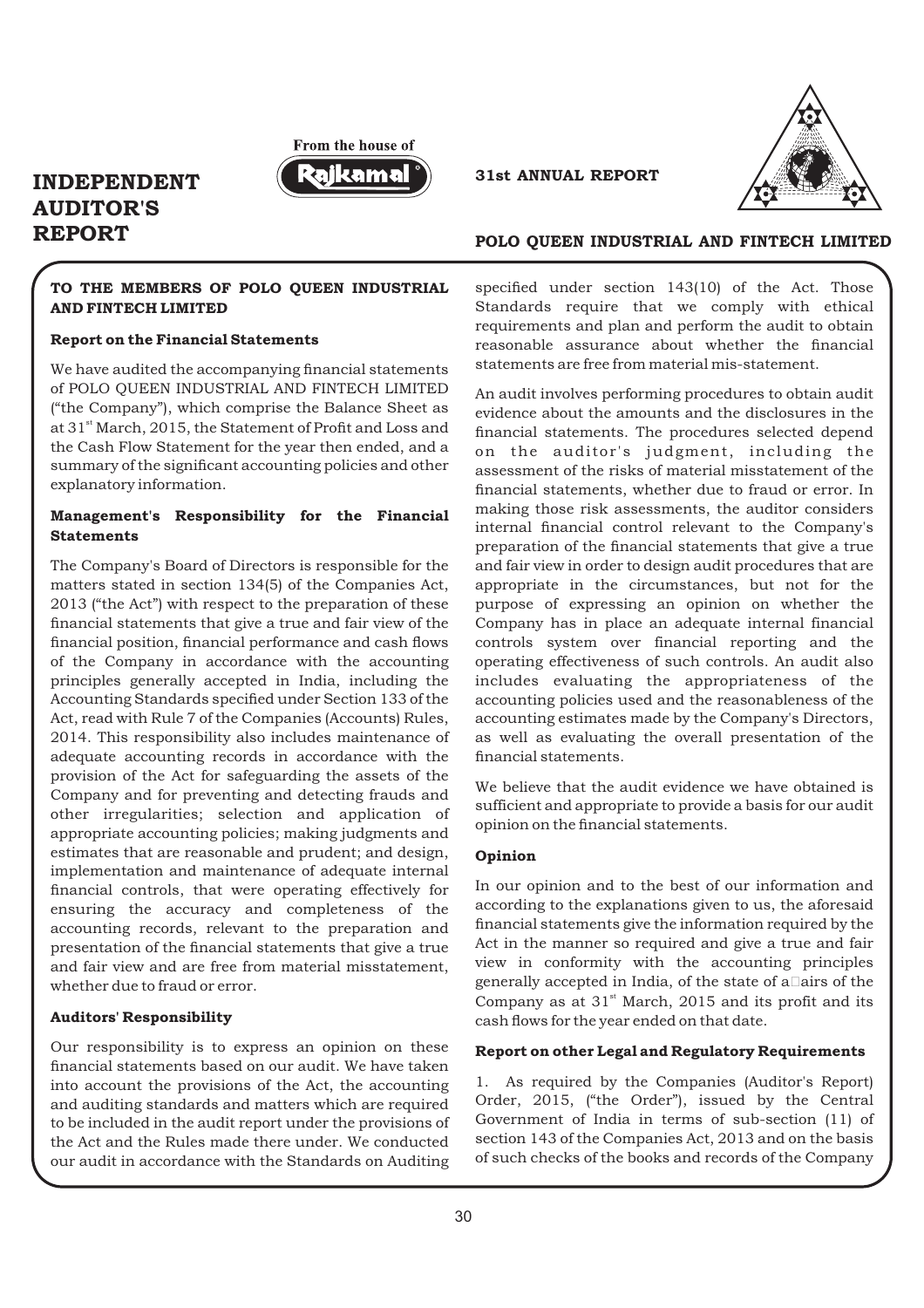

## **INDEPENDENT AUDITOR'S**



#### **31st ANNUAL REPORT**



## **REPORT POLO QUEEN INDUSTRIAL AND FINTECH LIMITED**

as we considered appropriate and according to the information and explanation given to us, we give in the Annexure a statement on the matters specified in paragraphs 3 & 4 of the Order, to the extent applicable.

2. As required by section 143(3) of the Act, we report that:

- a) We have sought and obtained all the information and explanations which to the best of our knowledge and belief were necessary for the purposes of our audit.
- b) In our opinion, proper books of account as required by law have been kept by the Company so far as it appears from our examination of those books.
- c) The Balance Sheet, the Statement of Profit and Loss and the Cash Flow Statement dealt with by this Report are in agreement with the books of account.
- d) In our opinion, the aforesaid financial statements comply with the Accounting Standards specified under Section 133 of the Act, read with Rule 7 of the Companies (Accounts) Rules, 2014.
- e) On the basis of the written representations received from the directors as on 31st March, 2015, taken on record by the Board of Directors, none of the directors is disqualified as on 31st March, 2015, from being appointed as a director in terms of Section 164(2) of the Act.
- f) With respect to the other matters to be included in the Auditor's Report in accordance with Rule 11 of the Companies (Audit and Auditors) Rules, 2014, in our opinion and to the best of our information and according to the explanations given to us:
	- i. The Company does not have any pending litigations which would impact its financial position.
	- ii. The Company did not have any long-term contracts including derivative contracts for which there were any material foreseeable losses.
	- iii. There were no amounts which were required to be transferred to the Investor Education and Protection Fund by the Company.

For N.K. JALAN & CO. CHARTERED ACCOUNTANTS FIRM NO. 104019W

> (N.K. JALAN) PROPRIETOR Membership No. 011878

PLACE: MUMBAI DATED: 26.05.2015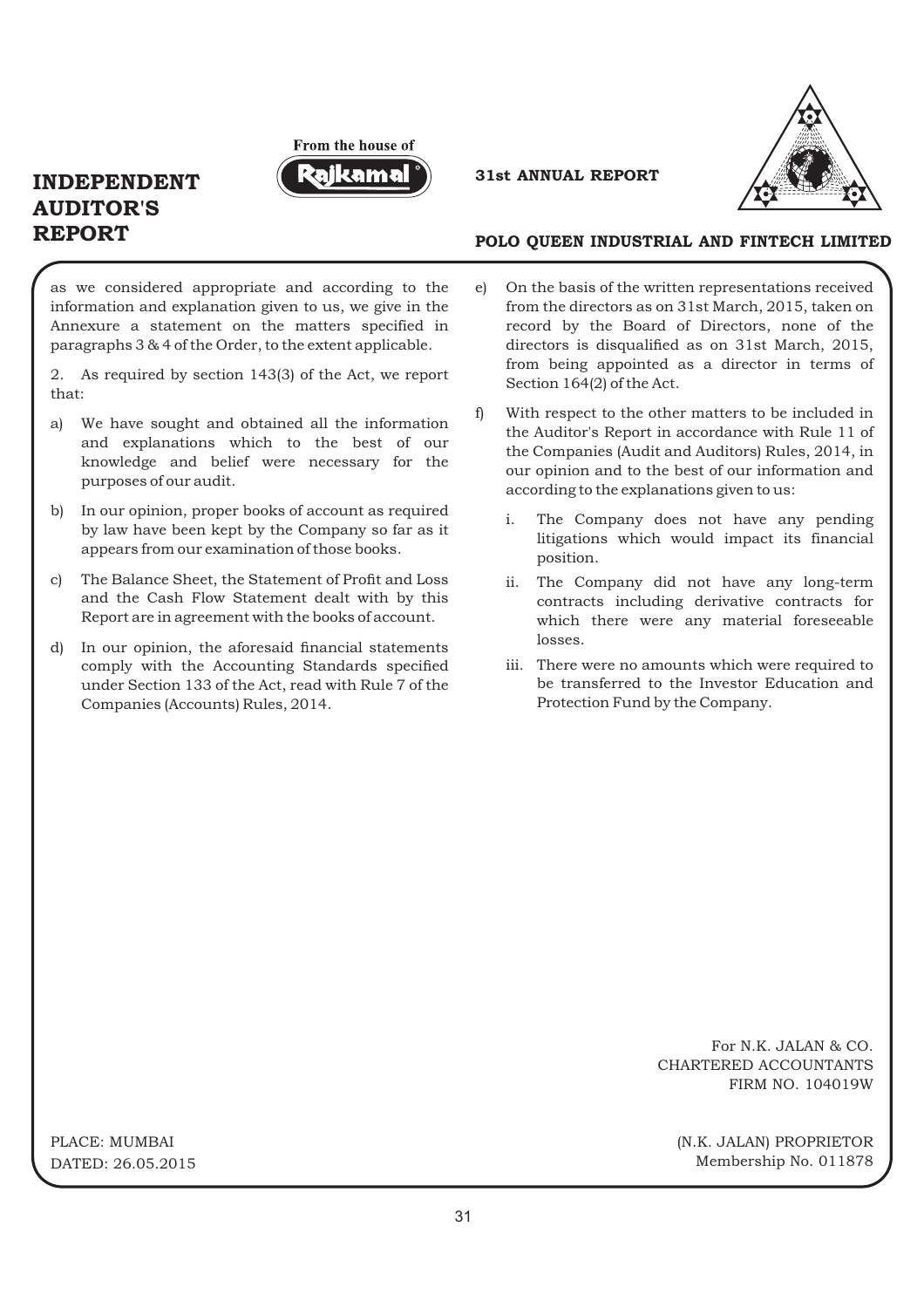## **ANNEXURE TO THE INDEPENDENT**



#### **31st ANNUAL REPORT**



## **AUDITORS' REPORT POLO QUEEN INDUSTRIAL AND FINTECH LIMITED**

#### **(Referred to in paragraph 1 under 'Report on Other Legal and Regulatory Requirements' section of our report of even date)**

- (i) In respect of its fixed assets:
	- (a) The Company is maintaining proper records showing full particulars including quantitative details and situation of the fixed assets. However no separate fixed asset register is maintained.
	- (b) The fixed assets are physically verified by the management according to a phased program designed to cover all the items over a period, which in our opinion is reasonable having regard to the size of the company and the nature of its assets. Pursuant to the program, a portion of the fixed assets have been physically verified by the management during the year and no material discrepancies were noticed on such physical verification. However no written report is available.
- (ii) In respect of its inventories:
	- (a) The inventory has been physical verified by management during the year. In our opinion, the frequency of verification is reasonable.
	- (b) In our opinion, the procedures of physical verification of inventory followed by the management are reasonable and adequate in relation to size of company and nature of business.
	- (c) On the basis of our examination of the inventory records, in our opinion, the company is maintaining proper records of inventory. The discrepancies noticed on physical verification of inventory as compared to book records were not material.
- (iii) During the year the Company has not granted loan to any party covered in the register maintained under Section 189 of the Companies Act, 2013. However there is old outstanding in respect of loan given to one party covered in the register maintained under Section 189. The party has given part of their block of assets as security against the loan. Interest payment is settled upto 31.03.2003. Subsequent

interest is in dispute and no provision is made in the books of account.

- (a) The party has not repaid the principal amount as stipulated and also has not been regular in payment of interest to the company as aforesaid.
- (b) In our opinion and according to the information and explanations given to us, the Company has taken steps for recovery of the principal amount and interest thereon.
- (iv) In our opinion and according to the information and explanations given to us, there is an adequate internal control system commensurate with the size of the Company and the nature of its business for the purchase of inventory and fixed assets and for the sale of goods and services. During the course of our audit, we have not observed any continuing failure to correct major weaknesses in internal control system.
- (v) The company has not accepted any deposits from the public of the nature which attracts the provisions of sections 73 to 76 or any other relevant provisions of the Companies Act, 2013 and the rules made there under. Therefore, the provisions of clause (v) of paragraph 3 of the Order are not applicable to the Company.
- (vi) As per the information and explanations given to us, in respect of the class of industry in which the Company falls, the maintenance of cost records has not been prescribed by the Central Government under sub-section (1) of section 148 of the Companies Act, 2013. Therefore, the provisions of clause (vi) of paragraph 3 of the Order are not applicable to the Company.
- (vii) In respect of statutory dues:
	- (a) The company is regular in depositing with appropriate authority undisputed statutory dues including provident fund, employees' state insurance, income tax, sales tax, wealth tax, service tax, duty of customs, duty of excise, value added tax, cess and any other statutory dues applicable to it with the appropriate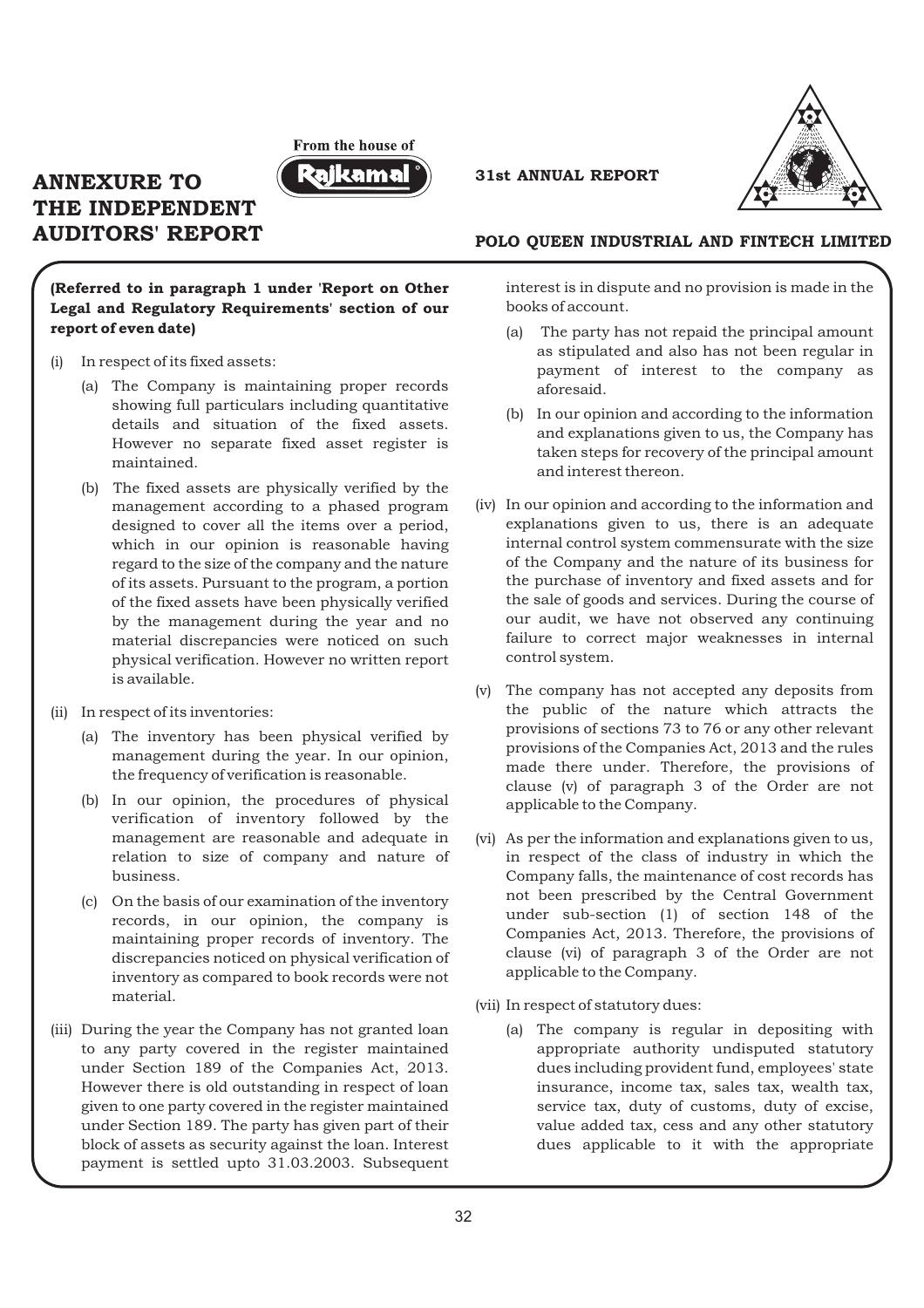

## **ANNEXURE TO THE INDEPENDENT**





## **AUDITORS' REPORT POLO QUEEN INDUSTRIAL AND FINTECH LIMITED**

authorities except in certain cases where there were delays in payment of TDS. According to the information and explanations given to us, no undisputed amounts payable in respect of above dues were in arrears, as at 31st March, 2015 for a period of more than six months from the date they became payable.

- (b) According to the information and explanations given to us, there are no dues of income tax or sales tax or wealth tax or service tax or duty of customs or duty of excise or value added tax or cess which have not been deposited on account of any dispute.
- (c) In our opinion and according to the information and explanations given to us, there are no amounts which are required to be transferred to investor education and protection fund in accordance with the relevant provisions of the Companies Act, 1956 and rules made there under.
- (viii)The company is registered for a period of more than 5 years and there are no accumulated losses at the end of the financial year. The company has not

incurred cash losses during the financial year under review but has incurred in the immediately preceding financial year.

- (ix) In our opinion and according to the information and explanations given to us, the company has not defaulted in repayment of dues to bank / financial institutions.
- (x) In our opinion and according to the information and explanations given to us, the company has not given any guarantees for loans taken by others from banks or financial institutions. Therefore, the provisions of clause (x) paragraph 3 of the Order are not applicable to the Company.
- (xi) The company has not availed any term loan during the year. Therefore, the provisions of clause (xi) of paragraph 3 of the Order are not applicable to the Company.
- (xii) To the best of our knowledge and according to the information and explanations given to us, no fraud on or by the company has been noticed or reported during the year.

For N.K. JALAN & CO. CHARTERED ACCOUNTANTS FIRM NO. 104019W

> (N.K. JALAN) PROPRIETOR Membership No. 011878

PLACE: MUMBAI DATED: 26.05.2015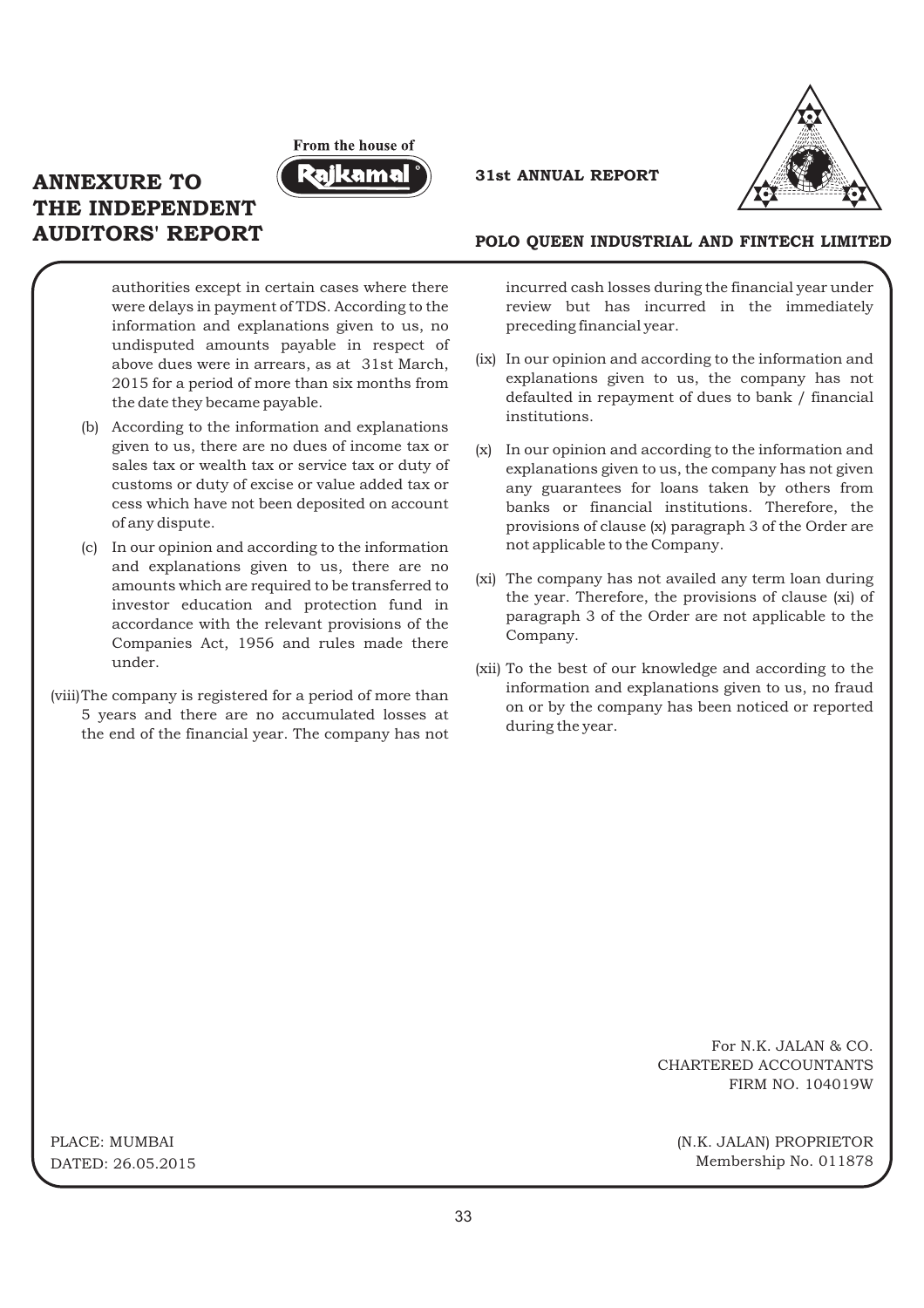From the house of kama





# **BALANCE SHEET**<br>As on 31st March 2015

#### POLO QUEEN INDUSTRIAL AND FINTECH LIMITED

|                 | <b>Particulars</b>                                | <b>Note</b><br>No. | ₹                        | As at 31st March, 2015   As at 31st March, 2014<br>₹ |
|-----------------|---------------------------------------------------|--------------------|--------------------------|------------------------------------------------------|
|                 | A EQUITY AND LIABILITIES<br>1 Shareholders' funds |                    |                          |                                                      |
|                 | (a) Share capital                                 | $\mathbf{2}$       | 671,500,000              | 10,000,000                                           |
|                 | (b) Reserves and surplus                          | 3                  | 879,025,281              | 875,016,598                                          |
| $\mathbf{2}$    | <b>Share Application Money Pending Allotment</b>  | $\overline{4}$     |                          | 661,500,000                                          |
|                 | 3 Non-current liabilities                         |                    |                          |                                                      |
|                 | (a) Long Term borrowings                          | 5                  | 39,518,902               | 60,650,755                                           |
|                 | 4 Current liabilities                             |                    |                          |                                                      |
|                 | (a) Short Term Borrowing                          | 6                  | 38,816,418               | 33,387,828                                           |
|                 | (b) Trade payables                                | $\overline{7}$     | 25,482,144               | 12,093,864                                           |
|                 | (c) Other current liabilities                     | 8                  | 4,538,765                | 6,443,313                                            |
|                 | (d) Short-term provisions                         | $\mathbf Q$        | 2,636,064                | 1,276,017                                            |
|                 | <b>TOTAL</b>                                      |                    | 1,661,517,574            | 1,660,368,375                                        |
| <b>B</b> ASSETS |                                                   |                    |                          |                                                      |
|                 | 1 Non-current assets                              |                    |                          |                                                      |
|                 | (a) Fixed assets                                  | 10                 |                          |                                                      |
|                 | (i) Tangible assets<br>(ii) Intangible assets     |                    | 1,550,091,334<br>288,749 | 1,549,848,248<br>163,123                             |
|                 | (b) Non-current investments                       | 11                 | 100,251                  | 100,251                                              |
|                 | (c) Long term Loans & advances                    | 12                 | 5,182,367                | 5,257,367                                            |
|                 | (d) Deffered tax assets                           | 13                 | 1,435,709                | 17,559                                               |
|                 |                                                   |                    |                          |                                                      |
| $\mathbf{2}$    | <b>Current assets</b>                             |                    |                          |                                                      |
|                 | (a) Inventories<br>(b) Trade receivables          | 14<br>15           | 31,417,704<br>63,420,816 | 44,271,625<br>52,180,568                             |
|                 | (c) Cash and cash equivalents                     | 16                 | 2,195,350                | 2,173,436                                            |
|                 | (d) Short-term loans and advances                 | 17                 | 7,385,294                | 6,356,197                                            |
|                 | (e) Other Current Assets                          |                    |                          |                                                      |
|                 | Notes To Balance Sheet and                        |                    |                          |                                                      |
|                 | Statement Of Profit and Loss                      | 1 to 30            |                          |                                                      |
|                 | <b>TOTAL</b>                                      |                    | 1,661,517,574            | 1,660,368,375                                        |

As per our report Of Even Date Chartered Accountants Firm Reg No : 104019 W **For N. K. JALAN & CO.**

### **CA N K JALAN**

PROPRIETOR Mem. No. 011878

Place : Mumbai Date : 26.05.2015 For **POLO QUEEN INDUSTRIAL AND FINTECH LIMITED**

| DIRECTOR (DIN - 00181592)                            |
|------------------------------------------------------|
| DIRECTOR (DIN - 00302947)                            |
| <b>RAHUL KUMAR SANGHAI</b> DIRECTOR (DIN - 00181745) |
| DIRECTOR (DIN - 00231799)                            |
|                                                      |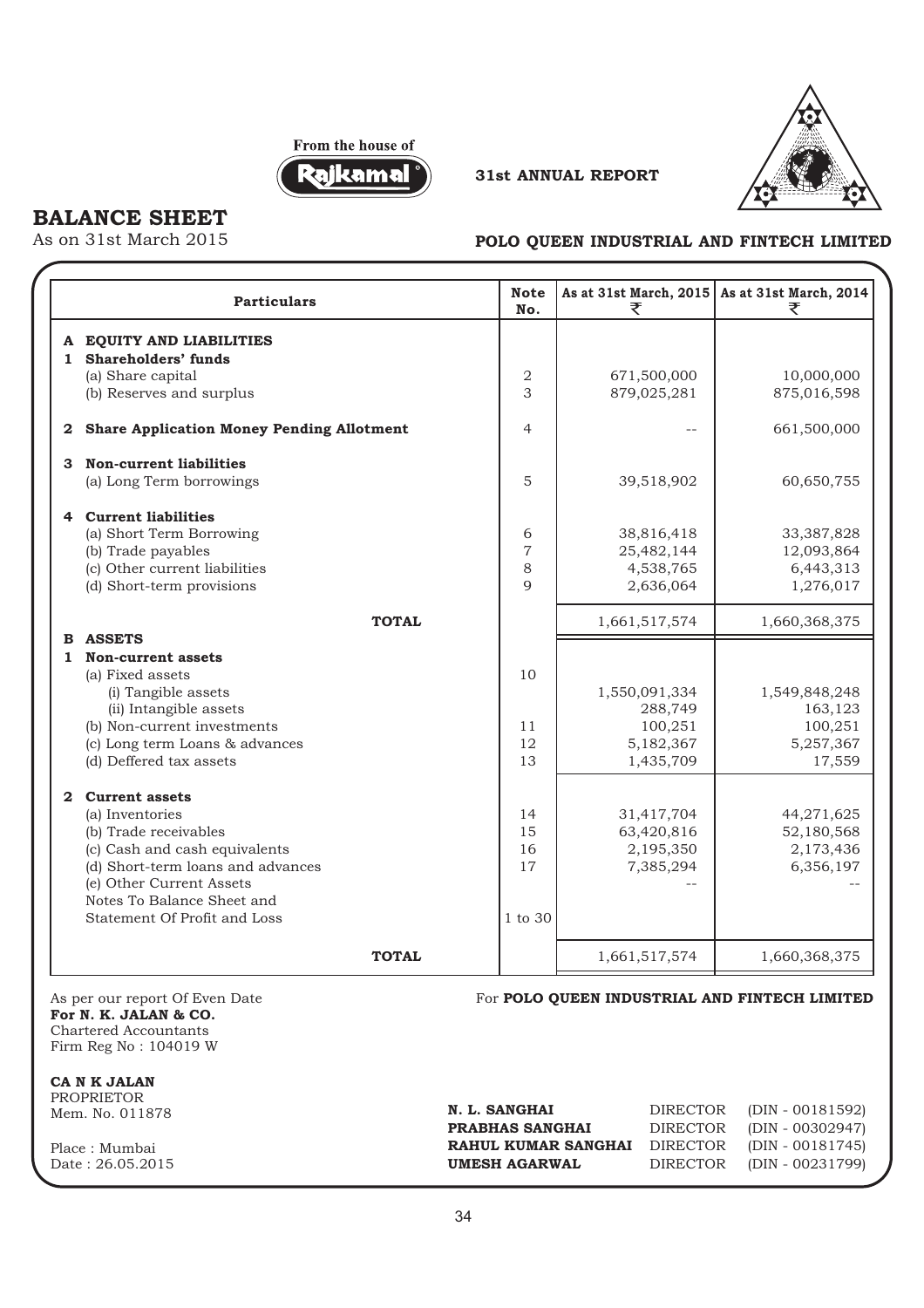ikama

R





# **PROFIT AND LOSS ACCOUNT**<br>For the Year Ended 31 March, 2015

#### POLO QUEEN INDUSTRIAL AND FINTECH LIMITED

| A CONTINUING OPERATIONS<br>1 Revenue from operations (gross)<br>Less: Excise duty<br>Revenue from operations (net)<br>Other income<br>Total Revenue (1+2)<br><b>Expenses</b><br>(a) Purchases of stock-in-trade<br>(b) Cost of Material Consumed<br>(d) Employee benefits expense<br>(e) Financial Expenses<br>(g) Other expenses<br><b>Total expenses</b><br>Extraordinary items:<br><b>Profit Before Tax</b><br>Tax expense:<br>(a) Current tax expense<br>(c) Deferred tax liability / (asset)<br>Notes To Balance Sheet and<br>Statement Of Profit and Loss | (c) Changes in inventories of finished goods,<br>work-in-progress and stock-in-trade<br>(f) Depreciation and amortisation expense<br>5 Profit / (Loss) before exceptional and<br>extraordinary items and tax (3 - 4)<br>(b) Tax Adjustment relating to prior years | 18<br>19<br>20<br>21<br>22<br>23<br>24<br>10<br>25<br>26 | 433,147,800<br>582,710<br>432,565,090<br>763,698<br>433,328,788<br>355,890,042<br>1,519,023<br>13,400,960<br>10,487,792<br>12,872,877<br>868,272<br>33,470,723<br>428,509,689<br>4,819,099<br>661,501<br>4,157,598<br>1,360,047 | 436,811,490<br>416,906<br>436,394,584<br>807,283<br>437,201,867<br>397,575,195<br>2,907,945<br>$-10,531,636$<br>10,799,270<br>7,750,619<br>424,080<br>26,789,117<br>435,714,590<br>1,487,277<br>5,704,784<br>$-4,217,507$ |
|-----------------------------------------------------------------------------------------------------------------------------------------------------------------------------------------------------------------------------------------------------------------------------------------------------------------------------------------------------------------------------------------------------------------------------------------------------------------------------------------------------------------------------------------------------------------|--------------------------------------------------------------------------------------------------------------------------------------------------------------------------------------------------------------------------------------------------------------------|----------------------------------------------------------|---------------------------------------------------------------------------------------------------------------------------------------------------------------------------------------------------------------------------------|---------------------------------------------------------------------------------------------------------------------------------------------------------------------------------------------------------------------------|
|                                                                                                                                                                                                                                                                                                                                                                                                                                                                                                                                                                 |                                                                                                                                                                                                                                                                    |                                                          |                                                                                                                                                                                                                                 |                                                                                                                                                                                                                           |
|                                                                                                                                                                                                                                                                                                                                                                                                                                                                                                                                                                 |                                                                                                                                                                                                                                                                    |                                                          |                                                                                                                                                                                                                                 |                                                                                                                                                                                                                           |
|                                                                                                                                                                                                                                                                                                                                                                                                                                                                                                                                                                 |                                                                                                                                                                                                                                                                    |                                                          |                                                                                                                                                                                                                                 |                                                                                                                                                                                                                           |
| 2<br>3<br>4                                                                                                                                                                                                                                                                                                                                                                                                                                                                                                                                                     |                                                                                                                                                                                                                                                                    |                                                          |                                                                                                                                                                                                                                 |                                                                                                                                                                                                                           |
|                                                                                                                                                                                                                                                                                                                                                                                                                                                                                                                                                                 |                                                                                                                                                                                                                                                                    |                                                          |                                                                                                                                                                                                                                 |                                                                                                                                                                                                                           |
|                                                                                                                                                                                                                                                                                                                                                                                                                                                                                                                                                                 |                                                                                                                                                                                                                                                                    |                                                          |                                                                                                                                                                                                                                 |                                                                                                                                                                                                                           |
| 6                                                                                                                                                                                                                                                                                                                                                                                                                                                                                                                                                               |                                                                                                                                                                                                                                                                    |                                                          |                                                                                                                                                                                                                                 |                                                                                                                                                                                                                           |
|                                                                                                                                                                                                                                                                                                                                                                                                                                                                                                                                                                 |                                                                                                                                                                                                                                                                    |                                                          |                                                                                                                                                                                                                                 |                                                                                                                                                                                                                           |
|                                                                                                                                                                                                                                                                                                                                                                                                                                                                                                                                                                 |                                                                                                                                                                                                                                                                    |                                                          |                                                                                                                                                                                                                                 |                                                                                                                                                                                                                           |
|                                                                                                                                                                                                                                                                                                                                                                                                                                                                                                                                                                 |                                                                                                                                                                                                                                                                    |                                                          |                                                                                                                                                                                                                                 |                                                                                                                                                                                                                           |
|                                                                                                                                                                                                                                                                                                                                                                                                                                                                                                                                                                 |                                                                                                                                                                                                                                                                    |                                                          |                                                                                                                                                                                                                                 |                                                                                                                                                                                                                           |
|                                                                                                                                                                                                                                                                                                                                                                                                                                                                                                                                                                 |                                                                                                                                                                                                                                                                    |                                                          |                                                                                                                                                                                                                                 |                                                                                                                                                                                                                           |
|                                                                                                                                                                                                                                                                                                                                                                                                                                                                                                                                                                 |                                                                                                                                                                                                                                                                    |                                                          |                                                                                                                                                                                                                                 |                                                                                                                                                                                                                           |
|                                                                                                                                                                                                                                                                                                                                                                                                                                                                                                                                                                 |                                                                                                                                                                                                                                                                    |                                                          |                                                                                                                                                                                                                                 |                                                                                                                                                                                                                           |
|                                                                                                                                                                                                                                                                                                                                                                                                                                                                                                                                                                 |                                                                                                                                                                                                                                                                    |                                                          |                                                                                                                                                                                                                                 |                                                                                                                                                                                                                           |
|                                                                                                                                                                                                                                                                                                                                                                                                                                                                                                                                                                 |                                                                                                                                                                                                                                                                    |                                                          |                                                                                                                                                                                                                                 |                                                                                                                                                                                                                           |
|                                                                                                                                                                                                                                                                                                                                                                                                                                                                                                                                                                 |                                                                                                                                                                                                                                                                    |                                                          |                                                                                                                                                                                                                                 |                                                                                                                                                                                                                           |
|                                                                                                                                                                                                                                                                                                                                                                                                                                                                                                                                                                 |                                                                                                                                                                                                                                                                    |                                                          |                                                                                                                                                                                                                                 |                                                                                                                                                                                                                           |
|                                                                                                                                                                                                                                                                                                                                                                                                                                                                                                                                                                 |                                                                                                                                                                                                                                                                    |                                                          |                                                                                                                                                                                                                                 |                                                                                                                                                                                                                           |
|                                                                                                                                                                                                                                                                                                                                                                                                                                                                                                                                                                 |                                                                                                                                                                                                                                                                    |                                                          |                                                                                                                                                                                                                                 |                                                                                                                                                                                                                           |
|                                                                                                                                                                                                                                                                                                                                                                                                                                                                                                                                                                 |                                                                                                                                                                                                                                                                    |                                                          |                                                                                                                                                                                                                                 |                                                                                                                                                                                                                           |
|                                                                                                                                                                                                                                                                                                                                                                                                                                                                                                                                                                 |                                                                                                                                                                                                                                                                    |                                                          |                                                                                                                                                                                                                                 |                                                                                                                                                                                                                           |
| 7 Profit / (Loss) from continuing operations<br>8 Profit / (Loss) for the year                                                                                                                                                                                                                                                                                                                                                                                                                                                                                  |                                                                                                                                                                                                                                                                    |                                                          |                                                                                                                                                                                                                                 | 136,017                                                                                                                                                                                                                   |
|                                                                                                                                                                                                                                                                                                                                                                                                                                                                                                                                                                 |                                                                                                                                                                                                                                                                    |                                                          | 140                                                                                                                                                                                                                             | 31,305                                                                                                                                                                                                                    |
|                                                                                                                                                                                                                                                                                                                                                                                                                                                                                                                                                                 |                                                                                                                                                                                                                                                                    |                                                          | (1, 418, 150)                                                                                                                                                                                                                   | $-17,559$                                                                                                                                                                                                                 |
|                                                                                                                                                                                                                                                                                                                                                                                                                                                                                                                                                                 |                                                                                                                                                                                                                                                                    |                                                          | 4,215,560                                                                                                                                                                                                                       | $-4,367,270$                                                                                                                                                                                                              |
|                                                                                                                                                                                                                                                                                                                                                                                                                                                                                                                                                                 |                                                                                                                                                                                                                                                                    |                                                          | 4,215,560                                                                                                                                                                                                                       | $-4,367,270$                                                                                                                                                                                                              |
|                                                                                                                                                                                                                                                                                                                                                                                                                                                                                                                                                                 |                                                                                                                                                                                                                                                                    |                                                          |                                                                                                                                                                                                                                 |                                                                                                                                                                                                                           |
|                                                                                                                                                                                                                                                                                                                                                                                                                                                                                                                                                                 |                                                                                                                                                                                                                                                                    | 1 to 30                                                  |                                                                                                                                                                                                                                 |                                                                                                                                                                                                                           |
|                                                                                                                                                                                                                                                                                                                                                                                                                                                                                                                                                                 | <b>Particulars</b>                                                                                                                                                                                                                                                 | <b>Note</b><br>No.                                       | For the year ended<br>31st March, 2015                                                                                                                                                                                          | For the year ended<br>31st March, 2014                                                                                                                                                                                    |
|                                                                                                                                                                                                                                                                                                                                                                                                                                                                                                                                                                 | 9 Earnings per share (of Rs. 10/- each):                                                                                                                                                                                                                           | 27                                                       |                                                                                                                                                                                                                                 |                                                                                                                                                                                                                           |
| (a) Basic                                                                                                                                                                                                                                                                                                                                                                                                                                                                                                                                                       |                                                                                                                                                                                                                                                                    |                                                          |                                                                                                                                                                                                                                 |                                                                                                                                                                                                                           |
| (i) Continuing operations                                                                                                                                                                                                                                                                                                                                                                                                                                                                                                                                       |                                                                                                                                                                                                                                                                    |                                                          | 2.21                                                                                                                                                                                                                            | $-4.37$                                                                                                                                                                                                                   |
| (ii) Total operations                                                                                                                                                                                                                                                                                                                                                                                                                                                                                                                                           |                                                                                                                                                                                                                                                                    |                                                          | 2.21                                                                                                                                                                                                                            | $-4.37$                                                                                                                                                                                                                   |
| (b) Diluted                                                                                                                                                                                                                                                                                                                                                                                                                                                                                                                                                     |                                                                                                                                                                                                                                                                    |                                                          |                                                                                                                                                                                                                                 |                                                                                                                                                                                                                           |
| (i) Continuing operations                                                                                                                                                                                                                                                                                                                                                                                                                                                                                                                                       |                                                                                                                                                                                                                                                                    |                                                          | 2.21                                                                                                                                                                                                                            | $-0.07$                                                                                                                                                                                                                   |
| (ii) Total operations                                                                                                                                                                                                                                                                                                                                                                                                                                                                                                                                           |                                                                                                                                                                                                                                                                    |                                                          | 2.21                                                                                                                                                                                                                            | $-0.07$                                                                                                                                                                                                                   |

PROPRIETOR Mem. No. 011878

Place : Mumbai Date : 26.05.2015

**N. L. SANGHAI PRABHAS SANGHAI RAHUL KUMAR SANGHAI** DIRECTOR (DIN - 00181745) **UMESH AGARWAL** DIRECTOR (DIN - 00181592) DIRECTOR (DIN - 00302947) DIRECTOR (DIN - 00231799)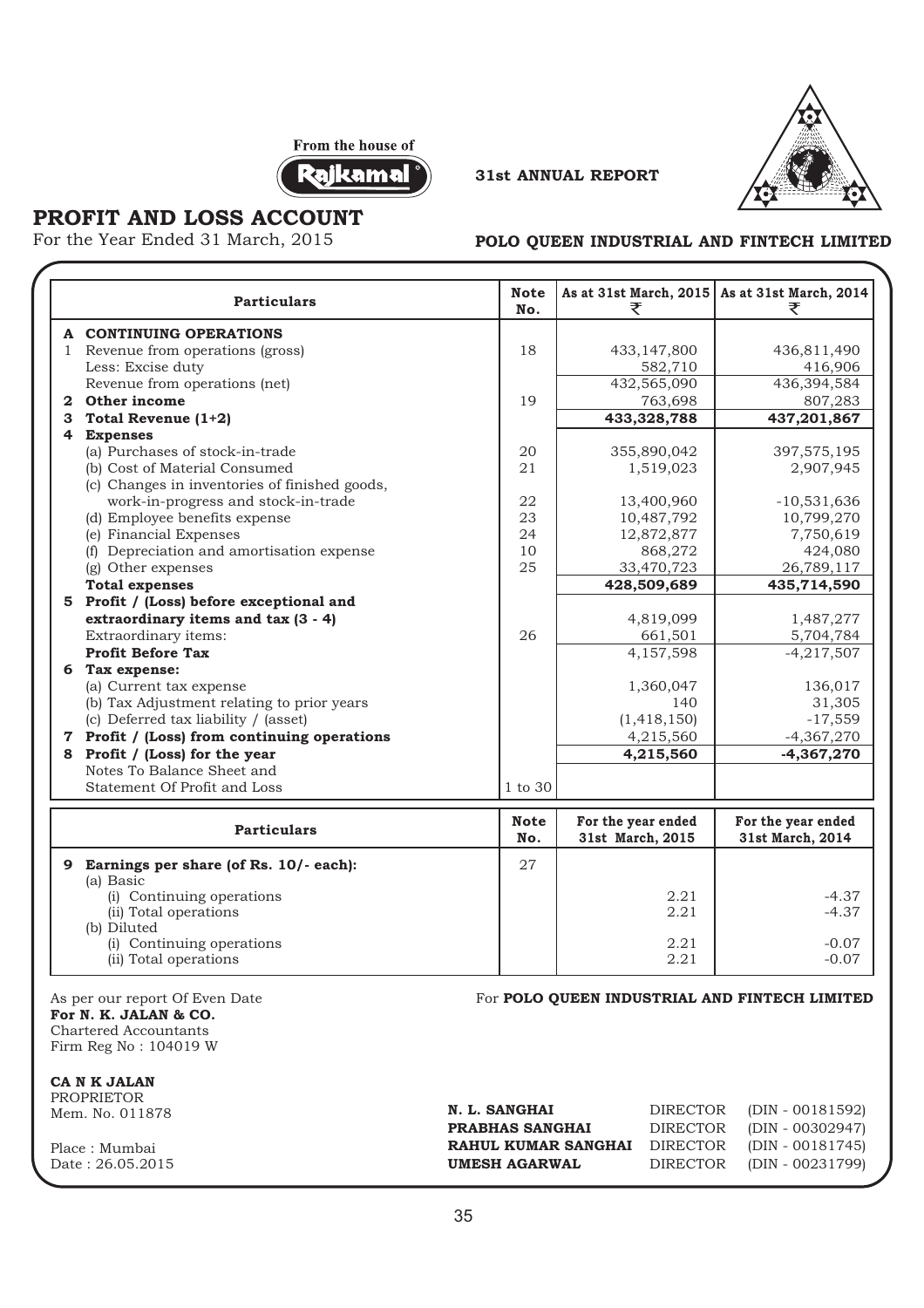

kama

## **CASH FLOW STATEMENT**

#### For the Year Ended 31 March, 2015 **POLO QUEEN INDUSTRIAL AND FINTECH LIMITED**

**31st ANNUAL REPORT**

| <b>Particulars</b>                                       | <b>Note</b><br>No. | As at 31st March, 2015   As at 31st March, 2014<br>₹ | ₹              |
|----------------------------------------------------------|--------------------|------------------------------------------------------|----------------|
| CASH FLOWS FROM OPERATING ACTIVITIES                     |                    |                                                      |                |
| Profit before tax                                        |                    | 4,157,598                                            | (4,217,507)    |
| Adjustments to reconcile profit before tax to            |                    |                                                      |                |
| cash provided by operating activities                    |                    |                                                      |                |
| Depreciation and amortisation expense                    |                    | 868,272                                              | 424,080        |
| <b>Rent Received</b>                                     |                    | (60,000)                                             |                |
| Dividend Received                                        |                    | (30,000)                                             |                |
| Interest income                                          |                    | (164, 967)                                           | (185, 189)     |
| Interest Paid                                            |                    | 12,872,877                                           | 7,750,619      |
| Merger Expenses                                          |                    | 661,501                                              | 5,704,784      |
| Effect of Foreign exchange fluctuation                   |                    |                                                      |                |
| Operating profit before Working Capital Changes          |                    | 18,305,281                                           | 9,476,787      |
| Changes in assets and liabilities                        |                    |                                                      |                |
| (Increase) / Decrease in Inventory                       |                    | 12,853,921                                           | (10,300,663)   |
| (Increase) / Decrease in Trade receivables               |                    | (11, 240, 248)                                       | 19,701,844     |
| (Increase) / Decrease in Short term Loans and advances   |                    | (12, 630)                                            | (556, 840)     |
| (Increase) / Decrease in Long term Loans and advances    |                    | 75,000                                               | 47,886         |
| Increase / (Decrease) in Trade payables                  |                    | 13,388,280                                           | (36, 353, 088) |
| Increase /(Decrease) in Other Current liabilty           |                    | (1,904,549)                                          | 2,921,676      |
| <b>Cash Generated From Operations</b>                    |                    | 31,465,055                                           | (15,062,398)   |
| Income taxes paid                                        |                    | 1,016,607                                            | 374,010        |
| NET CASH GENERATED BY OPERATING ACTIVITIES               |                    | 30,448,448                                           | (15, 436, 408) |
| CASH FLOWS FROM INVESTING ACTIVITIES                     |                    |                                                      |                |
| Payment towards capital expenditure                      |                    | (1,443,861)                                          | (989, 765)     |
| Merger expenses                                          |                    | (661, 501)                                           | (5,704,784)    |
| Rent received                                            |                    | 60,000                                               |                |
| Dividend Received                                        |                    | 30,000                                               |                |
| Interest received                                        |                    | 164,967                                              | 185,189        |
| NET CASH FLOW FROM / (USED IN) INVESTING ACTIVITIES      |                    | (1,850,395)                                          | (6,509,360)    |
| CASH FLOWS FROM FINANCING ACTIVITIES                     |                    |                                                      |                |
| Interest paid                                            |                    | (12, 872, 877)                                       | (7,750,619)    |
| Decrease in Long term borrowings                         |                    | (21, 131, 853)                                       | 25,501,979     |
| Increase in Short term borrowings                        |                    | 5,428,590                                            | 4,352,509      |
| NET CASH USED IN FINANCING ACTIVITIES                    |                    | (28, 576, 140)                                       | 22,103,869     |
| Effect of exchange differences on translation of         |                    |                                                      |                |
| foreign currency cash and cash equivalents               |                    |                                                      |                |
| NET INCREASE/(DECREASE) IN CASH AND CASH EQUIVALENTS     |                    | 21,914                                               | 158,100        |
| CASH AND CASH EQUIVALENTS AT THE BEGINNING OF THE PERIOD |                    | 2,173,436                                            | 2,015,335      |
| CASH AND CASH EQUIVALENTS AT THE END OF THE PERIOD       |                    | 2,195,350                                            | 2,173,436      |
|                                                          |                    |                                                      |                |

As per our report Of Even Date Chartered Accountants Firm Reg No : 104019 W **For N. K. JALAN & CO.**

For **POLO QUEEN INDUSTRIAL AND FINTECH LIMITED**

**CA N K JALAN** PROPRIETOR Mem. No. 011878

Place : Mumbai Date : 26.05.2015

**N. L. SANGHAI PRABHAS SANGHAI RAHUL KUMAR SANGHAI** DIRECTOR (DIN - 00181745) **UMESH AGARWAL** DIRECTOR (DIN - 00181592) DIRECTOR (DIN - 00302947) DIRECTOR (DIN - 00231799)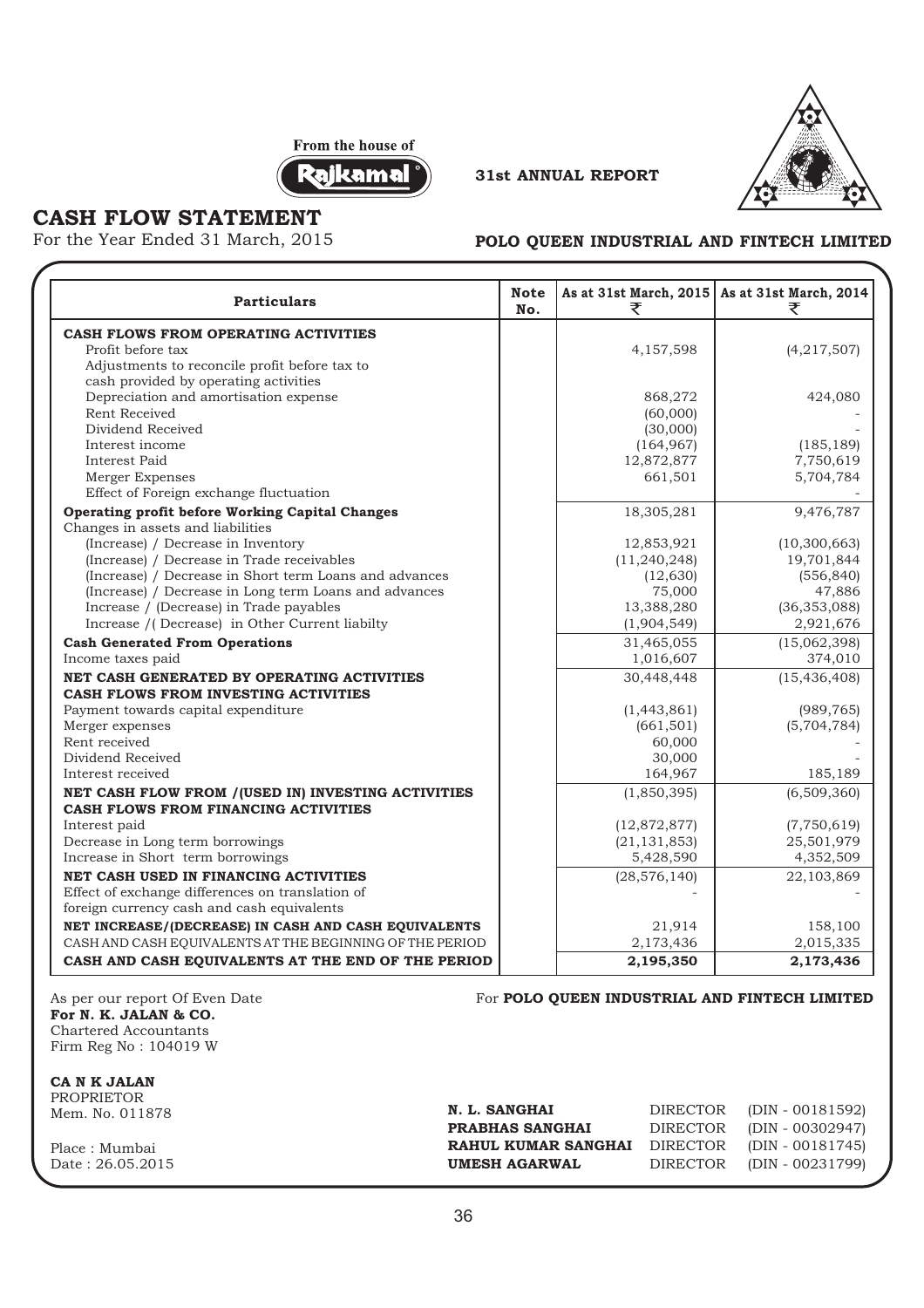

## **SIGNIFICANT ACCOUNTIG POLICIES POLO QUEEN INDUSTRIAL AND FINTECH LIMITED**



#### **31st ANNUAL REPORT**



#### **Accompanying notes to the financial statements for** the year ended 31<sup>st</sup> March, 2015

Company Overview: Polo Queen Industrial and Fintech Limited alonwith its divisions viz Doan Rajkamal, Polo Queen Solutions, Polo Queen Minchems and Polo Queen Pharma is a company which has its activities spread over many business like production and marketing of FMGC products in the domestic market with supplies to defense sector, development of I.T. Park as well trading in chemicals and minerals.

#### **1. SIGNIFICANT ACCOUNTING POLICIES**

#### **(i) Basis of Preparation of financial statements:**

The financial statements have been prepared in accordance with Indian Generally Accepted Accounting Principles (GAAP) under the historical cost convention on the accrual basis except for certain financial instruments which are measured at fair values. GAAP comprises mandatory accounting standards notified under section 133 of the Companies Act, 2013 read together with Rule 7 of the Companies (Accounts) Rules, 2014, the provisions of the Companies Act, 2013 and guide lines issued by the Securities and Exchange Board of India (SEBI). Accounting policies have been consistently applied except where a newly issued accounting standard is initially adopted or a revision to an existing accounting standard requires a change in the accounting policy hitherto in use or different accounting policy is required by statute.

#### **(ii) Use Of Estimates :-**

The presentation of financial statements in conformity with the generally accepted accounting principal requires estimates and assumptions to be made. That affects the reported amount of assets and liabilities on the date of the financial statements and the reported amount of revenues and expenses during the reporting period. Difference between the actual result and estimates are recognized in the period in which the results are known/materialized.

#### **(iii) Fixed Assets :-**

Fixed Assets are stated at cost less accumulated depreciation. Cost is inclusive of freight, duties (net of tax credits as applicable) levies and any directly attributable cost of bringing the assets to their working condition for their Intended use.

#### **(iv) Depreciation & Amortisation :-**

Depreciation on fixed assets is provided on Written Down Value Method (WDV) on pro-rata basis as per the useful life prescribed in the Schedule II of the Companies Act, 2013.

The carrying amount of the asset as on 01.04.2014, after retaining the residual value, has been charged to Statement of Profit & Loss where the remaining useful life of the asset is NIL.

#### **(v) Investments :-**

Long term investments are stated at cost. Provision for diminution in value of Long term investment is made only if such decline is other than temporary in the opinion of management. Investments other than long term investments being current investments are valued at cost or fair value whichever is lower.

#### **(vi) Inventories :-**

Stocks of Raw Materials and Work in Progress are valued at Cost including direct expenses, if any & Finished goods are valued at lesser of Cost and Net Realisable Value.

#### **(vii) Provision :-**

A provision is recognized when an enterprise has a present obligation as a result of past events and it is probable that an outflow of resources will be required to settle the obligation, in respect of which a reliable estimate can be made. Provision are determined based on management estimate require to settle the obligation at the balance sheet date. These are reviewed at each balance sheet date and adjusted to reflect the current management estimates.

#### **(viii) Treatment Of Contingent Liabilities :-**

Contingent liabilities are disclosed by way of notes. Provision is made in the accounts for those liabilities which are likely to materialize after the year end till the finalization of accounts and having effect on the position stated in the balance sheet as at the year end.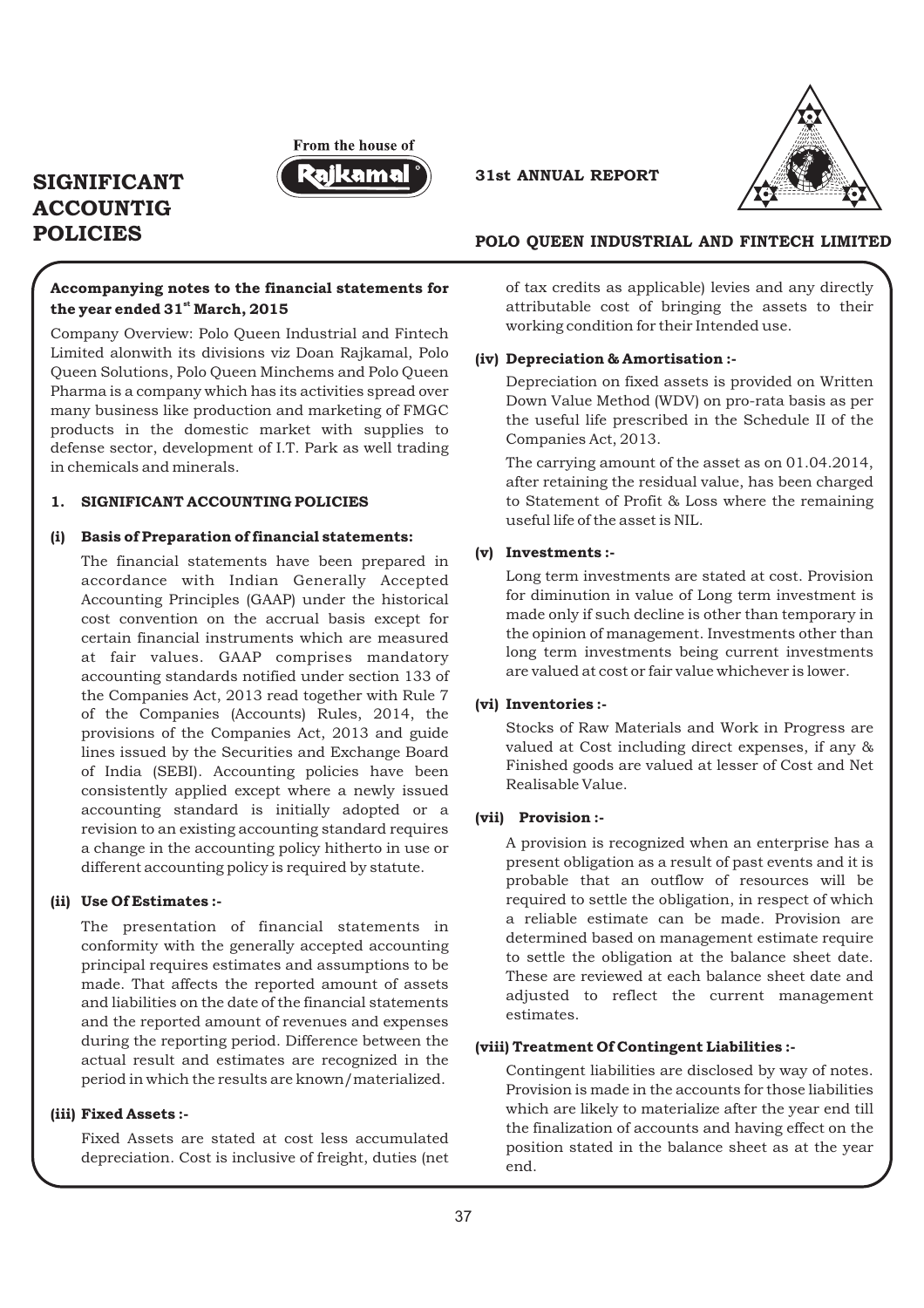

## **SIGNIFICANT ACCOUNTIG**



#### **(ix) Foreign Exchange Transaction :-**

Transactions entered into and concluded during the year in foreign currency are recorded at the actual exchange rates prevailing at the time of conclusion of transactions. In respect of transaction covered by forward exchange contracts, the difference between the forward rate and the exchange rate on the date of transaction is recognized as income or expenses over the life of the contracts. Outstanding assets and liabilities at the year end are converted into Indian rupees as per FEDAI rate of exchange prevalent on the said date. Exchange rate Difference arising out of subsequent settlements is dealt in the Profit & Loss Accounts.

#### **(x) Taxation :-**

Provision for taxation has been made in accordance with the rates of Income Tax Act, 1961 prevailing for the relevant assessment year.

#### **(xi) Deferred Taxation :-**

Deferred tax assets and liabilities are recognized for the future tax consequences attributable to timing differences that result between the profits offered for income taxes and the profits as per the financial statements. Deferred tax assets and liabilities are measured using the tax rates and the tax laws that have been enacted or substantially enacted at the balance sheet date. Deferred tax Assets are recognized only to the extent there is reasonable certainty that the assets can be realized in the future. Deferred Tax Assets are reviewed as at each Balance Sheet date.

## **POLICIES POLO QUEEN INDUSTRIAL AND FINTECH LIMITED**

#### **(xii) Revenue Recognition :-**

**31st ANNUAL REPORT**

Sales are recognized, net of returns and trade discounts, on dispatch of goods to Customers and are reflected in the accounts at gross realizable value i.e. Inclusive of excise duty & Forwarding Charges. Interest income is recognized on time proportion basis. Dividend income is recognized on receipt basis.

#### **(xiii) Excise Duty :-**

Excise Duties wherever recovered are included in sales and shown separately in financial statements. Excise duty provision made in respect of finished goods lying at factory premises is shown separately as an item of manufacturing and other expenses and included in the valuation of finished goods.

#### **(xiv) Employee Retirement Benefits :-**

Company's contributions to provident fund and subscription to Employees group gratuity scheme of life Insurance Corporation of India is charged to Profit and Loss Account and further, leave salary and bonus are charged to profit and loss account on cash basis.

#### **(xv) Impairment of Assets :-**

The Company assess whether there is any indication that any assets may be impaired at the balance sheet date. If any indication exists, the company estimates the recoverable amount and an impairment loss is recognized in the accounts, to the extent the carrying amount exceeds the recoverable amount.

> For N.K. JALAN & CO. CHARTERED ACCOUNTANTS FIRM NO. 104019W

(N.K. JALAN) PROPRIETOR Membership No. 011878

PLACE: MUMBAI DATED: 26.05.2015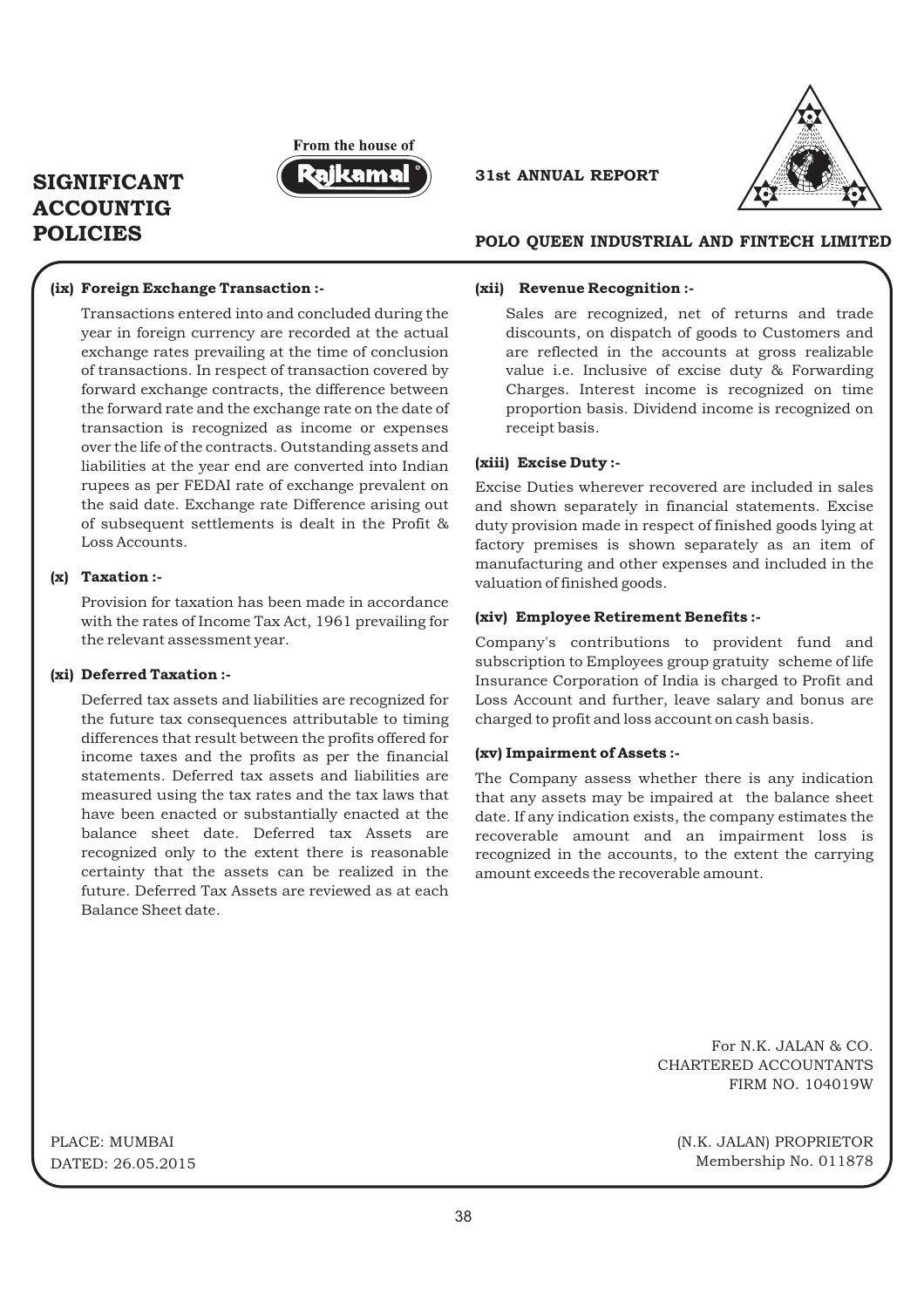

**31st ANNUAL REPORT**



## **NOTES TO ACCOUNTS**

#### For the Year Ended 31 March, 2015 **POLO QUEEN INDUSTRIAL AND FINTECH LIMITED**

|  | 2. Share capital |
|--|------------------|
|  |                  |

| <b>Particulars</b>               |                 | As at 31st March, 2015 |                             | As at 31st March, 2014 |  |  |
|----------------------------------|-----------------|------------------------|-----------------------------|------------------------|--|--|
|                                  | Number of Share | ₹                      | <b>Number of Share</b><br>₹ |                        |  |  |
| (a) Authorised                   |                 |                        |                             |                        |  |  |
| Equity shares of 10 each         | 67,150,000      | 671,500,000            | 67,150,000                  | 671,500,000            |  |  |
| (b) Issued                       |                 |                        |                             |                        |  |  |
| Equity shares of 10 each         | 67,150,000      | 671,500,000            | 1,000,000                   | 10,000,000             |  |  |
| (c) Subscribed and fully paid up |                 |                        |                             |                        |  |  |
| Equity shares of 10 each         | 67,150,000      | 671,500,000            | 1,000,000                   | 10,000,000             |  |  |
| Total                            | 67,150,000      | 671,500,000            | 1,000,000                   | 10,000,000             |  |  |

| <b>Reconcilation Statement</b>                                                 | As at 31st March, 2015  | As at 31st March, 2014 |
|--------------------------------------------------------------------------------|-------------------------|------------------------|
| No. of the share at beginning of the year<br>Add: Share issued during the year | 1,000,000<br>66,150,000 | 1,000,000              |
| No. of the share at the End of the year                                        | 67,150,000              | 1,000,000              |

Details of shares held by each shareholder holding more than 5% shares:

| Class of shares / Name of shareholder |                          | As at 31st March, 2015                 |                          | As at 31st March, 2014               |
|---------------------------------------|--------------------------|----------------------------------------|--------------------------|--------------------------------------|
|                                       | Number of<br>shares held | $%$ holding in that<br>class of shares | Number of<br>shares held | % holding in that<br>class of shares |
| Equity shares Holding                 |                          |                                        |                          |                                      |
| Manjuladevi Sanghai                   | 5,080,325                | 7.57%                                  | 80,200                   | 8.02%                                |
| Ushadevi Sanghai                      | 4,348,625                | 6.48%                                  | 77,500                   | 7.75%                                |
| Davesh Sanghai                        | 6,397,500                | 9.53%                                  | 52,500                   | 5.25%                                |
| Anita Devi Sanghai                    | 3,648,175                | 5.43%                                  | 52,050                   | 5.21%                                |
| Rahul Kumar Sanghai                   | 4,860,100                | 7.24%                                  | 100                      | 0.01%                                |
| Vasudha Sanghai                       | 7,122,350                | 10.61%                                 | 34,850                   | 3.49%                                |
| Prabha Devi Sanghai                   | 5,009,875                | 7.46%                                  | 30,000                   | 3.00%                                |
| Viraj Kumr Sanghai                    | 6,379,850                | 9.50%                                  | 34,850                   | 3.49%                                |
| Pritam Kumar Sanghai                  | 5,778,100                | 8.60%                                  | 100                      | 0.01%                                |
| Udit Kumar Sanghai                    | 5,827,900                | 8.68%                                  | 49,900                   | 4.99%                                |

i) The company has only one class of shares referred to as equity shares having a par value of Rs. 10/- each. Each holder of equity shares is entitled to one vote per share.

(ii) The company has issued 6,61,50,000 fully paid equity shares of Rs. 10/- each on 27.03.2015 in pursuant to the scheme of amalgamation, to the shareholders of transferor company for consideration other than cash.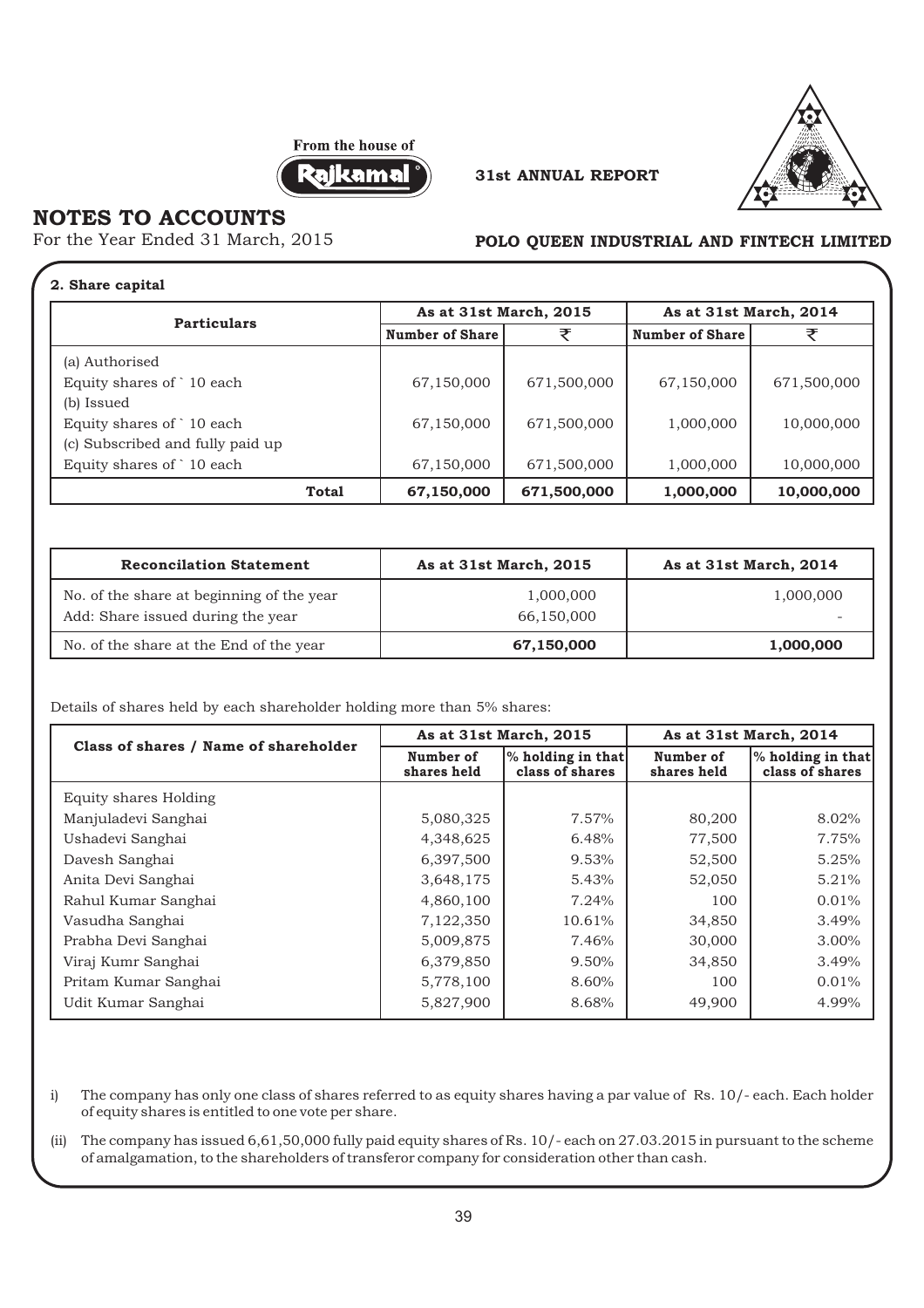

**31st ANNUAL REPORT**



# **NOTES TO ACCOUNTS**<br>For the Year Ended 31 March, 2015

#### POLO QUEEN INDUSTRIAL AND FINTECH LIMITED

| <b>Particulars</b>                                      |             | As at 31st March, 2015   As at 31st March, 2014 |
|---------------------------------------------------------|-------------|-------------------------------------------------|
| (a) Capital Reserve                                     |             |                                                 |
| <b>Opening Balance</b>                                  | 853,594,296 | 853,594,296                                     |
| Less: Treatment relating to Fixed Assets                |             |                                                 |
| (Refer Note (iii) of Fixed Asset Schedule)              | 206,877     |                                                 |
| Closing balance                                         | 853,387,419 | 853,594,296                                     |
| (b) General Reserve account                             |             |                                                 |
| Opening balance                                         | 21,539,841  | 21,539,841                                      |
| Add: Transfer from Profit & Loss A/c                    |             |                                                 |
| Closing balance                                         | 21,539,841  | 21,539,841                                      |
| (c) Surplus / (Deficit) in Statement of Profit and Loss |             |                                                 |
| Opening balance                                         | (117, 539)  | 4,249,731                                       |
| Add: Profit / (Loss) for the year                       | 4,215,560   | (4,367,270)                                     |
| Transferred to: General reserve                         |             |                                                 |
| Closing balance                                         | 4,098,021   | (117, 539)                                      |
| Total                                                   | 879,025,281 | 875,016,598                                     |

#### **4. Share Application Money Pending Allotment**

| <b>Particulars</b>                           |                 | As at 31st March, 2015 |                        | As at 31st March, 2014 |
|----------------------------------------------|-----------------|------------------------|------------------------|------------------------|
|                                              | Number of Share |                        | <b>Number of Share</b> |                        |
| Share Application Money<br>Pending Allotment |                 |                        | 66,150,000             | 661,500,000            |
| Total                                        |                 |                        | 66,150,000             | 661,500,000            |

#### **5. Long Term Borrowing**

| <b>Particulars</b>                               |                                        | As at 31st March, 2015   As at 31st March, 2014 |
|--------------------------------------------------|----------------------------------------|-------------------------------------------------|
| Unsecured Loan:<br>From Directors<br>From Others | 39,518,902<br>$\overline{\phantom{a}}$ | 51,225,190<br>9,425,565                         |
| <b>Total</b>                                     | 39,518,902                             | 60,650,755                                      |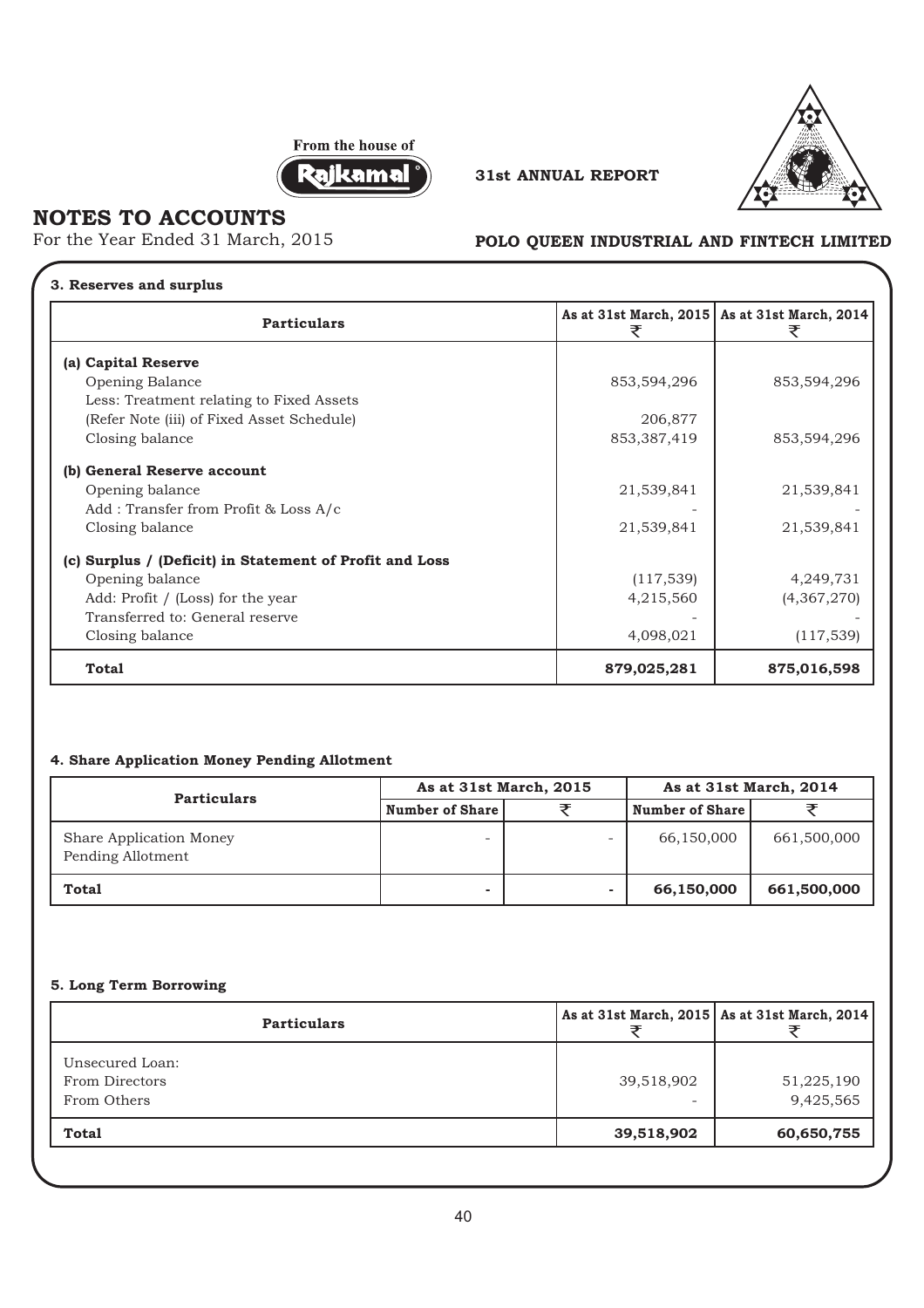

## **NOTES TO ACCOUNTS**

#### For the Year Ended 31 March, 2015 **POLO QUEEN INDUSTRIAL AND FINTECH LIMITED**

**31st ANNUAL REPORT**

#### **6. Short Term Borrowing**

| <b>Particulars</b>        |            | As at 31st March, 2015   As at 31st March, 2014 |
|---------------------------|------------|-------------------------------------------------|
| Secured Loan - From Banks | 38,816,418 | 33,387,828                                      |
| Total                     | 38,816,418 | 33,387,828                                      |

(i) Secured Loan From bank is raised against security of the assets which are as follows.

- (a) Term Loan Secured against 1st Charge on the Property Secured at MIDC Mahad , Personal guarantee of the directors and Corporate guarantee of the company.
- (b) Cash Credit Secured against Hypothecation of Stock & Debtors upto 90days.
- (c) Overdraft Against Govt supply bills: Hypothecations of receivables including supply bills receivables.
- (d) Letter of Credit: Documets under Letter of Credit and Goods under L/C.
- (e) Collateral Security: 1st charge on Block Assets of the company immovable and movable present and future also.
- (f) Negative Lien on the Property situated at MIDC Dombivli

#### **7. Trade Payables**

| <b>Particulars</b> |            | As at 31st March, 2015   As at 31st March, 2014 |
|--------------------|------------|-------------------------------------------------|
| Trade payables     | 25,482,144 | 12,093,864                                      |
| <b>Total</b>       | 25,482,144 | 12,093,864                                      |

Balance of Creditors are subject to confirmation and/or Reconciliation/consequential adjustments if any.

#### **8. Other current liabilities**

| <b>Particulars</b>                            |           | As at 31st March, 2015   As at 31st March, 2014 |
|-----------------------------------------------|-----------|-------------------------------------------------|
| Trade Advances from customers                 | 488,215   | 1,600,000                                       |
| Salary Payable                                | 454,532   | 492.926                                         |
| Other Payables                                | 2,517,441 | 3,078,418                                       |
| Sales Tax Payable & Withholding Taxes Payable | 1,078,576 | 1,271,969                                       |
| <b>Total</b>                                  | 4,538,765 | 6,443,313                                       |

There is no contingent liability as on 31st March 2015.

#### **9. Short-term provisions**

| <b>Particulars</b>                     |           | As at 31st March, 2015   As at 31st March, 2014 |
|----------------------------------------|-----------|-------------------------------------------------|
| (a) Provision - Others:                |           |                                                 |
| (i) Provision for tax $(A.Y. 13-14)$   | 1,140,000 | 1,140,000                                       |
| (ii) Provision for tax $(A.Y. 14-15)$  | 136,017   | 136,017                                         |
| (iii) Provision for tax $(A.Y. 15-16)$ | 1,360,047 |                                                 |
| <b>Total</b>                           | 2,636,064 | 1,276,017                                       |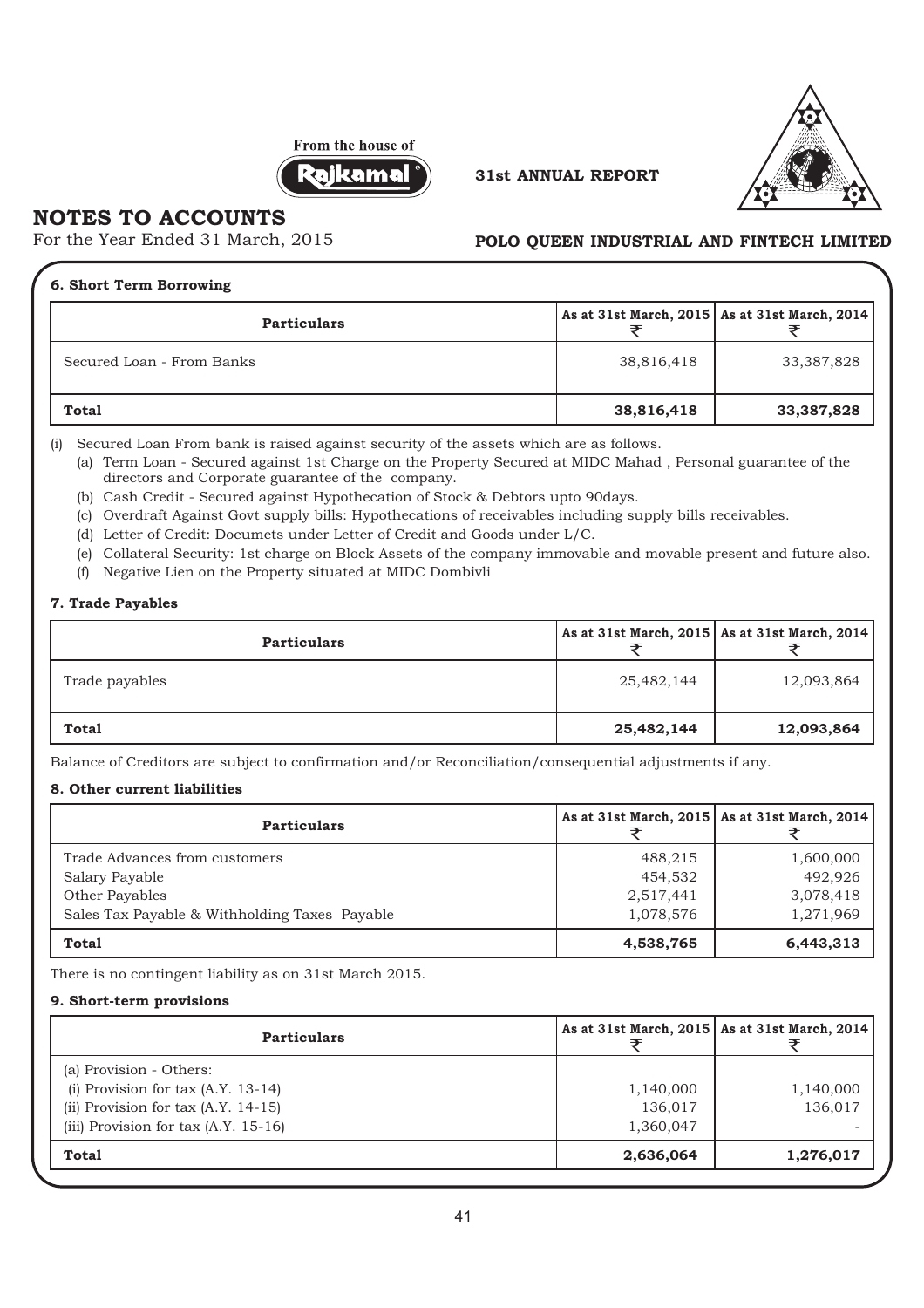

#### **31st ANNUAL REPORT**

**NOTES TO ACCOUNTS**<br>For the Year Ended 31 March, 2015

### POLO QUEEN INDUSTRIAL AND FINTECH LIMITED

|       | 10. Fixed assets                                                                                                                                                                                                                                                                                              |                                                                             |              |                |                                                |                                    |                                                         |                                                |                                                |                                                                              |
|-------|---------------------------------------------------------------------------------------------------------------------------------------------------------------------------------------------------------------------------------------------------------------------------------------------------------------|-----------------------------------------------------------------------------|--------------|----------------|------------------------------------------------|------------------------------------|---------------------------------------------------------|------------------------------------------------|------------------------------------------------|------------------------------------------------------------------------------|
|       |                                                                                                                                                                                                                                                                                                               |                                                                             | Gross Block  |                |                                                |                                    | Accumulated depreciation and impairment                 |                                                |                                                | Net block                                                                    |
| ₹.    | Tangible assets                                                                                                                                                                                                                                                                                               | Balance<br>as at $1$ April, $2014$                                          | Additions    | Dedu-<br>ction | 31st March,<br>Balance<br>2015<br>t<br>as      | Balance<br>as at $1$ April, $2014$ | Depreciation<br>amortisation<br>expense for<br>the year | 31st March,<br>2015<br>Balance<br>as at        | 31st March,<br>Balance<br>2015<br>as at        | $\begin{array}{c} \text{31st March,}\\ 2014 \end{array}$<br>Balance<br>as at |
|       |                                                                                                                                                                                                                                                                                                               | ₩                                                                           | ₩            | $\mathsf{k}$   | Ѩ                                              | $\mathsf{h}\mathsf{v}$             | ₩                                                       | ₩                                              | Ѩ                                              | Ѩ                                                                            |
|       | (a) (i) Leasehold land Owned                                                                                                                                                                                                                                                                                  | 32,371,382                                                                  |              |                | 32,371,382                                     |                                    |                                                         |                                                | 32,371,382                                     | 32,371,382                                                                   |
|       | $\overline{\phantom{0}}$<br>(ii) IT Park - Leasehold Land                                                                                                                                                                                                                                                     | 1,515,578,000                                                               | 1,095,000    |                | 1,516,673,000                                  |                                    |                                                         | $\mathbf{I}$                                   | 1,516,673,000                                  | 1,515,578,000                                                                |
|       | Land & Building                                                                                                                                                                                                                                                                                               |                                                                             |              |                |                                                |                                    |                                                         |                                                |                                                |                                                                              |
|       | - Effluent Treatment Plant                                                                                                                                                                                                                                                                                    | 186,338                                                                     |              |                | 186,338                                        | 27,951                             | 149,070                                                 | 177,021                                        | 9,317                                          | 158,387                                                                      |
|       | - Electrical Installation                                                                                                                                                                                                                                                                                     | 57,604                                                                      |              |                | 57,604                                         | 8,013                              | 46,711                                                  | 54,724                                         | 2,880                                          | 49,591                                                                       |
|       | - Office Equipment                                                                                                                                                                                                                                                                                            | 14,450                                                                      |              |                | 14,450                                         | 2,632                              | 11,096                                                  | 13,728                                         | 722                                            | 11,818                                                                       |
|       | (b) Plant and Equipment Owned                                                                                                                                                                                                                                                                                 | 1,254,969                                                                   | $\mathbf{I}$ |                | 1,254,969                                      | 768,411                            | 97,210                                                  | 865,621                                        | 389,348                                        | 486,558                                                                      |
|       | (c) Vehicles Owned                                                                                                                                                                                                                                                                                            | 761,437                                                                     |              |                | 761,437                                        | 529,833                            | 55,379                                                  | 685,212                                        | 76,225                                         | 231,604                                                                      |
|       | (d) Office equipment Owned                                                                                                                                                                                                                                                                                    | 147,189                                                                     | 9,300        |                | 156,489                                        | 63,095                             | 65,399                                                  | 128,494                                        | 27,995                                         | 84,094                                                                       |
|       | (e) Furniture & Fixtures Owned                                                                                                                                                                                                                                                                                | 3,184,211                                                                   | 99,704       |                | 3,283,915                                      | 2,538,458                          | 351,826                                                 | 2,890,284                                      | 393,631                                        | 645,753                                                                      |
|       | (f) Computers Owned                                                                                                                                                                                                                                                                                           | 1,796,850                                                                   | 52,680       |                | 1,849,530                                      | 1,764,184                          | 28,251                                                  | 1,792,435                                      | 57,095                                         | 32,666                                                                       |
|       | (g) Air Conditioner Owned                                                                                                                                                                                                                                                                                     | 130,303                                                                     | $\mathsf I$  |                | 130,303                                        | 57,318                             | 50,836                                                  | 108,154                                        | 22,149                                         | 72,985                                                                       |
|       | (h) Printer Owned                                                                                                                                                                                                                                                                                             | 6,180                                                                       |              |                | 6,180                                          | 178                                | 2,762                                                   | 2,940                                          | 3,240                                          | 6,002                                                                        |
|       | (i) Xerox Machine Owned                                                                                                                                                                                                                                                                                       | 123,257                                                                     | $\mathbf{I}$ |                | 123,257                                        | 3,849                              | 55,058                                                  | 58,907                                         | 64,350                                         | 119,408                                                                      |
|       | Total                                                                                                                                                                                                                                                                                                         | 1,555,612,170                                                               | 1,256,684    |                | 1,556,868,854                                  | 5,763,922                          | 1,013,598                                               | 6,777,520                                      | 1,550,091,334                                  | 1,549,848,248                                                                |
|       |                                                                                                                                                                                                                                                                                                               |                                                                             |              |                |                                                |                                    |                                                         |                                                |                                                |                                                                              |
|       |                                                                                                                                                                                                                                                                                                               |                                                                             | Gross Block  |                |                                                |                                    | Accumulated depreciation and impairment                 |                                                |                                                | Net block                                                                    |
| ø     | Intangible assets                                                                                                                                                                                                                                                                                             | Balance<br>$1$ April, $2014$<br>as at                                       | Additions    | Dedu-<br>ction | 31st March,<br><b>Balance</b><br>2015<br>as at | Balance<br>as at 1 April, $2014$   | Depreciation<br>amortisation<br>expense for<br>the year | 31st March,<br><b>Balance</b><br>2015<br>as at | 31st March,<br><b>Balance</b><br>2015<br>as at | 31st March,<br><b>Balance</b><br>2014<br>as at                               |
|       |                                                                                                                                                                                                                                                                                                               | ₩                                                                           | ₩            | ₩              | ₩                                              | ₩                                  | ₩                                                       | ₩                                              | ኲ                                              | ₩                                                                            |
|       | (a) Trade Mark Owned                                                                                                                                                                                                                                                                                          | 540,000                                                                     | 19,000       |                | 559,000                                        | 376,87                             | 44,733                                                  | 421,610                                        | 137,390                                        | 163,123                                                                      |
|       | (b) Computer Software                                                                                                                                                                                                                                                                                         |                                                                             | 168,177      | $\mathbf{I}$   | 168,177                                        |                                    | 16,818                                                  | 16,818                                         | 151,359                                        |                                                                              |
|       | Total                                                                                                                                                                                                                                                                                                         | 540,000                                                                     | 187, 177     |                | 727,177                                        | 376,877                            | 61,551                                                  | 438,428                                        | 288,749                                        | 163,123                                                                      |
|       | Previous year (A+B)                                                                                                                                                                                                                                                                                           | 1,555,162,405                                                               | 989,765      |                | 1,556,152,170                                  | 5,716,719                          | 424,080                                                 | 6,140,799                                      | 1,550,011,371                                  | 1,549,445,686                                                                |
| Note: | Title to the assets acquired by way of merger are in process of transfer in the name of the company. During the year, the company has paid<br>The Valuation of Fixed<br>$\widehat{=}$<br>$\ddot{=}$                                                                                                           | Assets has been taken, valued and certified by the director of the company. |              |                |                                                |                                    |                                                         |                                                |                                                |                                                                              |
|       | The depreciation includes amount of 4,93,923 towards depreciation on such assets whose useful life is NIL as on 01.04.2014 as per<br>Stamp Duty and Registration Charges to MIDC for transfer of title to the Land in the name of the company.<br>$\ddot{m}$                                                  |                                                                             |              |                |                                                |                                    |                                                         |                                                |                                                |                                                                              |
|       | Schedule II of the Companies Act, 2013. Out of said amount, 2,06,876/- pertains to those assets which have been acquired through<br>amalgamation in the nature of merger and therefore adjusted directly against capital reserve (net of tax effect, if any) which arose under the<br>scheme of amalgamation. |                                                                             |              |                |                                                |                                    |                                                         |                                                |                                                |                                                                              |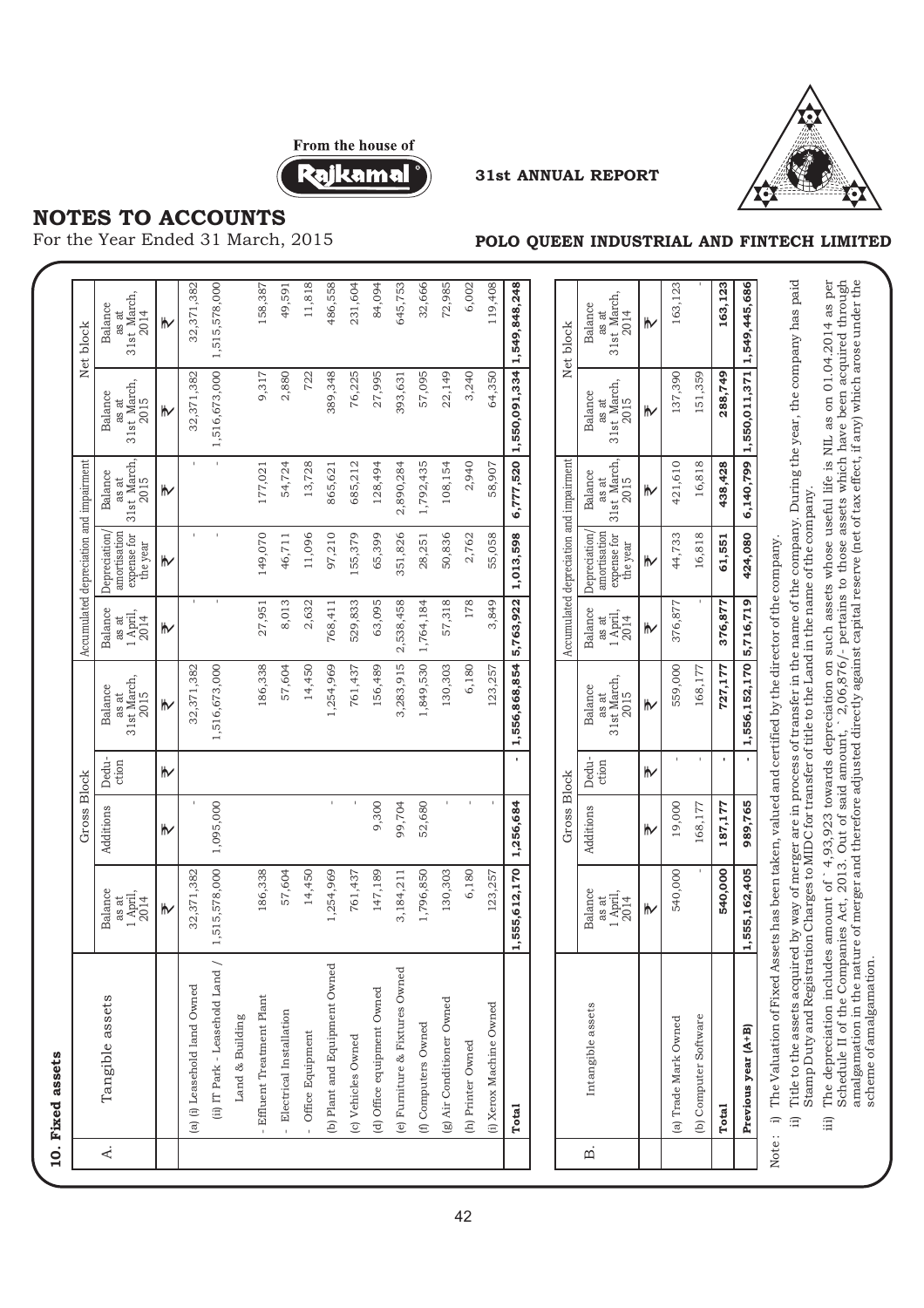

**31st ANNUAL REPORT**



## **NOTES TO ACCOUNTS**

#### For the Year Ended 31 March, 2015 **POLO QUEEN INDUSTRIAL AND FINTECH LIMITED**

#### **11. Non-current investments**

|                                                                                                                                                                                                                                                                                                                                                                                |                             | As at 31st March, 2015 |         |               | As at 31st March, 2014 |         |
|--------------------------------------------------------------------------------------------------------------------------------------------------------------------------------------------------------------------------------------------------------------------------------------------------------------------------------------------------------------------------------|-----------------------------|------------------------|---------|---------------|------------------------|---------|
| <b>Particulars</b>                                                                                                                                                                                                                                                                                                                                                             | <b>Ouoted</b>               | Unquoted               | Total   | <b>Ouoted</b> | Unquoted               | Total   |
|                                                                                                                                                                                                                                                                                                                                                                                | ₹                           | ₹                      | ₹       | ₹             | ₹                      | ₹       |
| Investment in equity instruments<br>(give details separately for fully /<br>partly paid up instruments)<br>(i) of subsidiaries<br>(ii) of associates<br>(iii) of joint venture companies<br>(iv) of controlled special purpose entities<br>(v) of other entities<br>$(10,025)$ (P.Y. 10,025) equity shares of<br>The Zoroastrian Co-op Bank Ltd<br>of Rs. 10 each, fully paid) | $\equiv$<br>$\qquad \qquad$ | 100,251                | 100,251 |               | 100,251                | 100.251 |
| <b>Total</b>                                                                                                                                                                                                                                                                                                                                                                   | ۰                           | 100,251                | 100,251 |               | 100,251                | 100,251 |

#### **12. Long term Loans & advances**

| <b>Particulars</b>                                                                              |                      | As at 31st March, 2015   As at 31st March, 2014 |
|-------------------------------------------------------------------------------------------------|----------------------|-------------------------------------------------|
| (a) Loans & advances to related parties<br>(i) Secured, Considered good<br>(b) Security Deposit | 5,000,000<br>182,367 | 5,000,000<br>257,367                            |
| <b>Total</b>                                                                                    | 5,182,367            | 5,257,367                                       |

(i) Loans and Advances to related parties includes advance given to to M/s Shree Janardana Mills Ltd. The borrower had given part of their block of assets as security to the company. Interest payment setteled upto 31/03/2003. Subsequent interest is in dispute and no provision is made in the books of account.

#### **13. Deferred Tax Liabilities / Assets (net)**

In accordance with the Accounting Standard 22 on " Accounting for Taxes on Income " issued by The Institute of Chartered Accountants of India, Deferred tax assets and liabilities should be recognized for all timing differences in accordance with the said standard.

The tax effect of temporary timing differences during the year that have resulted in deferred tax assets / liabilities are given below.

| <b>Particulars</b>                               |           | As at 31st March, 2015   As at 31st March, 2014 |
|--------------------------------------------------|-----------|-------------------------------------------------|
| (A)                                              |           |                                                 |
| (a) WDV As Per Companies Act (excluding land)    | 1,335,701 | 2,061,989                                       |
| (b) WDV As Per Income Tax Act                    | 2,029,939 | 2,118,814                                       |
| Difference                                       | 694,238   | 56,825                                          |
| Deferred Tax Assets @ 30.9%                      | 214,520   | 17,559                                          |
| Deferred Tax Asset on Merger (Sec 35DD) expenses | 1,221,190 |                                                 |
| Total Deferred Tax Asset                         | 1,435,709 | 17,559                                          |
| less: Opening Deffered Tax Liability             |           |                                                 |
| less: Opening Deffered Tax Assets                | 17,559    |                                                 |
| Net Deferred Tax Assets                          | 1,435,709 | 17,559                                          |
| Recognized in P & L                              | 1,418,150 | 17,559                                          |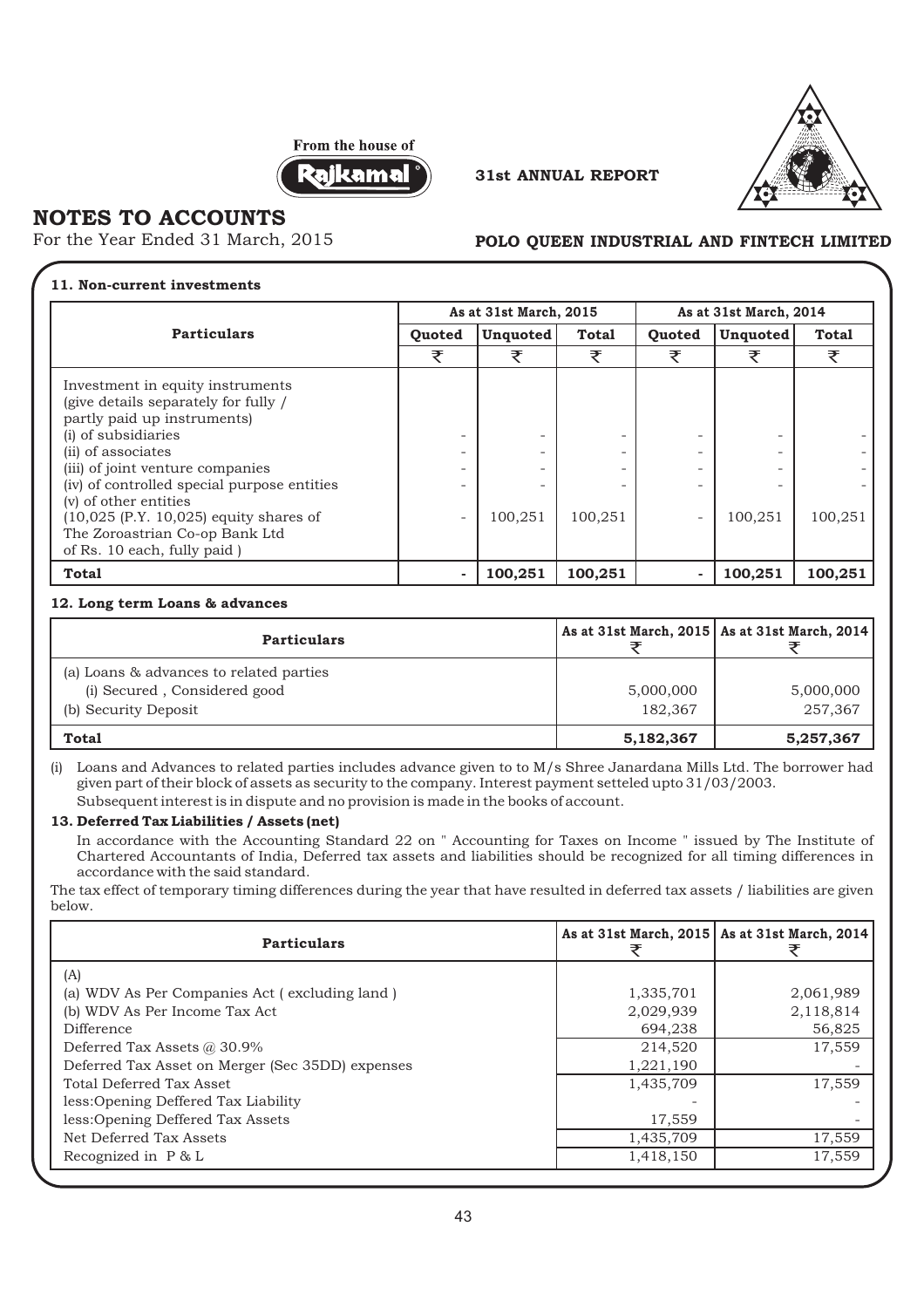

**31st ANNUAL REPORT**



## **NOTES TO ACCOUNTS**

#### For the Year Ended 31 March, 2015 **POLO QUEEN INDUSTRIAL AND FINTECH LIMITED**

#### **14. Inventories**

(At lower of cost and net realisable value)

| <b>Particulars</b>                  |            | As at 31st March, 2015   As at 31st March, 2014 |
|-------------------------------------|------------|-------------------------------------------------|
| Finished Goods:                     |            |                                                 |
| (a) Trading Goods                   | 30,606,696 | 44,007,656                                      |
| Raw Material:                       |            |                                                 |
| (b) Manufacturing & Repacking Goods | 811,008    | 263,969                                         |
| <b>Total</b>                        | 31,417,704 | 44,271,625                                      |

(a) The closing stock has been taken and certified by the director of the company.

(b) The closing stock is valued on FIFO basis as follows :-

(i) FMCG at purchase cost

(ii) Mineral & Chemicals (including direct cost )

#### **15. Trade receivables**

| <b>Particulars</b>                                  |            | As at 31st March, 2015   As at 31st March, 2014 |
|-----------------------------------------------------|------------|-------------------------------------------------|
| Debts outstanding for a period exceeding six months |            |                                                 |
| Unsecured, considered good                          | 104,306    | 525,647                                         |
| Other Trade receivables                             |            |                                                 |
| Unsecured, considered good                          | 63,316,510 | 51,654,921                                      |
| Less: Provision for doubtful trade receivables      | -          |                                                 |
| <b>Total</b>                                        | 63,420,816 | 52,180,568                                      |

(i) Balance of Debtors are subject to confirmation and/or Reconciliation/consequential adjustments if any.

#### **16. Cash and cash equivalents**

| <b>Particulars</b>          |           | As at 31st March, 2015   As at 31st March, 2014 |
|-----------------------------|-----------|-------------------------------------------------|
| (a) Cash on hand            | 50,843    | 21,745                                          |
| (b) Cheques, drafts on hand | -         |                                                 |
| (c) Balances with banks     |           |                                                 |
| In current accounts<br>(1)  | 252,498   | 167,481                                         |
| (ii) In fixed deposit       | 1,892,009 | 1,984,209                                       |
| <b>Total</b>                | 2,195,350 | 2,173,436                                       |

#### **17. Short-term loans and advances**

| <b>Particulars</b>                                                     |                          | As at 31st March, 2015   As at 31st March, 2014 |
|------------------------------------------------------------------------|--------------------------|-------------------------------------------------|
| (A) Advance recoverable in cash or in kind or for value to be received | 1,994,453                | 2,313,481                                       |
| (B) Payment of tax                                                     | 2,843,376                | 1,562,497                                       |
| (C) Excise Duty and Sales tax recoverable                              | 2,472,465                | 2,480,219                                       |
| (D) Other Loan and Advances                                            | 54,000                   |                                                 |
| (E) Advances for Capital Assets                                        | 21,000                   |                                                 |
| Less: Provision for other doubtful loans and advances                  | $\overline{\phantom{a}}$ |                                                 |
| <b>Total</b>                                                           | 7,385,294                | 6,356,197                                       |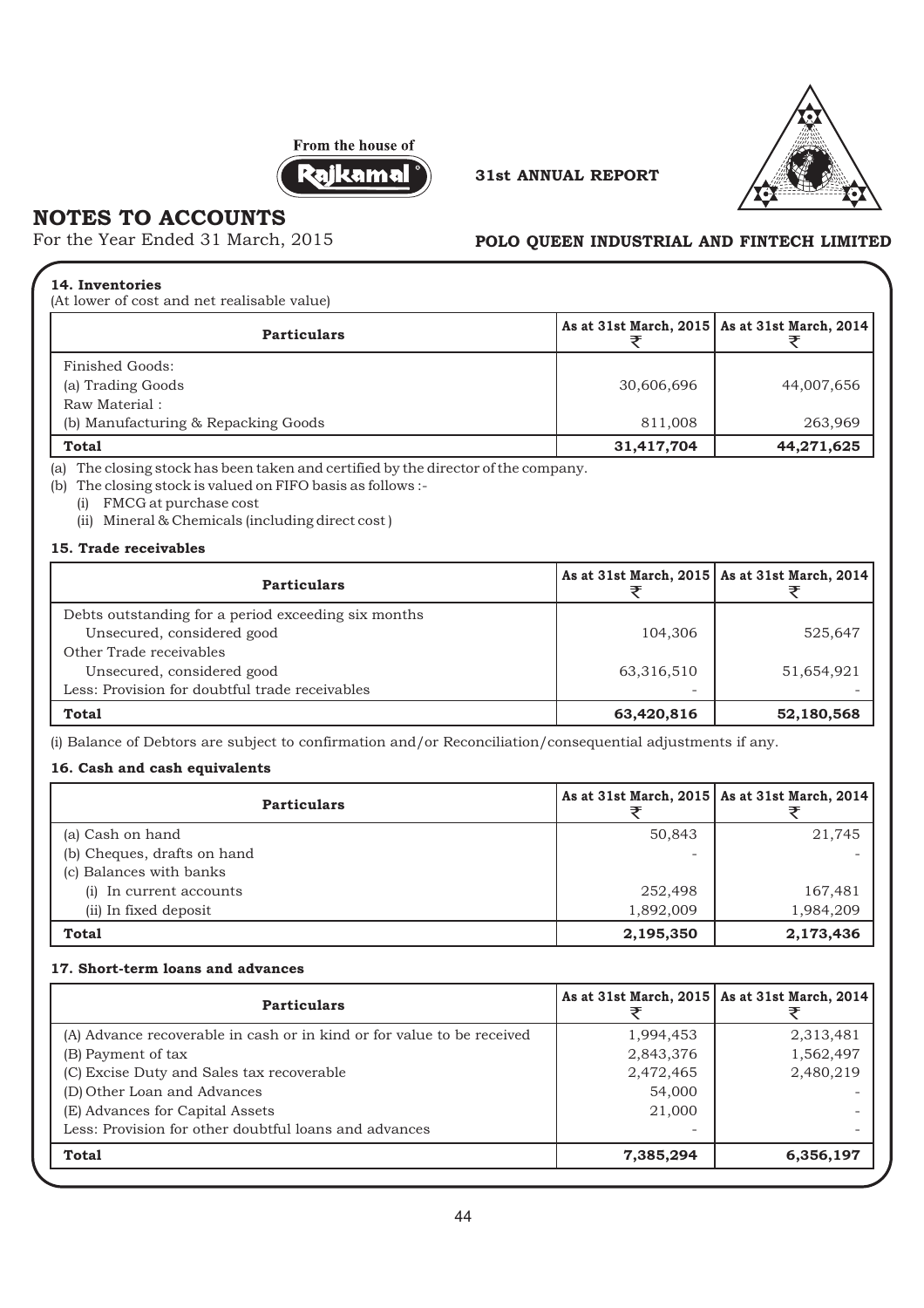

**31st ANNUAL REPORT**

### **NOTES TO ACCOUNTS**

For the Year Ended 31 March, 2015 **POLO QUEEN INDUSTRIAL AND FINTECH LIMITED** 

(i) Balance of Loans and Advances are subject to confirmation and/or Reconciliation/consequential adjustments if any. (ii) In case of the Transferor company - Modvat credits on materials purchased for Manufacturing / Processing activities were taken into account at the time of purchases. The Modvat credit so taken were utilised for payment of excise duty on good manufactured / processed. The unutilised modvat credit of `. 24,72,465/- is carried forward. According to the information given to us the application is moved on 24/11/2008 to recover the unutilised modvat sum from Department of Central Excise.

From the house of

#### **18. Revenue from operations**

| <b>Particulars</b> |             | As at 31st March, 2015   As at 31st March, 2014 |
|--------------------|-------------|-------------------------------------------------|
| Sale of products   | 434,115,997 | 437,616,114                                     |
| Less:              |             |                                                 |
| Sales Return       | 746,885     |                                                 |
| Discount & Claims  | 221,312     | 804,624                                         |
| Excise duty        | 582,710     | 416,906                                         |
| <b>Total</b>       | 432,565,090 | 436,394,584                                     |

#### **19. Other income**

| <b>Particulars</b>           |         | As at 31st March, 2015   As at 31st March, 2014 |
|------------------------------|---------|-------------------------------------------------|
| <b>Compensation Received</b> | 180,000 | 205,000                                         |
| SAD Claim                    | 264,415 | 371,645                                         |
| Dividend Received            | 30,000  |                                                 |
| Rent received                | 60,000  |                                                 |
| Miscellaneous Receipts       | 64,316  | 45,449                                          |
| Interest income              | 164,967 | 185,189                                         |
| <b>Total</b>                 | 763,698 | 807,283                                         |

#### **20. Purchase of traded goods**

| <b>Particulars</b> |             | As at 31st March, 2015   As at 31st March, 2014 |
|--------------------|-------------|-------------------------------------------------|
| Traded goods       | 355,890,042 | 397,575,195                                     |
| <b>Total</b>       | 355,890,042 | 397,575,195                                     |

Out of total purchases, goods worth ` 1,55,97,141/- (P.Y. ` 1,45,88,198/-) is in foreign currency.

**21. Changes in inventories of finished goods, work-in-progress and stock-in-trade**

| <b>Particulars</b>                        |            | As at 31st March, 2015   As at 31st March, 2014 |
|-------------------------------------------|------------|-------------------------------------------------|
| Inventories at the end of the year:       |            |                                                 |
| Stock-in-trade                            | 30,606,696 | 44,007,656                                      |
|                                           | 30,606,696 | 44,007,656                                      |
| Inventories at the beginning of the year: |            |                                                 |
| Stock-in-trade                            | 44,007,656 | 33,476,020                                      |
|                                           | 44,007,656 | 33,476,020                                      |
| Net (increase) / decrease                 | 13,400,960 | (10, 531, 636)                                  |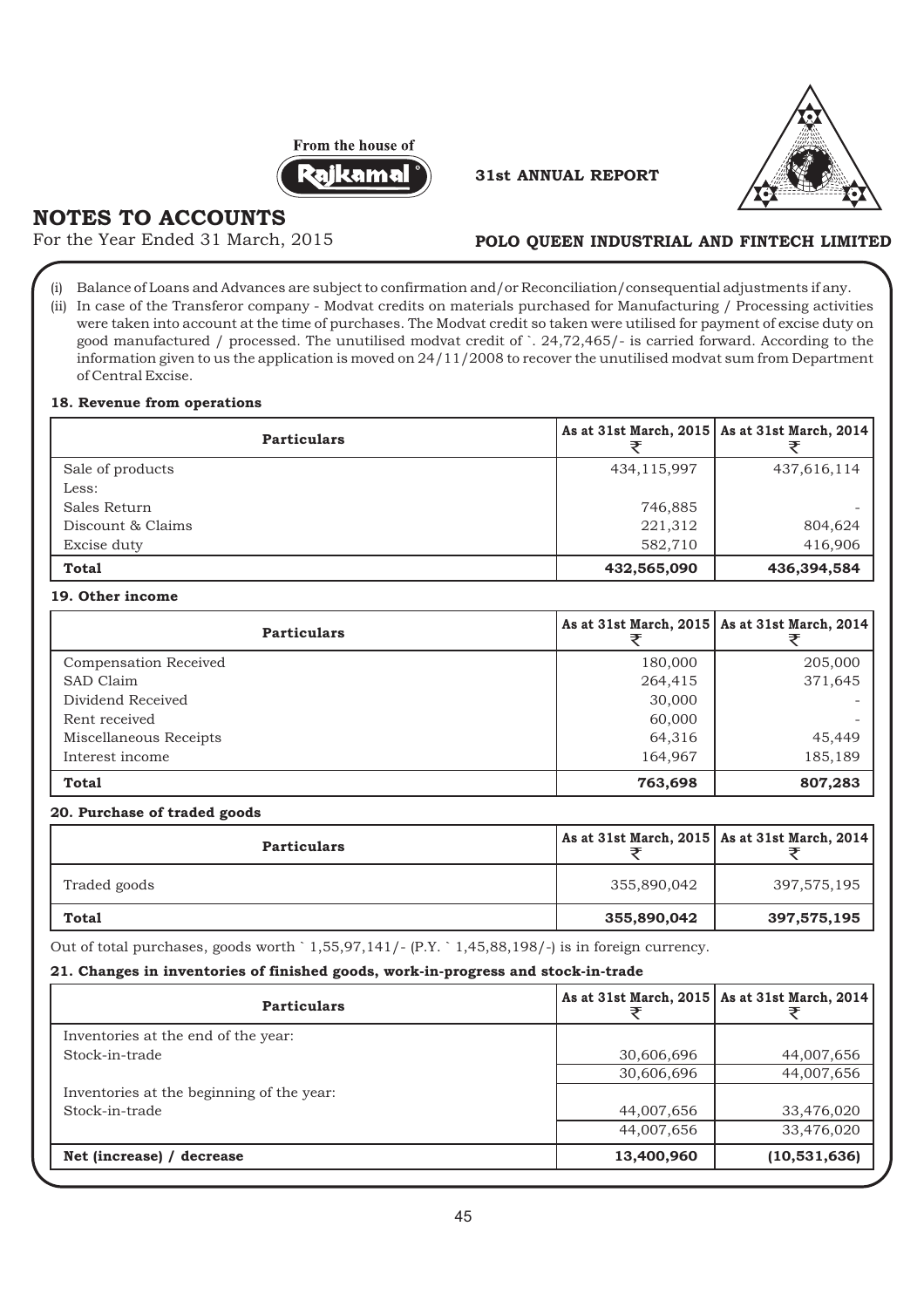

**31st ANNUAL REPORT**



# **NOTES TO ACCOUNTS**<br>For the Year Ended 31 March, 2015

#### POLO QUEEN INDUSTRIAL AND FINTECH LIMITED

## **22. Cost of Material Consumed**

| <b>Particulars</b>                                                     |                                | As at 31st March, 2015   As at 31st March, 2014 |
|------------------------------------------------------------------------|--------------------------------|-------------------------------------------------|
| Raw Material Consumed<br>Packing Material Consumed<br>Packing Expenses | 1,235,985<br>216,544<br>66.494 | 2,778,008<br>112,216<br>17,721                  |
| <b>Total</b>                                                           | 1,519,023                      | 2,907,945                                       |

Entire purchase of Raw material is in Foreign Currency.

#### **23. Employee benefits expense**

| <b>Particulars</b>                             | As at 31st March, 2015   As at 31st March, 2014 |                        |
|------------------------------------------------|-------------------------------------------------|------------------------|
| Salaries & Benefits<br>Director's Remunaration | 9,211,792<br>1,276,000                          | 8,861,270<br>1,938,000 |
| <b>Total</b>                                   | 10,487,792                                      | 10,799,270             |

#### **24. Financial Expenses**

| <b>Particulars</b>               |                          | As at 31st March, 2015   As at 31st March, 2014 |
|----------------------------------|--------------------------|-------------------------------------------------|
| Interest Paid                    | 12,192,976               | 7,175,305                                       |
| Bank Charges on Supply Bill      | 679.901                  |                                                 |
| Other Charges (Franking Charges) | $\overline{\phantom{a}}$ | 157.410                                         |
| <b>Bill Discounting Charges</b>  | $\overline{\phantom{a}}$ | 417.904                                         |
| <b>Total</b>                     | 12,872,877               | 7,750,619                                       |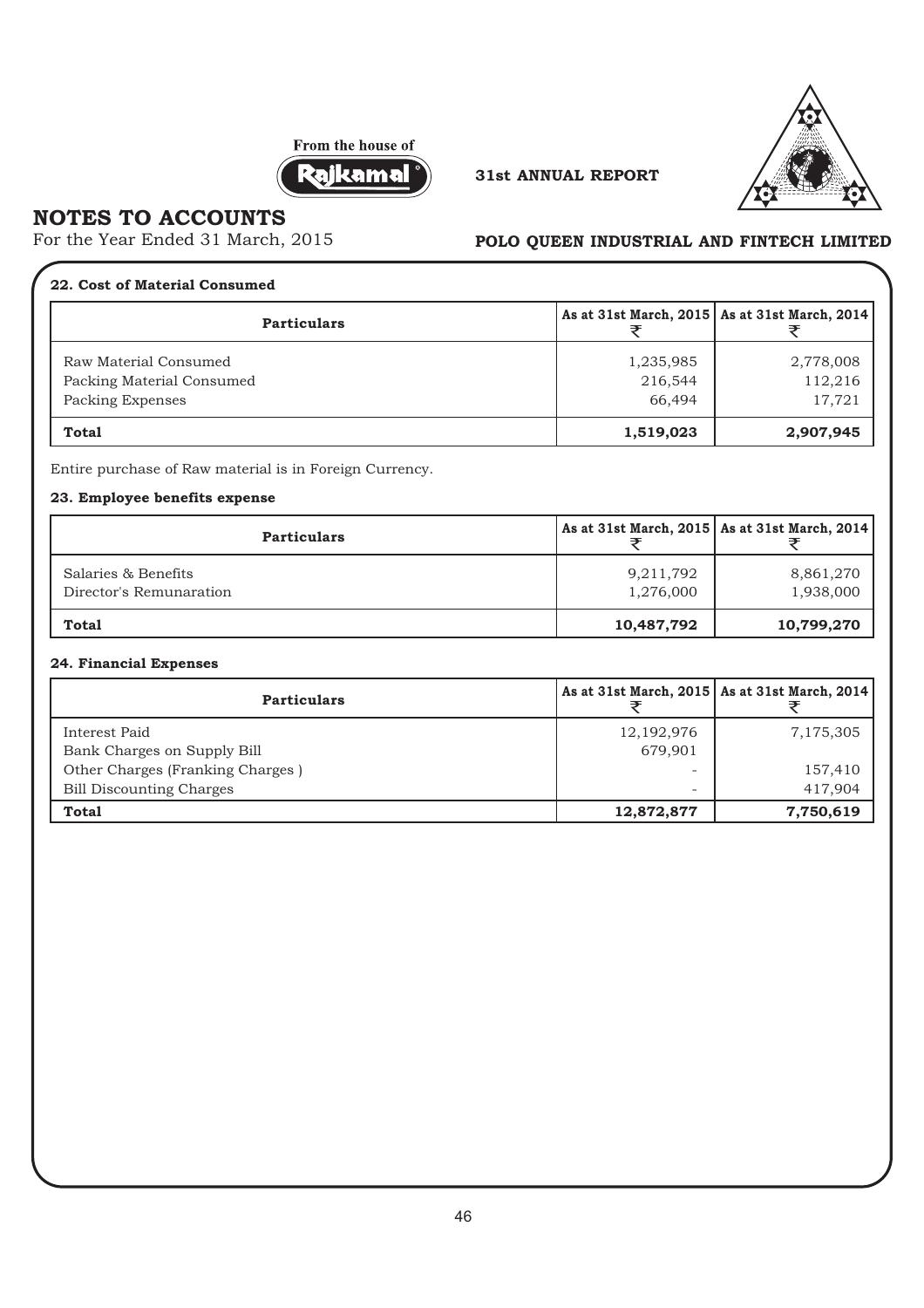

**31st ANNUAL REPORT**



# **NOTES TO ACCOUNTS**<br>For the Year Ended 31 March, 2015

#### POLO QUEEN INDUSTRIAL AND FINTECH LIMITED

| <b>Particulars</b>                 | ₹          | As at 31st March, 2015   As at 31st March, 2014<br>₹ |
|------------------------------------|------------|------------------------------------------------------|
| Advertisement & Publicity          | 1,233,141  | 207,653                                              |
| Designing & Development Charges    | 723,543    | 268,739                                              |
| <b>Bank Charges</b>                | 438,618    | 622,405                                              |
| Books, Periodicals & Membership    | 276,397    | 178,080                                              |
| <b>Electricity Charges</b>         | 565,288    | 469,622                                              |
| Vat Paid & Cst Paid                | 131,111    | 17,816                                               |
| Insurance Charges                  | 123,352    | 173,043                                              |
| <b>Internet Expenses</b>           | 8,370      | 19,343                                               |
| Legal & Professional Expenses      | 4,136,500  | 2,669,382                                            |
| Misc. Expenses                     | 1,198,267  | 638,221                                              |
| Motor Vehicle Expenses             | 688,930    | 126,434                                              |
| Postage, Telephone & Telegrams     | 460,507    | 282,391                                              |
| Printing and Stationery            | 212,847    | 325,034                                              |
| Rent, Rates & Taxes                | 1,835,856  | 2,275,408                                            |
| Repairs & Maintenance              | 747,474    | 432,213                                              |
| Sales Promotion                    | 298,087    | 87,319                                               |
| Payment to Auditors                | 202,249    | 188,766                                              |
| Travelling & Conveyance            | 2,939,320  | 1,265,376                                            |
| Commission paid                    | 4,303,779  | 4,120,278                                            |
| <b>Custom Duty</b>                 | 2,128,137  | 2,438,780                                            |
| Exchange fluctuation loss (Import) |            | 181,169                                              |
| Freight & Forwarding Charges       | 10,364,624 | 9,365,994                                            |
| Service Tax on Transportation      | 184,377    | 230,241                                              |
| Godown Expenses                    | 269,950    | 205,410                                              |
| <b>Total</b>                       | 33,470,723 | 26,789,117                                           |

#### **Notes: (i)**

| <b>Particulars</b>                                   |         | As at 31st March, 2015   As at 31st March, 2014 |
|------------------------------------------------------|---------|-------------------------------------------------|
| (i) Payments to the auditors comprises               |         |                                                 |
| (net of service tax input credit, where applicable): |         |                                                 |
| As auditors - Statutory audit                        | 50,562  | 50,562                                          |
| As auditors - Tax audit                              | 16,854  | 16,854                                          |
| As auditors - Vat audit                              | 39,326  | 39,326                                          |
| For other matters                                    | 95,507  | 82,024                                          |
| <b>Total</b>                                         | 202,249 | 188,766                                         |

(i) Travelling and conveyance expenses includes Director's traveling expenses of Rs. 2,66,334/-

#### **26. Extraordinary items**

| <b>Particulars</b> |         | As at 31st March, 2015 As at 31st March, 2014 |
|--------------------|---------|-----------------------------------------------|
| Merger expenses    | 661,501 | 5,704,784                                     |
| Total              | 661.501 | 5,704,784                                     |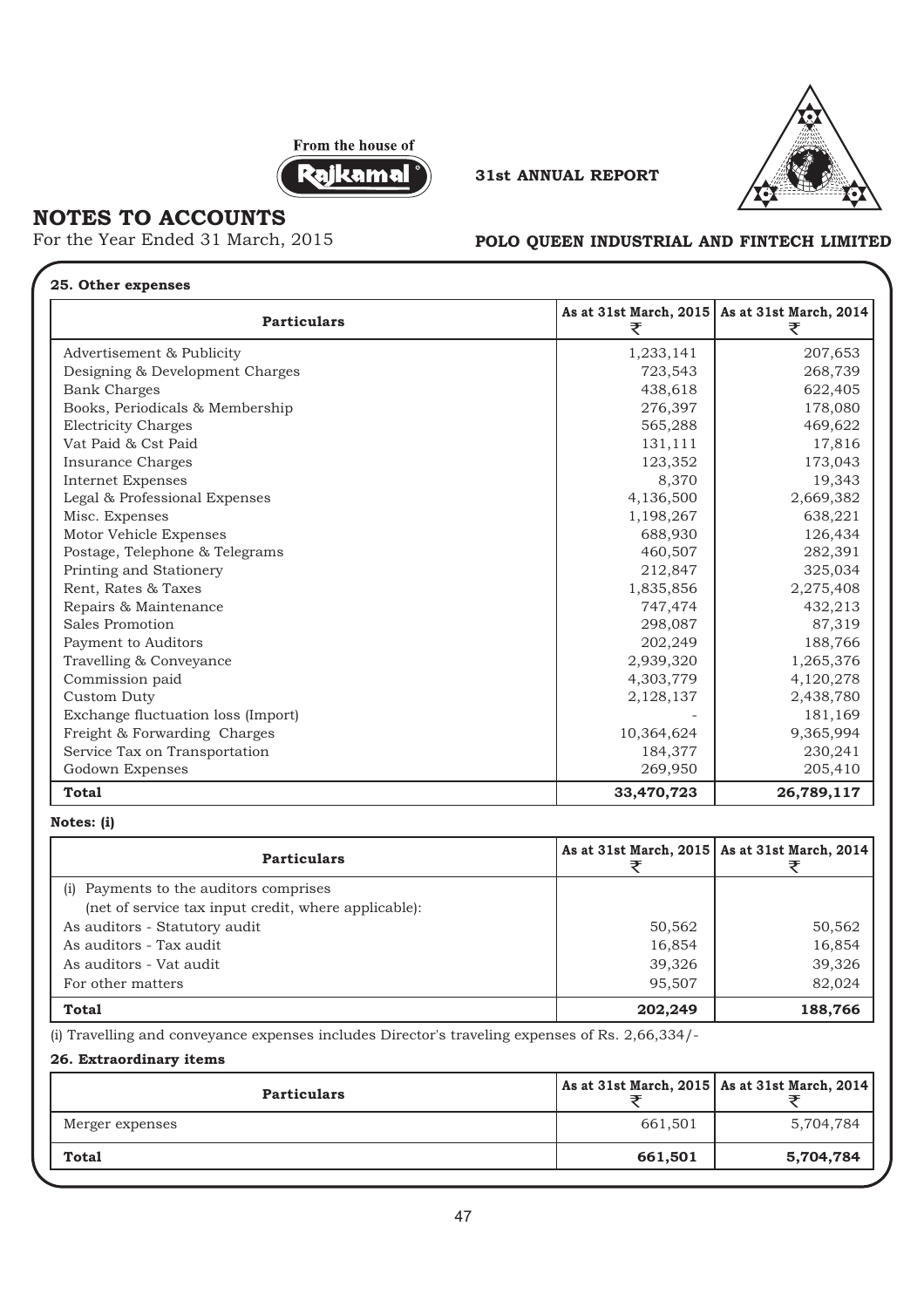

**31st ANNUAL REPORT**



#### For the Year Ended 31 March, 2015 **POLO QUEEN INDUSTRIAL AND FINTECH LIMITED**

Pursuant to scheme of Amalgamation in the nature of Merger, during FY 2013-14, the company incurred legal expenses of Rs. 8,53,037/- and paid stamp duty amounting to Rs. 48,51,747/- for increase in Authorised Capital. During FY 2014-15, the company has paid stamp duty amounting to Rs. 6,61,501/- for allotment of shares to shareholders of transferor

#### **Note 27 Earning Per Share**

company.

| Detail Calculation of Earning Per Share (EPS) as follows:                                                                 |                                               |                      |  |                    |  |      |
|---------------------------------------------------------------------------------------------------------------------------|-----------------------------------------------|----------------------|--|--------------------|--|------|
|                                                                                                                           | Net Profit                                    | 4215560              |  |                    |  |      |
|                                                                                                                           | Exisitng No. of Shares<br>Total No. of Shares | 67150000<br>67150000 |  |                    |  |      |
| a) Basic EPS<br>$=$                                                                                                       | Net Profit<br>Weighted Average No. of Shares  |                      |  | 4215560<br>1906164 |  | 2.21 |
| b) Diluted EPS $=$                                                                                                        | Net Profit<br>Weighted Average No. of Shares  |                      |  | 4215560<br>1906164 |  | 2.21 |
| Basic EPS & Diluted EPS are same since there are no shares as on the Balance Sheet date which are pending to be allotted. |                                               |                      |  |                    |  |      |

#### **Note 28 : Related party Disclosure**

#### **1. Relationships**

a Enterprises in which Key Management Personnel have significant Influence Sanghai Holdings Pvt Ltd Bond Estates Pvt Ltd (Formerly Known as Plaza Panna Properties Pvt Ltd) Boon Industries Pvt Ltd. Santino Holdings Pvt Ltd. Someshwara Industries & Exports Limited (Formerly Known as R.J.Knitwears Limited)

#### **b Key Management Personnel and their relatives:**

- 1 Pritam Sanghai
- 2 Nandlal Sanghai
- 3 Rahul Sanghai
- 4 Prabhas Sanghai
- 5 Prabhas Kumar Sanghai HUF
- 6 Umesh Agarwal
- 7 Nandlal Rahul Kumar HUF
- 8 Udit Sanghai
- 9 Vasudha Sanghai
- 10 Grishma Shaunak Khandwala
- 11 Natwarlal Sanwarlal Gaur
- 12 Aftab mohammed Yusuf Diamondwala
- 13 Aspi Nariman Katgara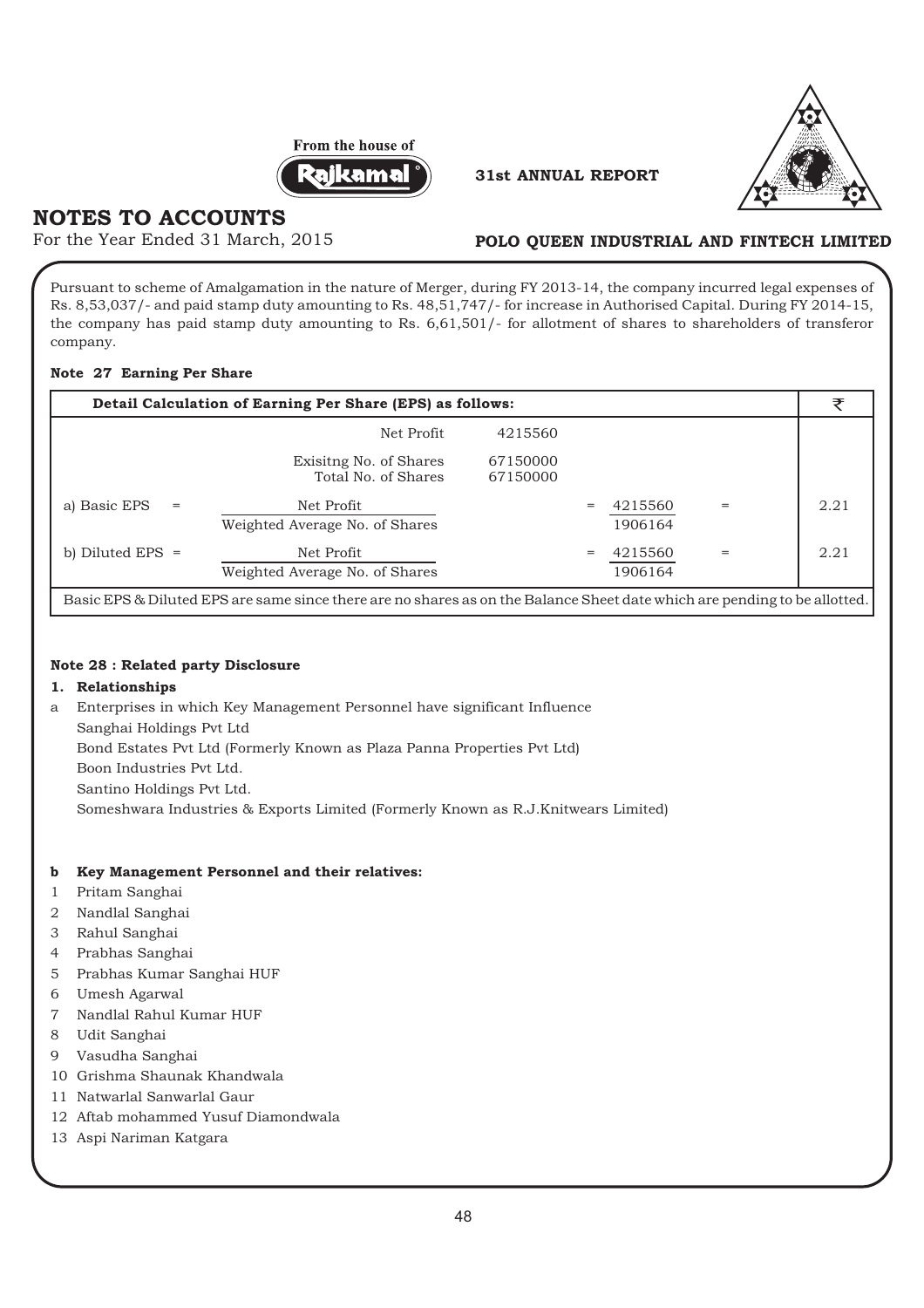

**31st ANNUAL REPORT**



## **NOTES TO ACCOUNTS**

#### For the Year Ended 31 March, 2015 **POLO QUEEN INDUSTRIAL AND FINTECH LIMITED**

| <b>Nature of Transactions</b> |            | Referred in | Referred in              |                          |  |  |
|-------------------------------|------------|-------------|--------------------------|--------------------------|--|--|
|                               |            | 1(a)        |                          | 1(b)                     |  |  |
|                               | 3/31/2015  | 3/31/2014   | 3/31/2015                | 3/31/2014                |  |  |
| Salary                        |            |             | 1,492,000                | 3,309,996                |  |  |
| Rent & others                 | 180,000    | 180,000     | $\overline{\phantom{a}}$ | 900,000                  |  |  |
| Interest Paid                 | 64,220     | 160,717     | 7,069,162                | 2,690,387                |  |  |
| Directors Sitting Fees        |            | ۰           | 105,000                  |                          |  |  |
| Purchases                     | -          | 593,049     | $\overline{\phantom{a}}$ | $\overline{\phantom{a}}$ |  |  |
| Sales                         | -          | -           | ۰.                       | $\overline{\phantom{a}}$ |  |  |
| Loan Taken                    | 4,136,100  | 16,962,212  | 262,112,600              | 101,013,750              |  |  |
| Loan Repaid                   | 13,561,665 | 19,437,600  | 280, 181, 134            | 72,758,520               |  |  |

**Note 29.** Previous year's figures have been regrouped / rearranged wherever necessary, so as to make them comparable with those of the current year.

**Note 30.** During the year the company was operational mainly in trading activity of various products. Hence Segment Reporting is not applicable.

As per our report Of Even Date Chartered Accountants Firm Reg No : 104019 W **For N. K. JALAN & CO.**

**CA N K JALAN** PROPRIETOR Mem. No. 011878

Place : Mumbai Date : 26.05.2015 For **POLO QUEEN INDUSTRIAL AND FINTECH LIMITED**

**N. L. SANGHAI PRABHAS SANGHAI RAHUL KUMAR SANGHAI** DIRECTOR (DIN - 00181745) **UMESH AGARWAL**

DIRECTOR (DIN - 00181592) DIRECTOR (DIN - 00302947) DIRECTOR (DIN - 00231799)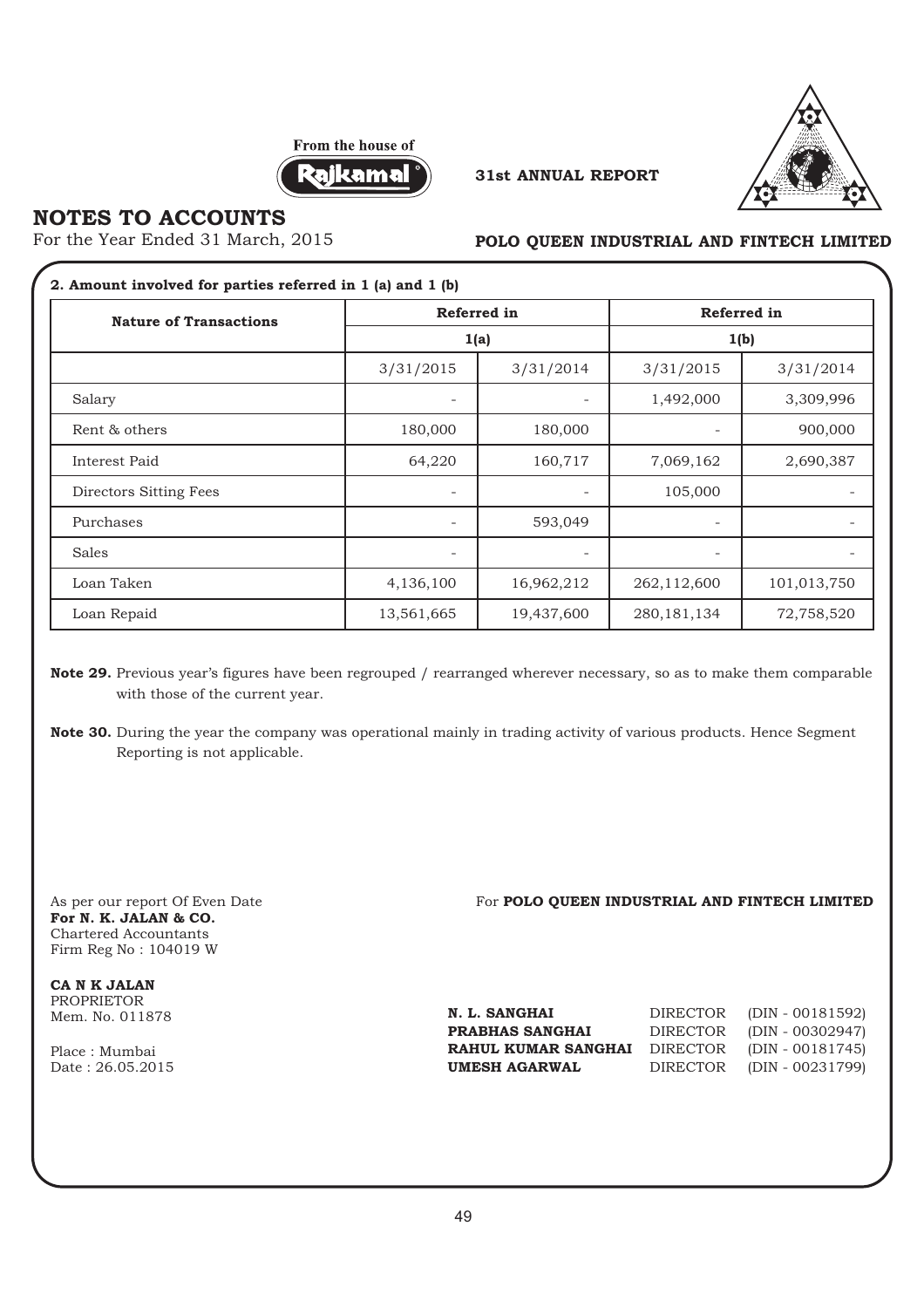### **POLO QUEEN INDUSTRIAL AND FINTECH LIMITED**

Regd. Office : 303-305 A to Z Industrial Estate, Ganpatrao Kadam Marg, Lower Parel, Mumbai - 400013.

### CIN :- L72200MH1984PLC094539

#### **ATTENDANCE SLIP**

To be handed over at the entrance of the Meeting Hall

|                                                                                                    | Member's Folio No.<br>$DP$ ID No. $\_\_$ |  |  |
|----------------------------------------------------------------------------------------------------|------------------------------------------|--|--|
| Name of the attending Member (In Block Letters)                                                    | Client ID No.                            |  |  |
| Name of the Proxy (In Block Letters)<br>(to be filled if the Proxy attends instead of the Members) |                                          |  |  |

No. of Shares held

I hereby record my presence at the 31st Annual General Meeting of Polo Queen Industrial and Fintech Limited being held on Monday, the 28th September, 2015 at 4.00 p.m. at The National Sports Club of India, Prince Hall, Lala Lajpatrai Marg, Worli, Mumbai - 400018.

Member's/Proxy Siganture

### **POLO QUEEN INDUSTRIAL AND FINTECH LIMITED**

Regd. Office : 303-305 A to Z Industrial Estate, Ganpatrao Kadam Marg, Lower Parel, Mumbai - 400013. CIN :- L72200MH1984PLC094539

#### **PROXY FORM**

[Pursuant to Section 105(6) of the Companies Act, 2013 and Rule 19(3) of the Companies (Management and Administration) Rules, 2014]

| Name of the Member(s)     |  |
|---------------------------|--|
| Registered Address        |  |
|                           |  |
| E-mail Id                 |  |
| Folio No./DP Id/Client Id |  |

|         |                                            | shares |
|---------|--------------------------------------------|--------|
|         | of the above named company, hereby appoint |        |
|         |                                            |        |
|         |                                            |        |
| $2^{1}$ |                                            |        |
|         |                                            |        |
| 3.      |                                            |        |
|         |                                            |        |